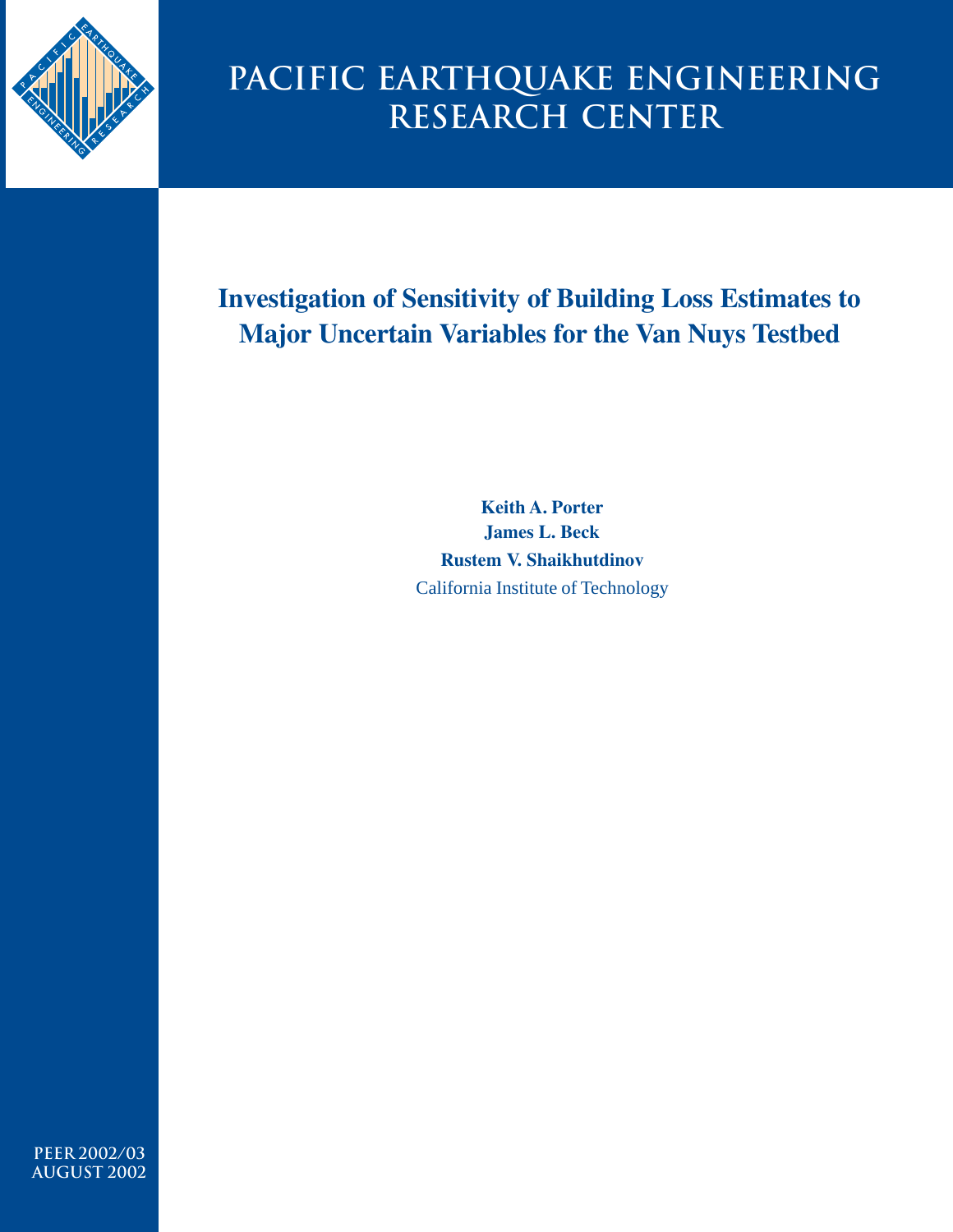# **Investigation of Sensitivity of Building Loss Estimates to Major Uncertain Variables for the Van Nuys Testbed**

**Keith A. Porter James L. Beck Rustem V. Shaikhutdinov**  California Institute of Technology

PEER Report 2002/03 Pacific Earthquake Engineering Research Center College of Engineering University of California, Berkeley August 2002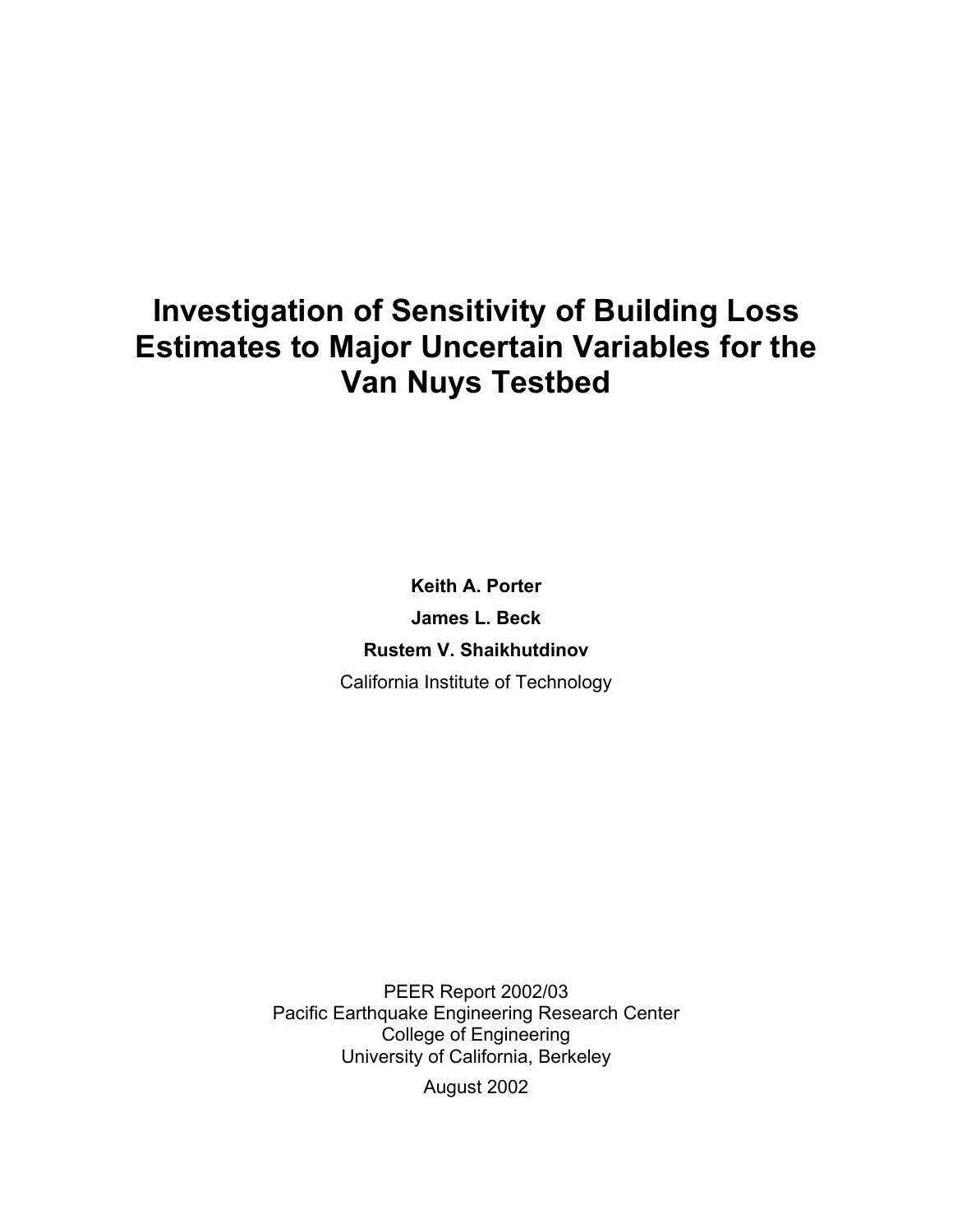### <span id="page-2-0"></span>**Abstract**

A major component of a building-specific seismic loss analysis is the estimation of repair costs in future earthquakes. A number of uncertain variables contribute to the uncertainty in these cost estimates. Among these are ground-shaking intensity, details of the ground motion, mass, damping, and force-deformation behavior, component fragility, repair methods, contractor's direct costs, and contractor's overhead and profit, among others. This report addresses which of these significantly contribute to the overall uncertainty in future economic performance. We examine gross sensitivity by measuring the variation (or swing) of the economic performance when each variable is taken at its assumed median value and at its extremes, e.g., the 10th and 90th percentiles.

Such a study is undertaken for a 1960s nonductile reinforced-concrete moment-frame building located in Van Nuys, California, which is one of two buildings studied by the PEER testbeds program. Here, economic performance is measured in terms of the repair costs associated with the (uncertain) highest shaking intensity the site will experience in the next 50 years. Repair costs are estimated using the assembly-based vulnerability (ABV) method and the site's seismic hazard.

We do not address all uncertainties. Notable among those excluded are the selection among competing models of hysteretic behavior of structural elements, the potential that fragility tests of structural and nonstructural elements do not accurately reflect actual field conditions, the selection among competing repair methods given a component damage state, the choice of nonunion versus union labor to perform repairs, and the potential for repair costs after an earthquake to be increased by demand-driven inflation (a phenomenon often called *demand surge*). Except for demand surge, all of these uncertainties can be examined in future ABV analyses.

The study shows that among the parameters considered here, the top three contributors to uncertainty in earthquake repair cost, in decreasing order, are assembly capacity (i.e., for a building element, the relationship between physical damage and the relevant engineering demand parameter), shaking intensity (measured here in terms of damped elastic spectral acceleration,  $S_a$ ), and details of the ground motion conditioned on  $S_a$ . Uncertainties in parameters of the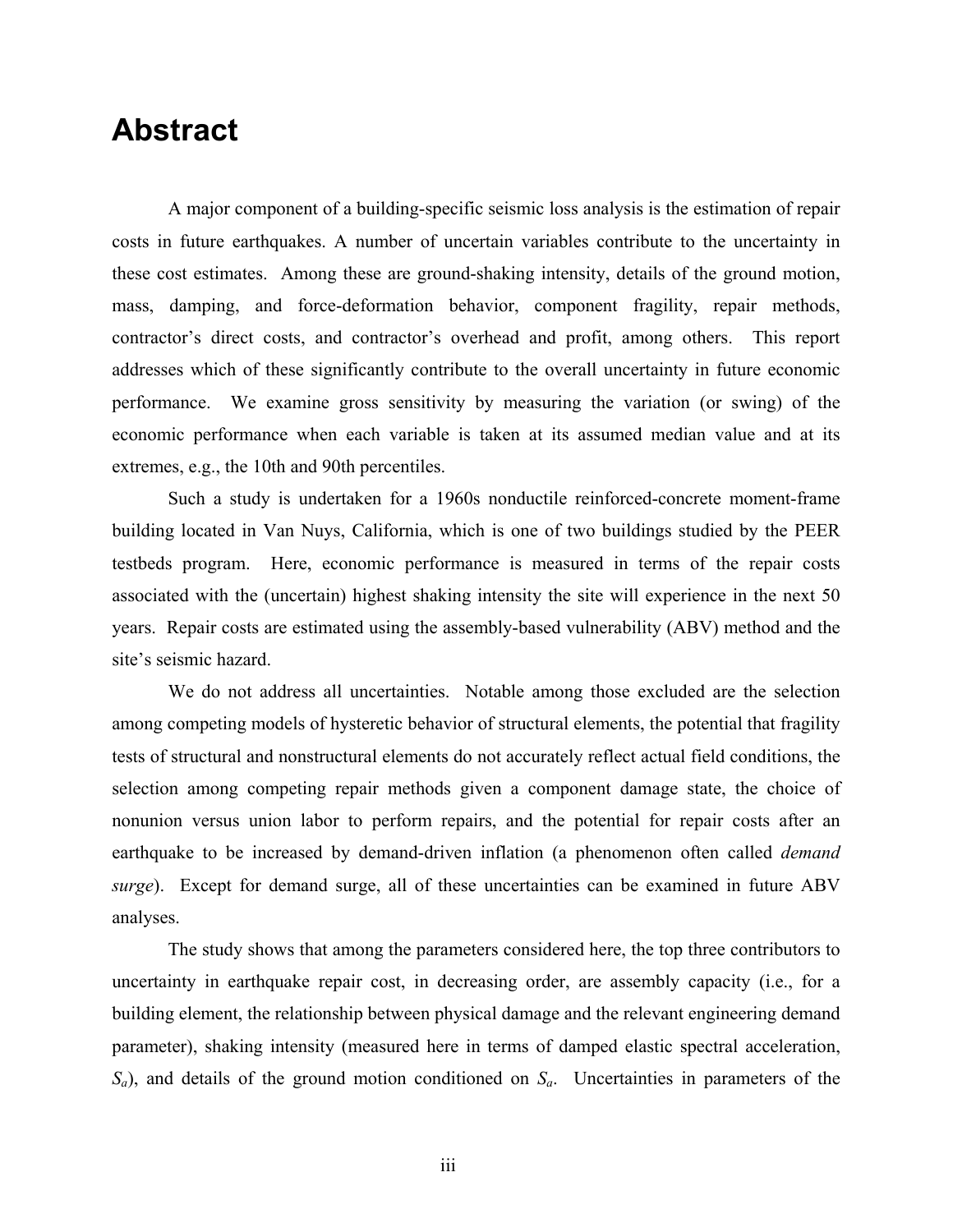structural model contribute modestly to overall uncertainty in economic performance, and are comparable in importance to the uncertainty in the unit costs that a contractor will experience in repairing the damage.

These observations are based only on the demonstration building, but they do offer intriguing implications for performance-based earthquake engineering. If duplicated for other buildings, it may be that much performance uncertainty could be reduced through more-detailed study and modeling of building component damageability. In addition, seismic loss analyses might reasonably neglect uncertainties in structural modeling parameters, without substantially underestimating overall uncertainty.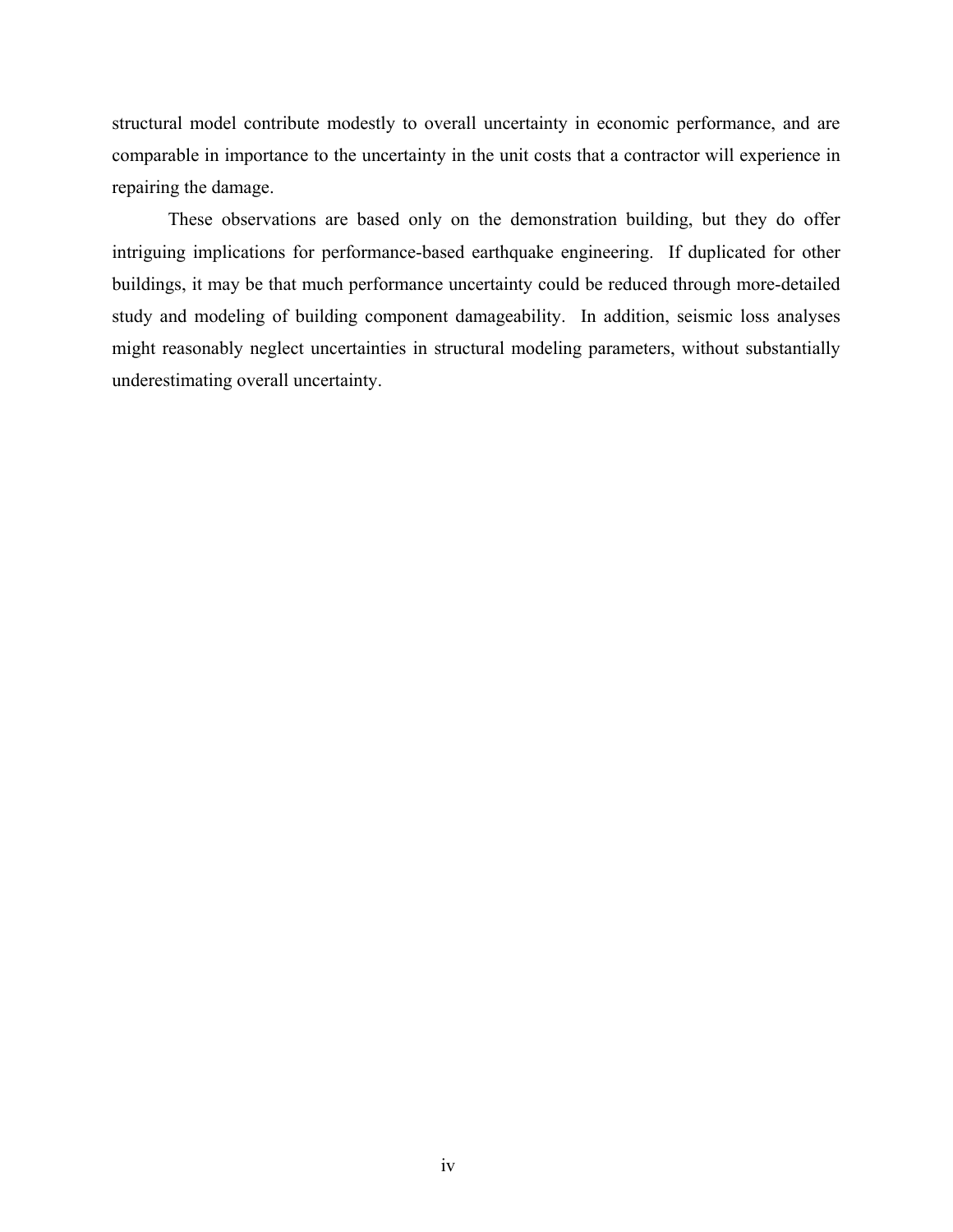## <span id="page-4-0"></span>**Acknowledgments**

This work was supported in part by the Pacific Earthquake Engineering Research Center through the Earthquake Engineering Research Centers Program of the National Science Foundation under Award number EEC-9701568.

Additional support was provided by the Consortium of Universities for Research in Earthquake Engineering, through the CUREE-Kajima Phase IV Joint Research Program.

Ray Young and John Machin of Ray Young & Associates provided the unit-cost estimates as well as valuable advice regarding cost-estimation practice. Alice Rissman of Rissman and Rissman Associates provided copyrights to the architectural and structural drawings. Carlos Rocha of Rocha Nueze & Associates met with the authors to discuss his seismic retrofit design for the demonstration building. The authors thank these individuals for their contribution.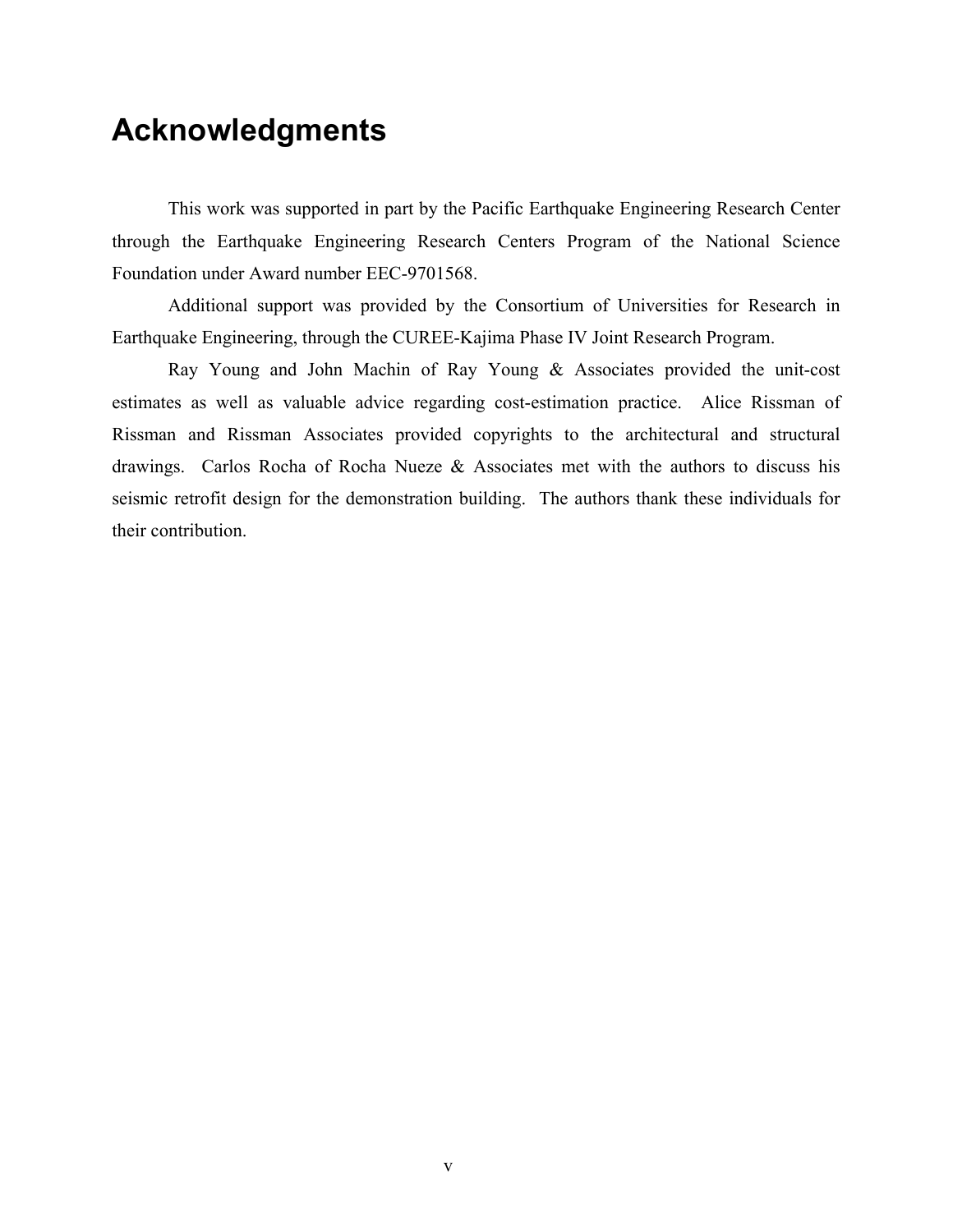# **Contents**

|    | 11                                                                             |  |
|----|--------------------------------------------------------------------------------|--|
|    | 1.2                                                                            |  |
|    |                                                                                |  |
|    | 2.1                                                                            |  |
|    | Overview of PEER Performance-Based Earthquake Engineering Methodology 5<br>2.2 |  |
|    |                                                                                |  |
|    |                                                                                |  |
|    | 3.1                                                                            |  |
|    | 3.2                                                                            |  |
|    | 3.3                                                                            |  |
|    |                                                                                |  |
|    | 3.4                                                                            |  |
|    | 3.5                                                                            |  |
|    | 3.6                                                                            |  |
|    | 3.7                                                                            |  |
|    |                                                                                |  |
|    | 4.1                                                                            |  |
|    | 4.2                                                                            |  |
|    | 4.3                                                                            |  |
|    | 4.4                                                                            |  |
|    |                                                                                |  |
| 5. |                                                                                |  |
|    |                                                                                |  |
|    |                                                                                |  |
|    |                                                                                |  |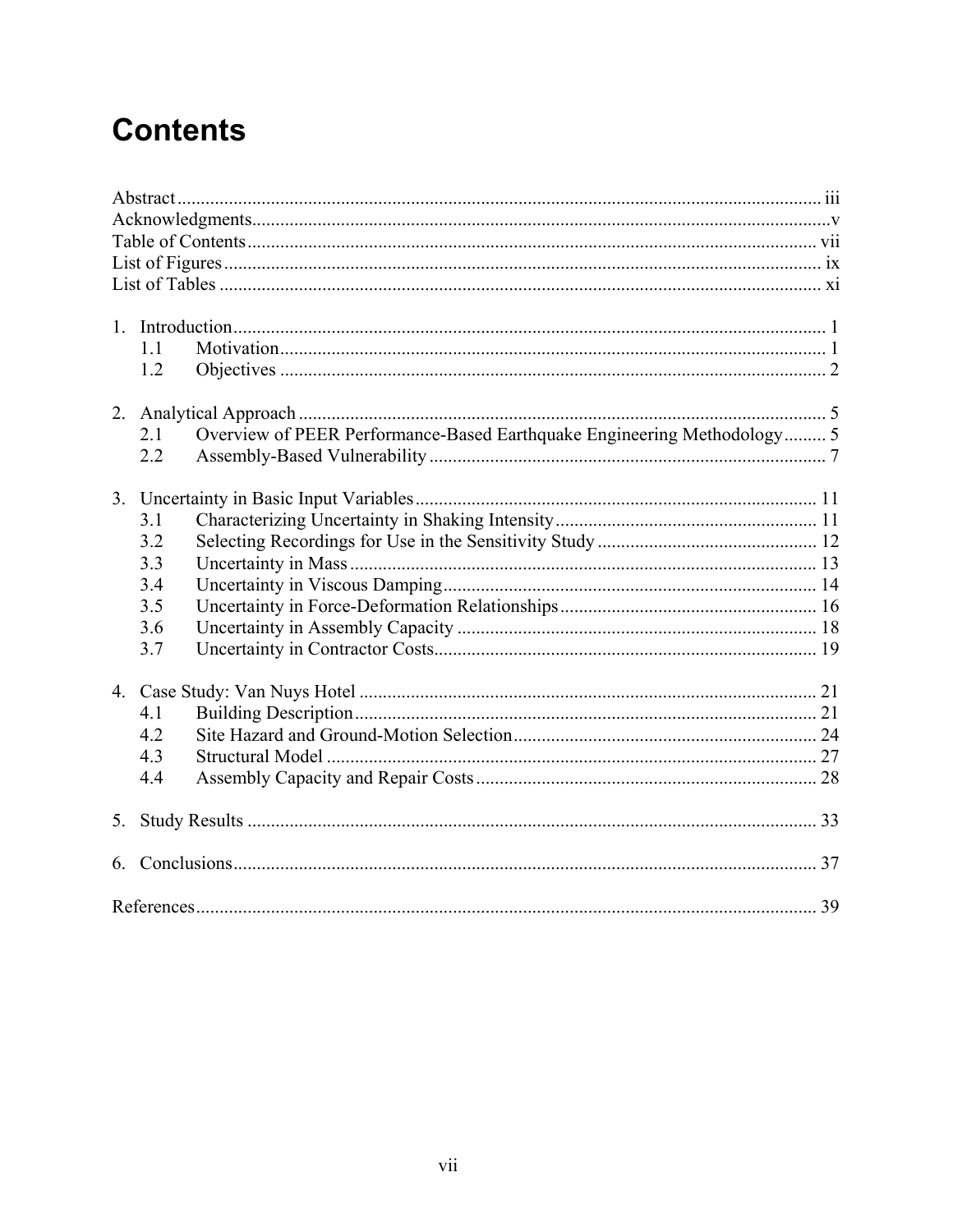# <span id="page-6-0"></span>**List of Figures**

| Fig. 2. Equivalent viscous damping ratios (McVerry, 1979, left; Camelo <i>et al.</i> , 2001, right) 14 |  |
|--------------------------------------------------------------------------------------------------------|--|
| Fig. 3. Location of the demonstration building is at "+" symbol near "405" freeway symbol.  22         |  |
|                                                                                                        |  |
|                                                                                                        |  |
|                                                                                                        |  |
|                                                                                                        |  |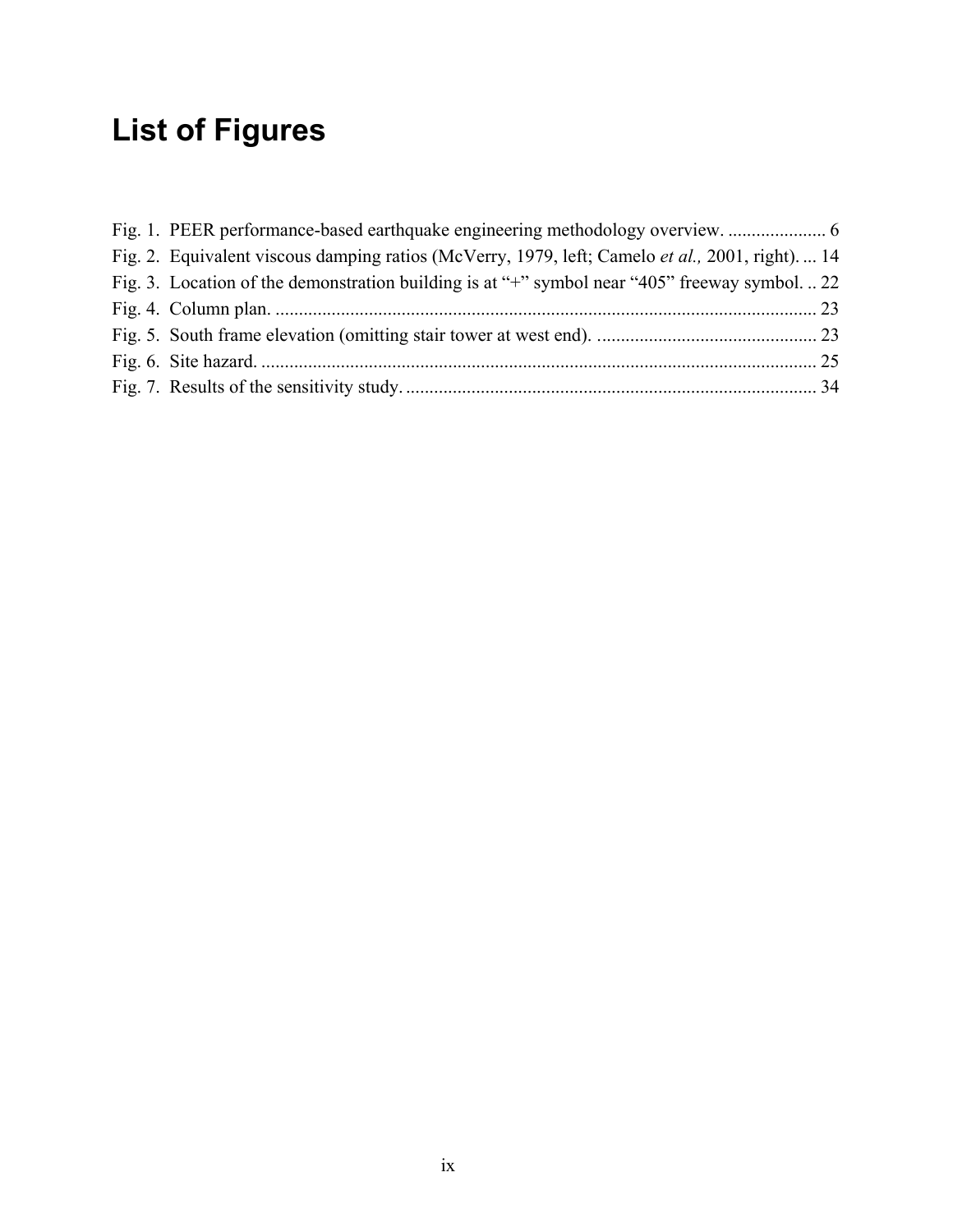# **List of Tables**

| Table 1. Uncertainty in damping ratio implied by system ID from strong-motion data.  15 |  |
|-----------------------------------------------------------------------------------------|--|
|                                                                                         |  |
| Table 3. Recordings considered for representing lower-bound, median, and upper-bound    |  |
|                                                                                         |  |
|                                                                                         |  |
|                                                                                         |  |
|                                                                                         |  |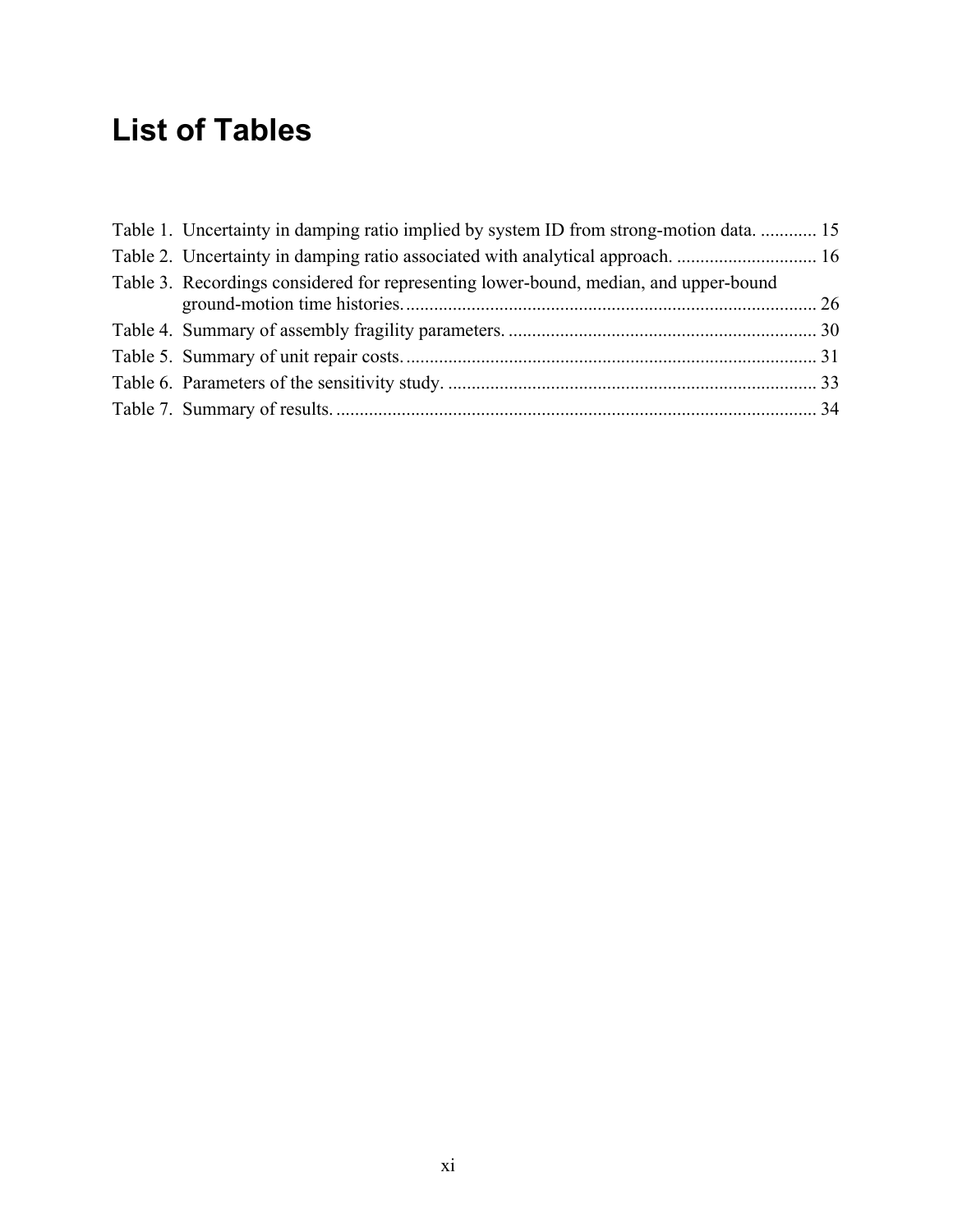## <span id="page-8-0"></span>**1. Introduction**

### **1.1 Motivation**

Uncertainty is generally costly in earthquake engineering. If one wants to ensure a minimum level of performance with a certain probability, then greater uncertainty in either seismic demand or capacity increases the level of nominal capacity that must be designed into the system. If one can reduce uncertainty, one can generally reduce cost. But there are many sources of uncertainty in earthquake engineering performance: shaking intensity, details of future ground motions with that intensity level, a variety of physical characteristics of the structure in question, construction and repair costs, and details of occupancy and use.

One can assess and possibly reduce uncertainties in each one, but which are the important ones deserving the most attention? By important variables, we mean the ones whose uncertainty contributes most strongly to overall uncertainty in seismic performance. There are two benefits to knowing the relative contribution of each variable to overall uncertainty in a performance metric. First, the variables that do not contribute much to overall uncertainty can be reasonably be taken at their best-estimate value, rather than treated as uncertain, thereby simplifying the analysis problem. Second, the variables that do contribute strongly to overall performance uncertainty can then be the focus of study to understand them better and perhaps reduce their uncertainty.

This report presents a study of future earthquake economic performance. It categorizes the variables that might contribute to overall performance uncertainty, and presents a simple methodology for evaluating their relative contribution. The methodology is illustrated using an engineered commercial building that has been the focus of a broader study by the authors on seismic vulnerability and real-estate investment decision-making [Beck *et al.*, 2002].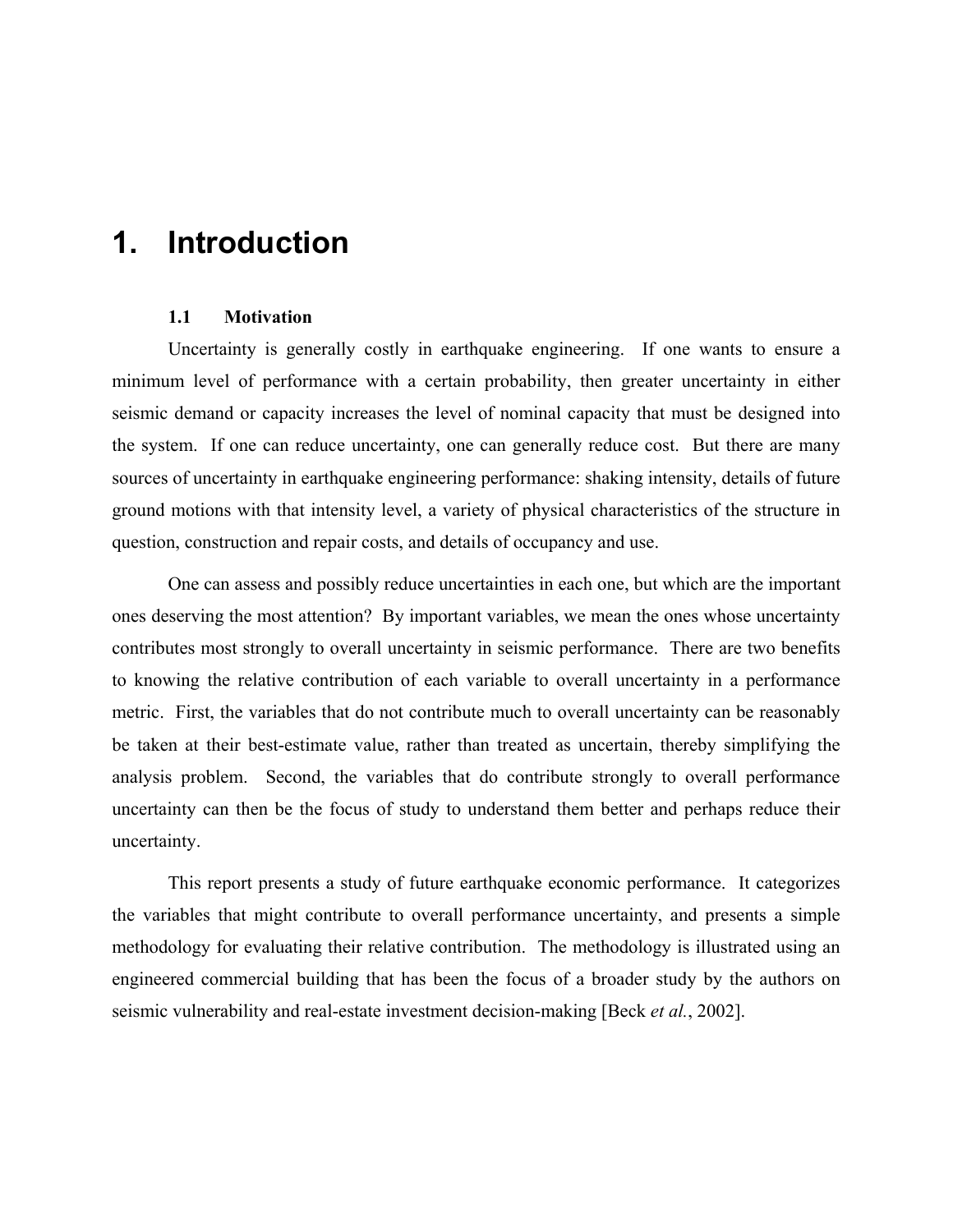### **1.2 Objectives**

<span id="page-9-0"></span>To determine the important uncertain variables of earthquake performance, we perform a deterministic sensitivity study that is sometimes employed in decision analysis. In decision analysis, a figure called a *tornado diagram* is commonly used to illustrate the sensitivity of an uncertain future value to the more-basic input variables that contribute to it. The output must be a known deterministic function of a variety of input variables, and either the value or the probability distribution of each of the input variables must be specified.

The output variable, as a deterministic function of one or more uncertain inputs, is studied using a series of deterministic tests. In the first test, each input variable is set to its bestestimate value, and the output is measured. Then one input is set to an extreme value (a low or high value), and the output measured again. The input is then set to the other extreme, and the output is measured. The absolute value of the difference between the outputs from these two cases is a measure of the sensitivity of the output to that input variable. This difference is called the *swing*. The first input is then set to its best-estimate value, and the process repeated for the next input, to determine the swing associated with the variability of that input. One then ranks the input variables according to their swing. A larger swing reflects a more-important input uncertainty.

Our objective is to perform such a study for a demonstration building, with the output parameter of interest being the total repair cost, and the input variables being those that significantly affect the repair cost, with the exception of parameters that are unrelated to the preearthquake building condition, the site, or the seismic conditions.

The demonstration building should be real, preferably one studied under PEER's testbeds program, to facilitate comparison with other studies and to employ to the extent possible PEER's performance-based earthquake engineering (PBEE) methodology. The building should be representative of a common class of structures, both in its construction and use. The study should not rely on expert opinion.

The basic uncertain variables to be considered include all those that significantly affect the future repair cost given the occurrence of a future earthquake, namely,

- 1. Ground motion intensity
- 2. Details of ground motion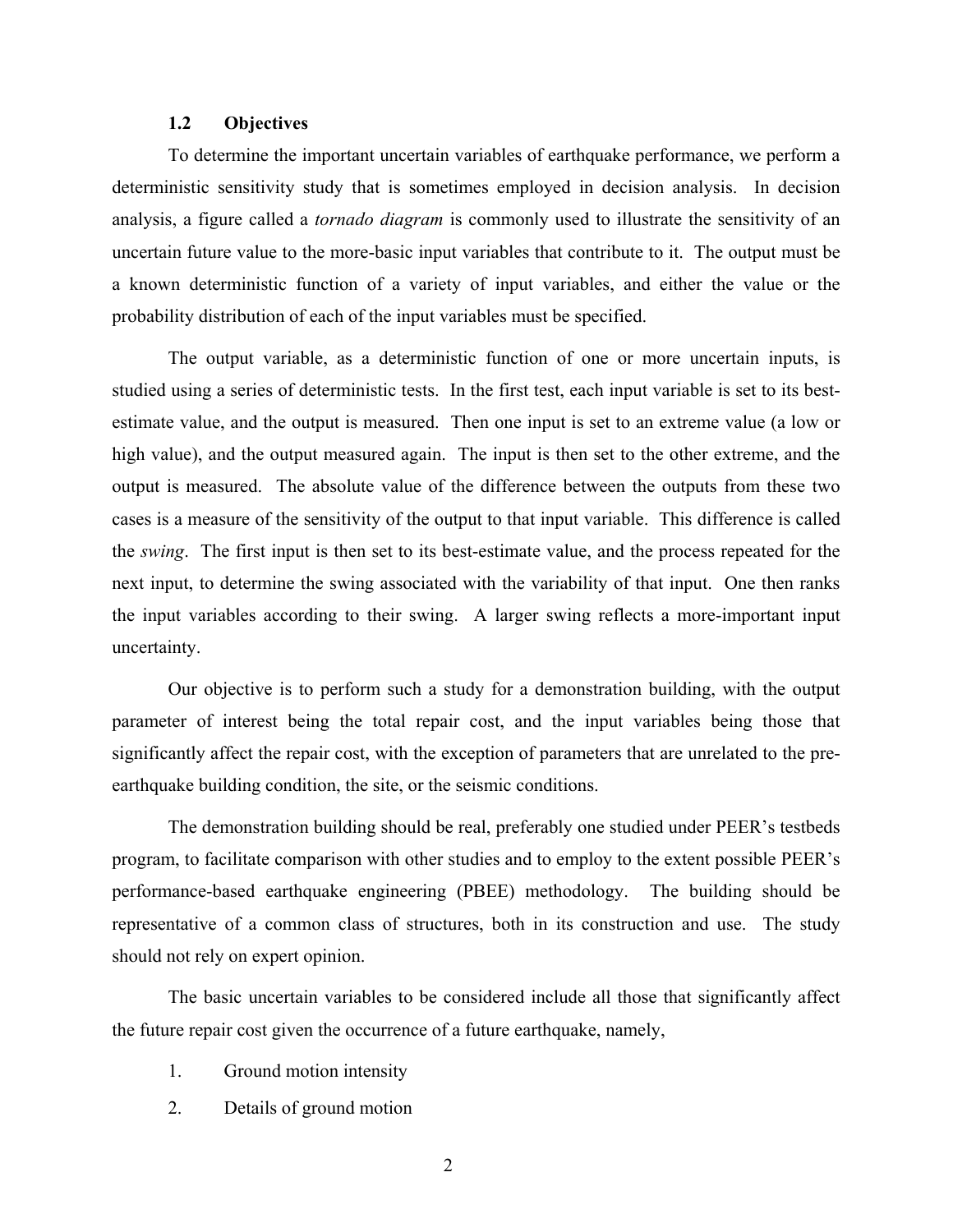- 3. Building mass
- 4. Viscous damping
- 5. Parameters of the force-deformation relationship for the structural elements
- 6. Capacity of building assemblies to resist damage
- 7. Contractor unit costs
- 8. Contractor overhead and profit

Other parameters could significantly affect the future repair costs, such as ground failure (e.g., liquefaction), the repair method employed to repair a given type of damage, and the choice of union versus nonunion labor to perform repairs. As potentially important as these are, we ignore them here. We also ignore building-code changes that might require the repair efforts to restore the building to greater than its pre-earthquake condition; post-earthquake cost inflation (so-called *demand surge*); errors induced by idealization of force-deformation behavior; and post-earthquake tenant improvements and other architectural program changes by the owner.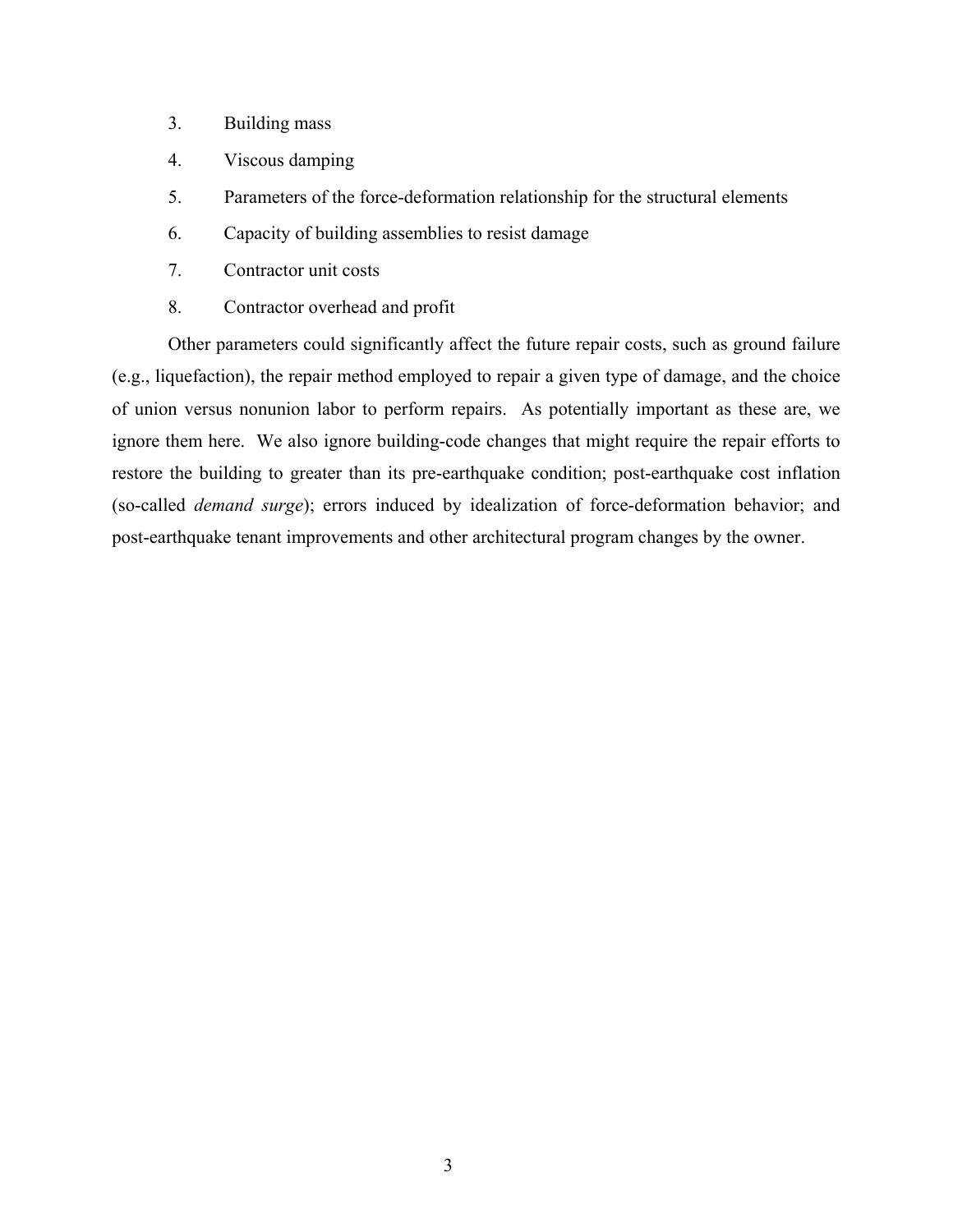## <span id="page-11-0"></span>**2. Analytical Approach**

### **2.1 Overview of PEER Methodology**

The analytical approach employed in the present study is intended to be consistent with PEER's performance-based earthquake engineering (PBEE) methodology, so an overview of that developing methodology is appropriate here. PEER's PBEE objective is to quantify overall facility performance as a function of location and design. Performance will be measured in terms of one or more decision variables (DVs) that are of direct interest to the facility stakeholders, such as future earthquake repair cost, downtime, or life safety. The value of the methodology is in its ability to inform the stakeholders' decision of selecting between competing facility design alternatives: where to build, what structural and nonstructural systems to use, and what strength and stiffness to provide to those systems.

As of this writing, the PEER methodology is still in development, but as currently envisioned, it has four distinct sequential analytical elements: hazard analysis, structural analysis, damage analysis, and what is referred to here as loss analysis. The methodology is summarized in [Fig. 1,](#page-12-0) and embodied schematically in the following framing equation, which is based on the theorem of total probability:

$$
g[DV] = \int_{DMEDPIM} \int_{EDPIM} p[DV | DM] p[DM | EDP] p[EDP | IM] g[IM] dIMdEDP dDM
$$
 (1)

where

 $DV =$  decision variable: the performance parameter of direct interest such as repair cost *DM* = damage measure: a scalar or vector parameter measuring physical damage *EDP* = engineering demand parameter: a scalar or vector measure of structural response *IM* = intensity measure: a scalar or vector parameter measuring earthquake site effects  $p[\cdot]$  = probability density of the quantity inside the brackets *g*[*IM*] = mean rate of occurrence of events with intensity *IM* (rate per unit of *IM*)  $g[DV]$  = mean rate of occurrence of events with value *DV* of the decision variable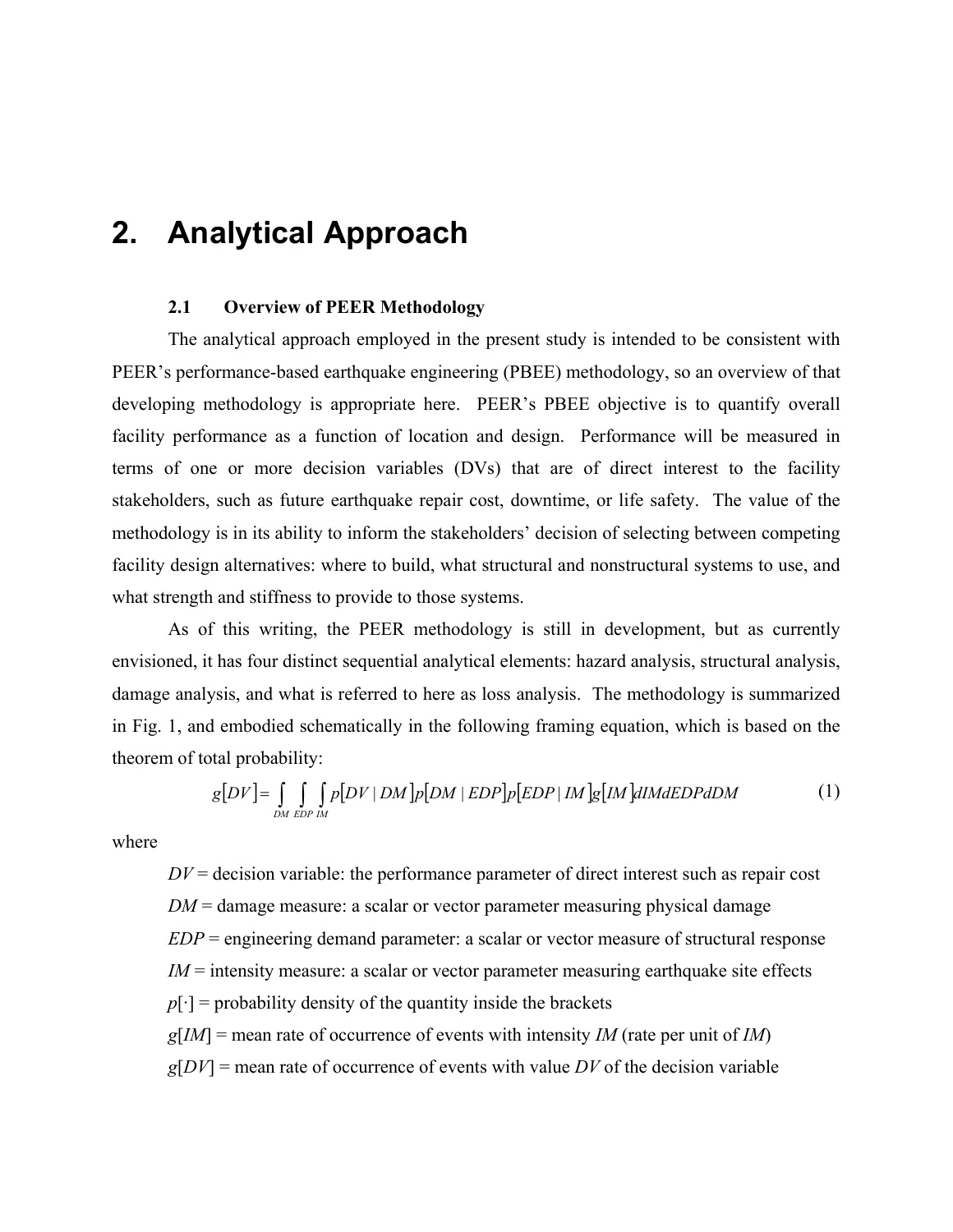Each density function represents one element of the analysis methodology: *g*[*IM*] reflects the results of the hazard analysis; *p*[*EDP*|*IM*] reflects the structural analysis; *p*[*DM*|*EDP*] represents the damage analysis; and *p*[*DV*|*DM*] reflects the loss analysis. The detailed definition of each of the parameters remains to be developed, and may vary by facility type, location, and decision-maker.

<span id="page-12-0"></span>

Fig. 1. PEER performance-based earthquake engineering methodology overview.

The figure highlights some important features of the PEER methodology:

- 1. The DV is explicitly quantified as a function of facility location and design.
- 2. The steps in the analysis are compartmentalized by professional specialty: the hazard analysis can be performed by seismologists and geotechnical engineers with limited knowledge of structural engineering issues. Similarly, the structural analysis can be performed by structural engineers without specialized knowledge of the steps that come before or after.
- 3. The methodology is probabilistic: in each analysis, the input and the output are either explicit probability distributions, or otherwise account for the uncertainties involved.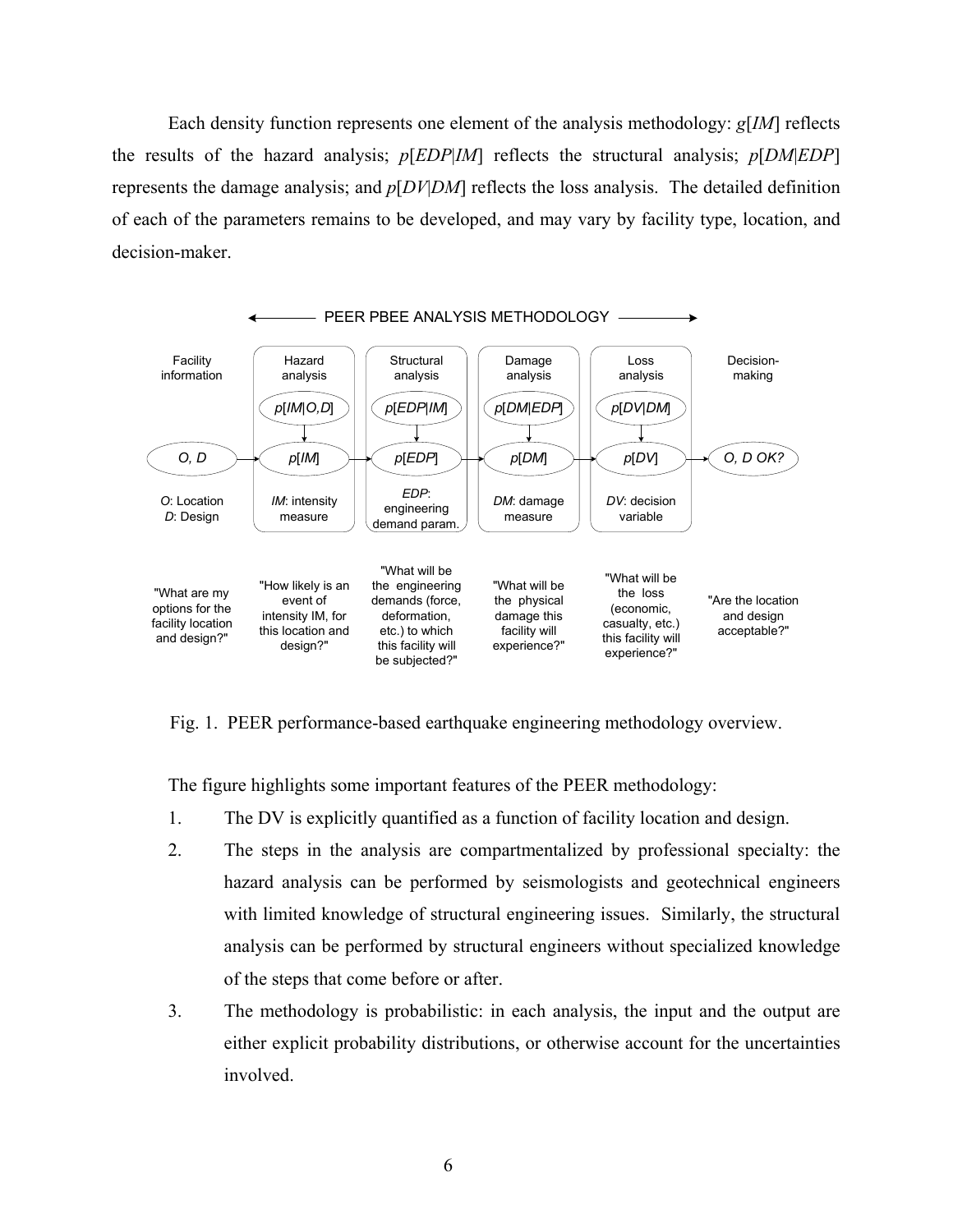<span id="page-13-0"></span>One likely form of the methodology extends reliability principles employed in load and resistance factor design from an inequality on component strength demand and capacity to an inequality on overall structural drift. That is, one would apply factors to calculated drift response and to drift capacity, and ensure that the factored response does not exceed the factored capacity. This approach requires that structural response can be used as a proxy for decision variables such as repair cost, loss of use, and casualties. This in turn requires that sufficiently general relationships can be created between response and the decision variables of interest, as hypothesized in FEMA 273 and FEMA 356 (Federal Emergency Management Agency, 1997, 2000). This vision of the PBEE methodology makes the probabilistic aspects mostly implicit, hidden from the engineering practitioner. Furthermore, it largely eliminates the last two steps, damage and loss analysis, for which current practitioners are largely unprepared.

Current challenges to the completion of PEER's methodology include the choice of parameterization of the variables *IM*, *EDP*, *DM*, and *DV*, the formulation of the conditional distributions  $p[EDP|IM]$ , etc., and the numerical technique for evaluating the quadruple integral. The details of the methodology must address the quantification and propagation of uncertainty in each step, and the treatment of correlation within vector variables (e.g., between different elements of *EDP* such as between story drifts). If an *EDP* is used as a proxy for performance (i.e., if the damage and loss analysis are truncated from the methodology, as in the case of FEMA 273 [Federal Emergency Management Agency, 1997]), the methodology must deal with potential blindness to design alternatives that affect damage and loss, but not hazard and structural analysis.

The analytical approach employed in the present study is consistent with the PEER framework, and meets many of the desiderata suggested above. With this overview of PEER's PBEE methodology in mind, we now introduce the methodology used here to perform the sensitivity study, namely, the assembly-based vulnerability (ABV) method.

#### **2.2 Assembly-Based Vulnerability**

ABV is a framework for estimating earthquake-related repair costs for a building as a function of ground motion intensity. It involves the last three stages in Fig. 1: structural, damage and loss analyses. For an overview of ABV, see Porter *et al.* [2001a].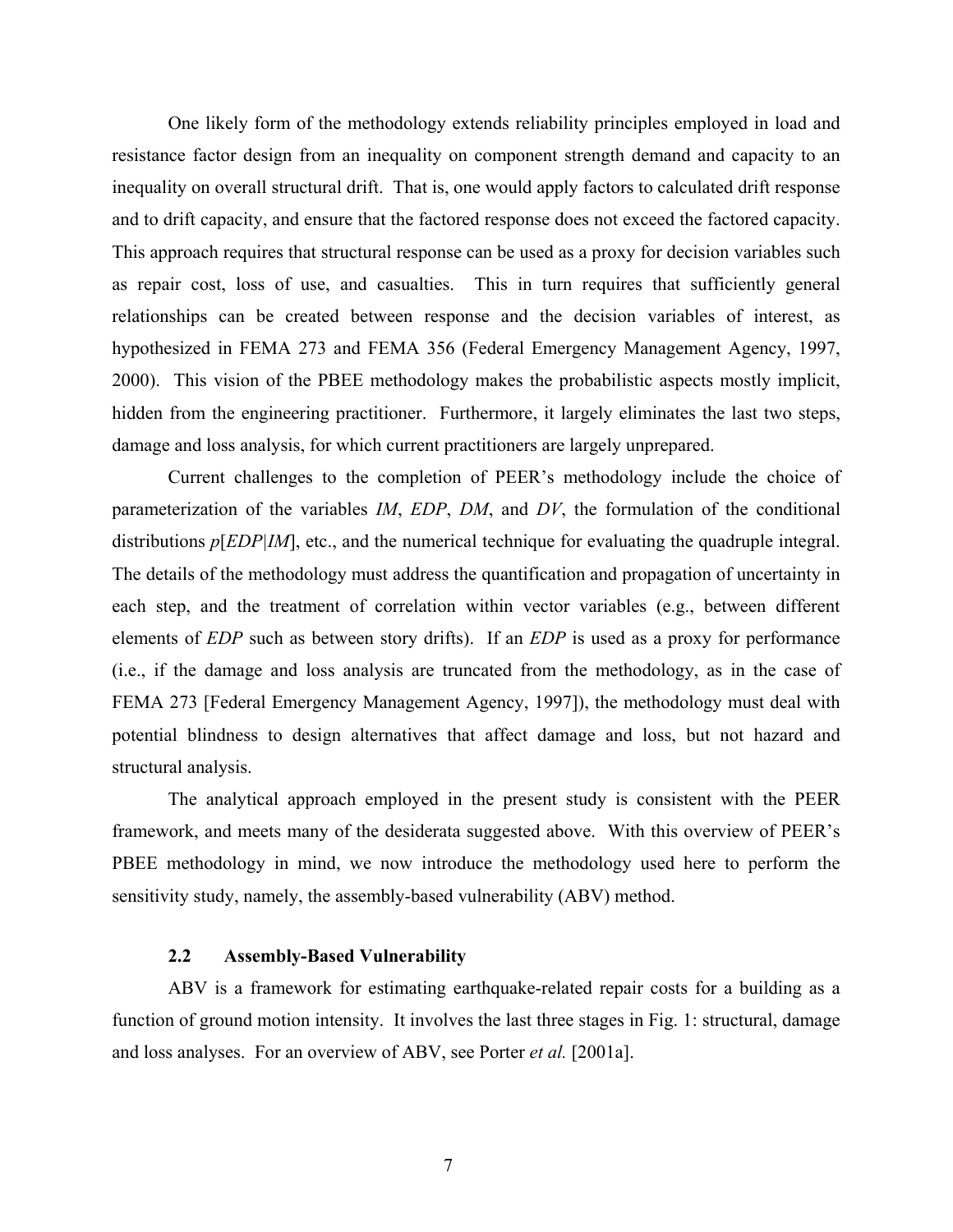Briefly, ABV works as follows. The building is conceptualized as a collection of standard assemblies, such as reinforced-concrete beam-columns, wallboard partitions, windows, etc. A value of the ground motion intensity is specified and then a series of simulations is performed involving the following steps. First, one selects a structural model by randomly sampling the structural parameters that are considered uncertain, and then one randomly selects or generates a suite of ground-motion time histories scaled to the desired intensity. A nonlinear time-history structural analysis of the structure is performed for each ground-motion time history in turn. Each structural analysis produces a set of structural responses (member deformations, interstory drifts, floor accelerations, etc.) that are then input to fragility functions for each assembly in the building to randomly sample its damage state. Given the damage state for each assembly, one then randomly samples the direct cost to repair each of these damages and the contractor overhead and profit, and produces a sample of total repair cost. Thus, for each simulation performed, the result is an  $(S, C_T)$  sample pair, where *S* is the shaking intensity of interest and  $C_T$  is the total repair cost. Repair cost is usually expressed as a fraction of building replacement cost (denoted by *RCN* for replacement cost, new). This ratio is referred to as the damage factor, denoted here by  $DF = C_T/RCN$ .

Each parameter in the process is represented by a random variable: random mass or damping, random damage state conditioned on structural response, etc. Repeated simulations produce a set of (*S, DF*) pairs of loss estimates that are consistent with the probability distributions on each of the basic random variables (parameters of the structural response, component fragility, contractor costs, etc.).

A wide variety of structures can be studied in this way; to date, the authors have examined hypothetical and real buildings whose structural systems include steel momentresisting frames, reinforced-concrete moment frames, and wood frames. For a detailed discussion, see Beck *et al.* [1999], Porter and Kiremidjian [2001b], Porter *et al.* [2001c] or Beck *et al.* [2002]. These and other studies have focused on developing probabilistic relationships between loss and shaking intensity for a variety of structures, but have not yet examined the contribution of each basic uncertain variable to the overall uncertainty in loss to the degree addressed here.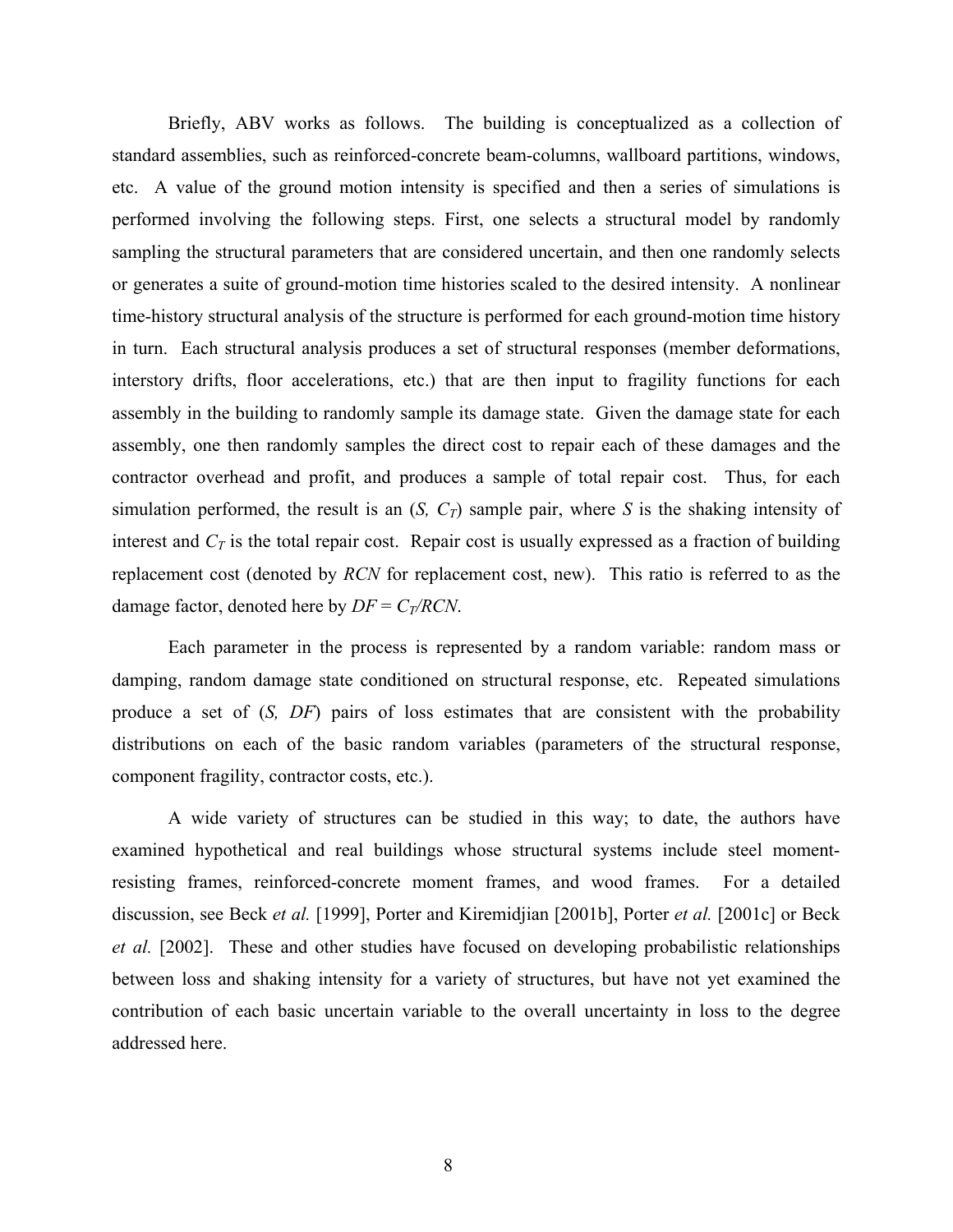ABV is related to PEER's PBEE methodology in that it includes structural, damage and loss analyses stages. The DV is explicitly quantified as a function of facility location and detailed design. It is fully probabilistic, in that in each step of the analysis, the input and the output are expressed as samples of random variables. It employs explicitly defined variables reflecting *IM*, *EDP*, *DM*, and *DV*. The random sampling addresses the quantification and propagation of uncertainty in each step, and since no information is lost between simulation steps, correlation within vector variables is retained. Since the *DV* is explicitly evaluated, i.e., no parameter such as drift is used as a proxy for *DV*, the approach avoids blindness to design alternatives that affect damage and loss, but not hazard and structural analysis.

ABV does not meet one of the desiderata mentioned above: it requires the analyst to perform the damage and loss analysis, which involve skills that are unfamiliar to most structural engineering practitioners, which may hinder ABV from wide acceptance. However, as a research tool, ABV is well suited to address the objectives of this study. Furthermore, current research by the authors suggests that the ABV analysis can be approximated by a simplified procedure that resembles PML calculations that are often done by structural engineers.

With this overview of the analytical approach in mind, we turn now to quantification of the basic uncertain variables for a general structure.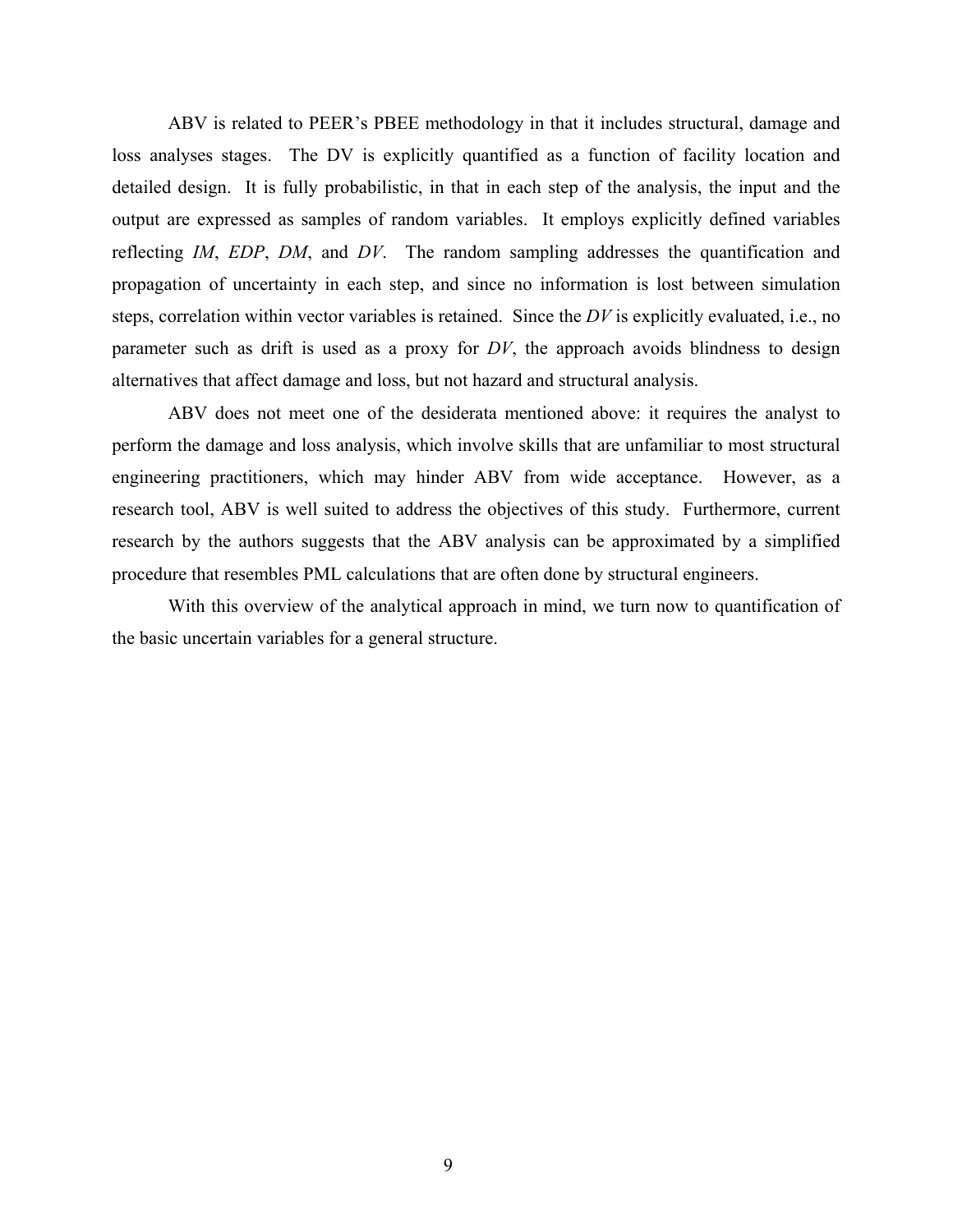## <span id="page-16-0"></span>**3. Uncertainty in Basic Input Variables**

### **3.1 Characterizing Uncertainty in Shaking Intensity**

A variety of ground-motion intensity measures are available. Historically, Modified Mercalli Intensity has been used as a predictor of loss, e.g., ATC-13 [1985], as well as instrumental measures such as peak ground acceleration or the spectral response measures:  $S_a$ ,  $S_v$ , or *S<sub>d</sub>*. Other measures intended to predict building performance have been proposed, e.g., by Cordova *et al.* [2001] and Luco and Cornell [in press]. Two criteria for selection of an intensity measure (*IM*) suggest themselves. First, the *IM* must strongly correlate with the performance variable of interest, such as damage factor (*DF*, the ratio of repair cost to replacement cost). Second, an *IM* is primarily useful insofar as hazard information is available (i.e., information on the occurrence probability of an earthquake with a given *IM* level). Of course, the greater the correlation of an *IM* with the performance variable, the stronger the incentive to develop the hazard information.

The arguments for various *IM*s are familiar:  $S_a$  is proportional to the maximum seismic force in a linear elastic SDOF system subjected to an earthquake, and therefore should be related to maximum forces in a similar structure. Similarly,  $S_d$  is proportional to the maximum deformation of a linear elastic SDOF system, and therefore should be related to the damage experienced by displacement-sensitive components. The spectral response parameters are essentially interchangeable for light damping, as they are related through  $S_a \approx \omega S_v \approx \omega^2 S_d$ , where ω is the angular frequency. On the other hand, inelastic response spectral parameters offer the advantages of better reflecting demand on structures that exceed elastic response, through the added parameter of ductility demand.

Luco and Cornell [2001] argue that an *IM* that is selected should be both an efficient and sufficient predictor of damage; efficient in that it is highly correlated with damage, and sufficient in that, conditioned on the *IM*, damage is not significantly correlated with other parameters of ground motion, particularly magnitude and distance.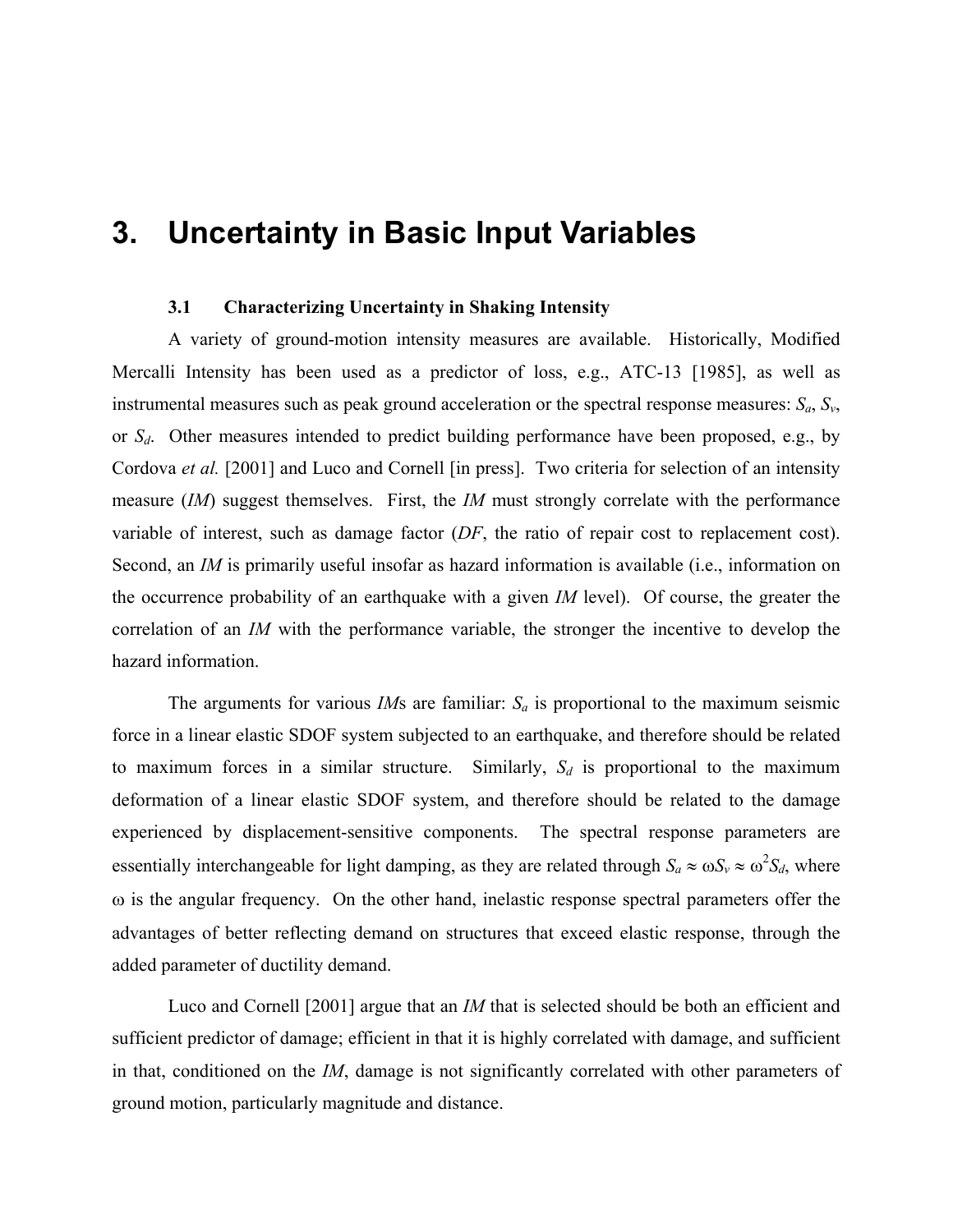<span id="page-17-0"></span>In the end, the case for one *IM* over another will be made not solely on theoretical considerations, but also on the basis of accumulated evidence of how well it predicts damage for various structures. Since for present purposes we are interested in the variability of repair cost attributable to variability in shaking intensity, it is necessary to use an intensity measure for which occurrence probability is available. Currently, probabilistic seismic hazard information is most readily available for damped elastic spectral acceleration response, *Sa*, which we therefore use for convenience. (More precisely, we use the  $S_a$  for 5% viscous damping at the smallamplitude fundamental period of the building.)

If one assumes Poisson arrivals of earthquakes, the frequency form of the spectralacceleration hazard function  $(G(S_a))$ , the annual frequency of events exceeding seismic shaking intensity  $S_a$ ) can be used to determine the  $S_a$  corresponding to a given non-exceedance probability  $P_0$  during a period  $t$ , as follows. The number of earthquakes  $Y$  whose shaking exceeds *Sa* in period *t* is distributed according to the Poisson distribution:

$$
P[Y = y] = (vt)^{\gamma} e^{-vt}/y!
$$
 (2)

where  $v = G(S_a)$  is the frequency of occurrences per unit time of events exceeding  $S_a$ . Thus, the probability that no earthquakes will occur  $(Y = 0)$  with shaking exceeding  $S_a$  in time *t* is given by

$$
P[Y=0] = P_0 = e^{-\nu t}
$$
 (3)

One can solve for *v* for a given non-exceedance probability  $P_0$  and time *t*, and hence find the  $S_a$ associated with this mean exceedance rate by inverting the hazard function *G*:

$$
S_a = G^{-1}(v) = G^{-1}(-\ln(P_0)/t)
$$
\n(4)

In this study, we use  $P_0 = 0.10$ , 0.50, and 0.90 for  $t = 50$  years, i.e., the 10<sup>th</sup>, 50<sup>th</sup>, and 90<sup>th</sup> percentiles for *Sa*.

#### **3.2 Selecting Recordings for Use in the Sensitivity Study**

Ground-motion characteristics other than the primary intensity measure  $S_a$  undoubtedly affect the repair costs, but the question remains of how to parameterize these characteristics. A digital ground motion recording can have tens of thousands of data points, rather than one parameter. Two choices present themselves. First, one can perform a large number of loss analyses for a building of interest, each time using a different ground motion scaled to the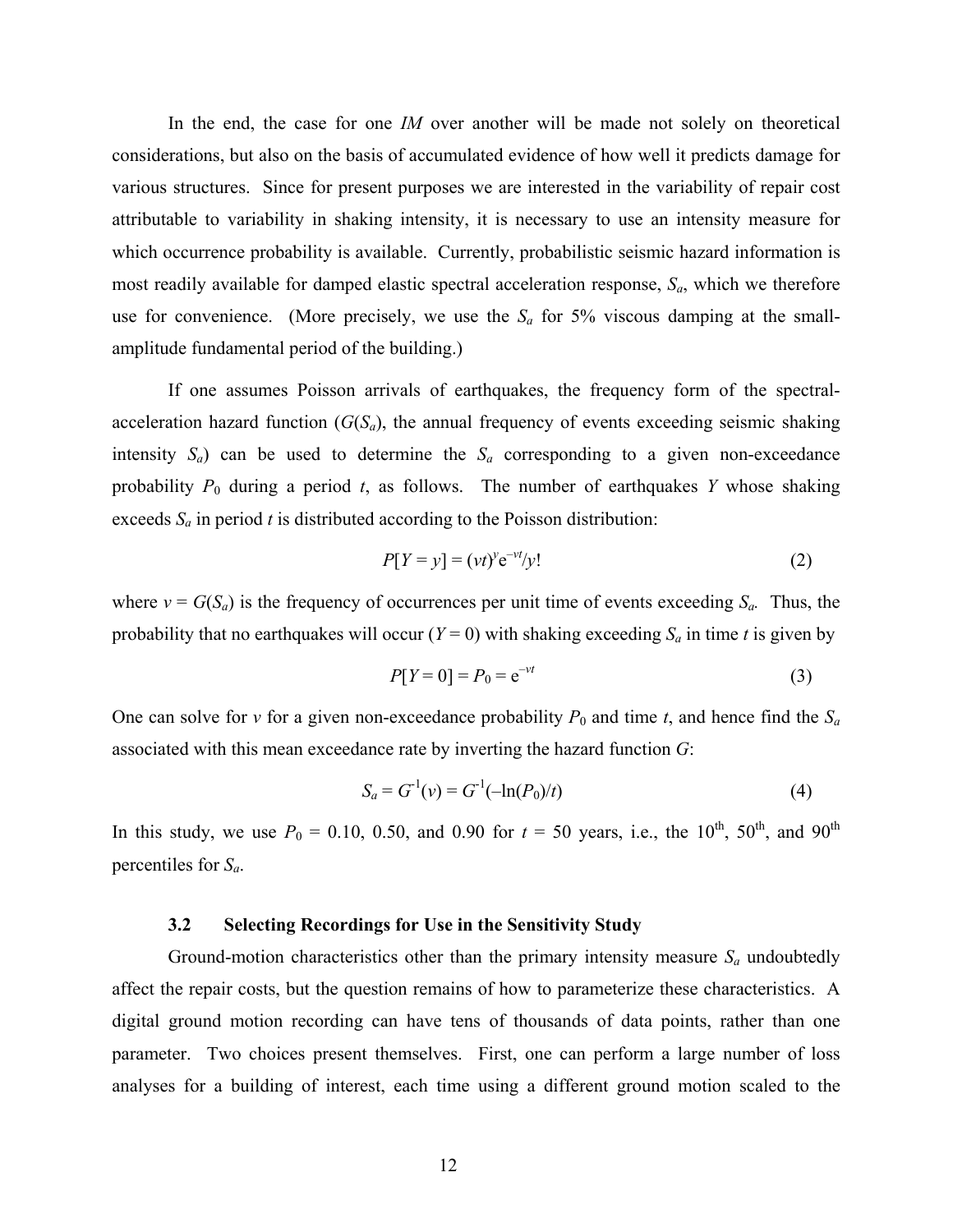<span id="page-18-0"></span>intensity of interest. The lower-bound event can be selected as the one that produces the loss closest to some predetermined lower fractile such as the  $10<sup>th</sup>$  percentile. Likewise, the bestestimate and upper-bound events would be those producing the median and perhaps  $90<sup>th</sup>$ percentile loss. This approach is simple and provides some information about the degree of effect of detailed ground motion on loss, but offers no insight into why ground motions with equal intensity produce different performance.

A second alternative is to select a secondary intensity measure that is not highly correlated with the primary measure, but that might hypothetically strongly affect loss. From a large sample set of ground-motion recordings scaled to the desired primary intensity measure, one can select lower-bound, best-estimate, and upper-bound ground motions based on this secondary measure. Intensity measures worthy of examination include one recently proposed by Cordova *et al.* [2001]; Arias intensity; and others. In order to pursue this approach, it would be necessary to determine the 2-parameter hazard relationship. For example, one might know both *G*(*Sa*) and have a probability distribution on the secondary intensity measure, conditioned on *Sa*. We hope to pursue this approach in later study, but for the limited purpose of demonstrating the swing associated with detailed ground motion, it is unnecessary. We therefore opt for the first, simpler approach.

#### **3.3 Uncertainty in Mass**

Building mass is an uncertain variable for several reasons: as-built member dimensions vary from those shown on the design documents; unit weights are imperfectly known; and actual building components can vary from those assumed in the design, e.g., layers of roofing are often added during the life of the building, which can significantly affect dead load. Ellingwood *et al.* [1980] summarize the conclusions of several authors, who feel that an adequate model for the probability distribution on dead load is the Gaussian distribution, with a mean value equal to the nominal (calculated) dead load, and a typical coefficient of variation of 0.10. Thus, using the  $10<sup>th</sup>$  and  $90<sup>th</sup>$  percentiles of the Gaussian distribution as the lower- and upper-bounds of mass, one can take dead load as varying between  $0.872D_n$  and  $1.128D_n$ , where  $D_n$  refers to nominal dead load, and the factors 0.872 and 1.128 refer to the inverse of a Gaussian cumulative distribution with unit mean and coefficient of variation of 0.10, evaluated at 0.10 and 0.90, respectively.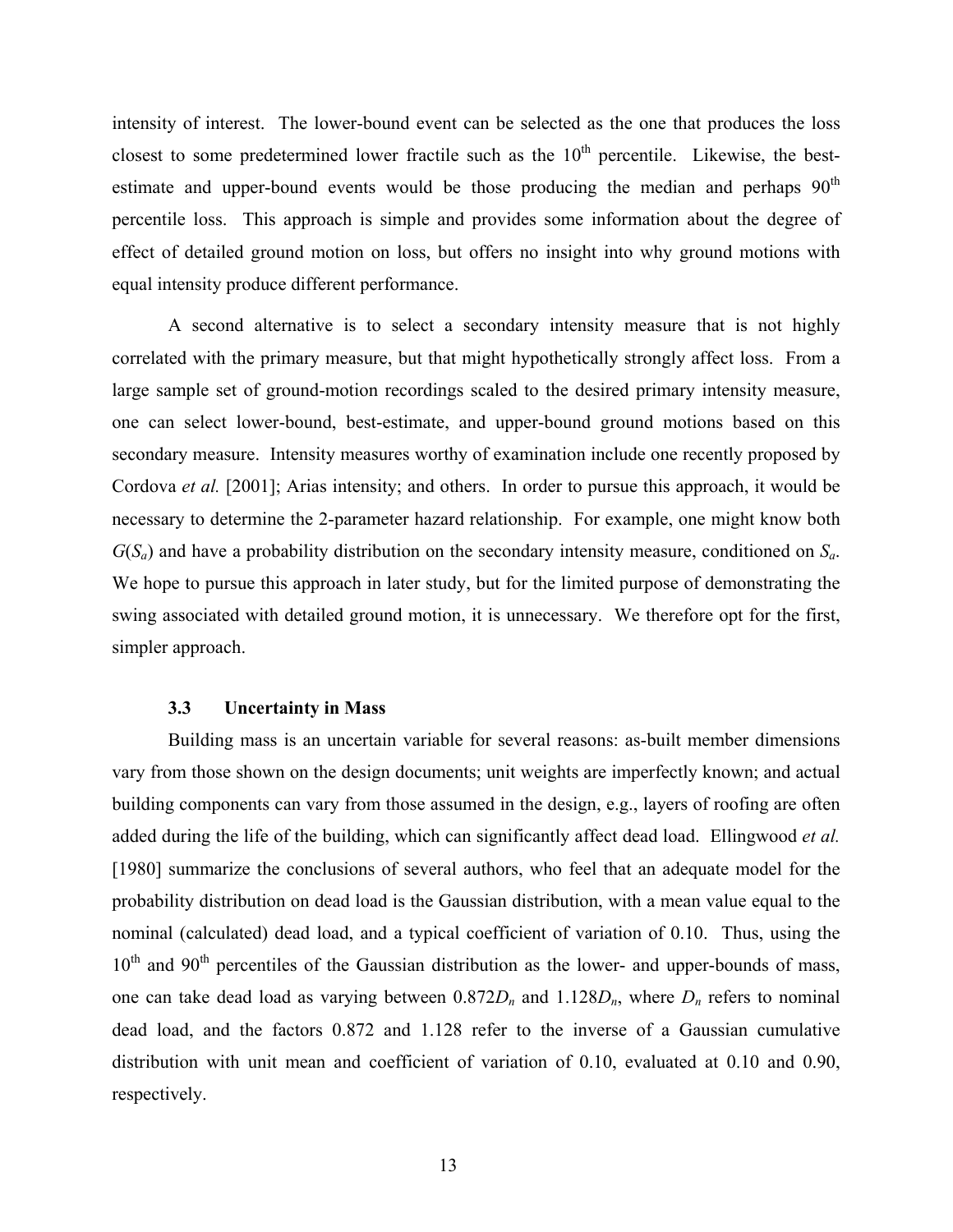### **3.4 Uncertainty in Viscous Damping**

<span id="page-19-0"></span>Some experimental data on the variability in viscous damping are available. McVerry [1979] presents results of system identification for 10 instrumented buildings that experienced strong motion in the 1971 San Fernando earthquake. These include five steel-frame buildings, four with reinforced-concrete frames, and one with reinforced-concrete shearwalls. Two of these buildings experienced multiple earthquakes. McVerry [1979] finds that first-mode equivalent viscous damping ratios vary in single buildings between directional components and between earthquakes. [Fig. 2](#page-19-1) shows his data plotted against peak ground acceleration. The figure shows that the damping ratio appears to be modestly sensitive to shaking intensity, implying that hysteretic damping contributes to the calculated equivalent viscous damping. Camelo *et al.* [2001] present similar results for several instrumented woodframe buildings subjected to strong motion or forced vibration; their data are shown in the right-hand plot of [Fig. 2.](#page-19-1) Note that McVerry [1979] parameterizes intensity via PGA, whereas Camelo *et al.* [2001] use *Sa*. Within a structure type, damping ratio appears to be modestly sensitive to shaking intensity. Analysis of the data suggests a coefficient of variation for damping ratio of approximately 0.3.

<span id="page-19-1"></span>

Fig. 2. Equivalent viscous damping ratios (McVerry, 1979, left; Camelo *et al.,* 2001, right).

One can estimate uncertainty in "pure" viscous damping (i.e., aside from damping caused by hysteretic energy dissipation) by examining the scatter of the imputed viscous damping about a regression line at low levels of shaking intensity. Using the scatter about the regression line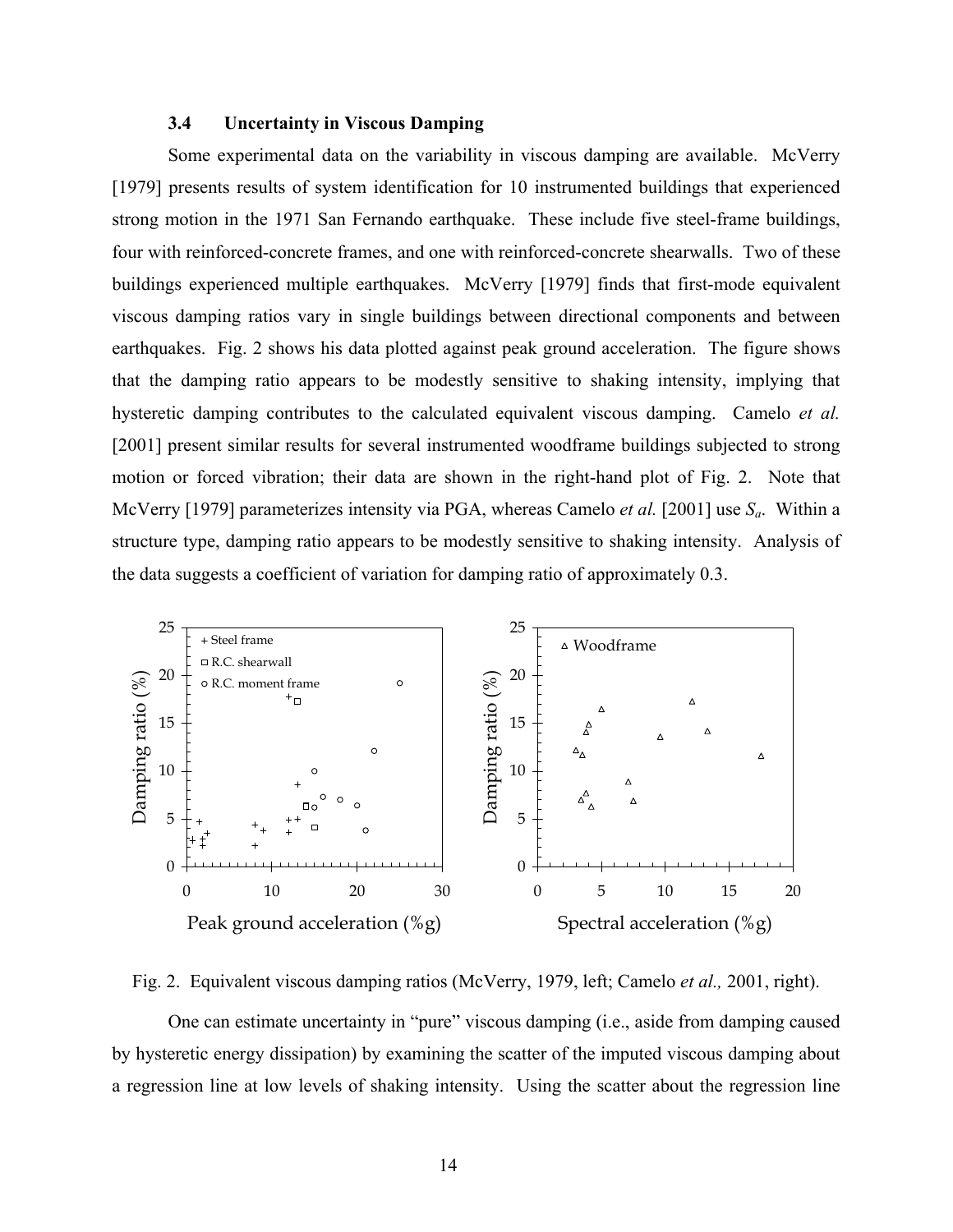should correct to some degree for the mean effect of hysteretic damping, and restricting the analysis to low intensities should further limit the contribution to overall uncertainty from hysteretic damping. Results of a linear regression of these data (PGA  $\leq$  0.10g in McVerry [1979], and *Sa* ≤ 0.10g in Camelo *et al.* [2001]) are shown in [Table 1.](#page-20-0) In the table, β refers to the damping ratio,  $\delta_{\beta}$  denotes the coefficient of variation for damping ratio,  $R^2$  refers to the square of the correlation coefficient between acceleration *A* (either PGA or  $S_a$ ) and  $\beta$ , and  $\delta_{\beta|A}$  refers to the coefficient of variation for damping, with the assumed mean effect of hysteretic damping removed via

$$
\delta_{\beta|A} = \delta_{\beta} \sqrt{1 - R^2} \tag{5}
$$

An additional data point is provided by Taoko [1981], who presents damping ratios determined from forced-vibration tests for two highrise steel-frame buildings in Japan, observing damping ratios for the first few modes to be in the range of 0.5% to 1.5%. The average of the damping ratios is 1.1%; the coefficient of variation, 0.3.

|                              |          | Parameter McVerry [1979] Camelo et al. [2001] |
|------------------------------|----------|-----------------------------------------------|
| $\sigma_{\beta}$             | $0.90\%$ | 3.6%                                          |
| $E[\beta]$                   | 3.3%     | 11%                                           |
|                              | 0.28     | 0.34                                          |
| $\frac{\delta_{\beta}}{R^2}$ | 0.04     | 0.00                                          |
| $\delta_{\beta A}$           | 0.27     | 0.34                                          |

<span id="page-20-0"></span>Table 1. Uncertainty in damping ratio implied by system ID from strong-motion data.

As noted above, damping statistics for individual structures are not directly observed, but result from system-identification analysis of structures affected by forced vibration or strong ground motion. Beck [1982] shows how the analytical method used to determine the equivalent viscous damping significantly affects the estimate of the damping ratio, implying additional uncertainty beyond that reflected in the scatter of the calculated damping ratios. He compares the equivalent viscous damping ratios calculated for six buildings by McVerry [1979], with those calculated by Hart and Vasdevan [1975] for the same records. [Table 2](#page-21-1) presents these statistics. The table shows the equivalent viscous damping ratios calculated for the fundamental period in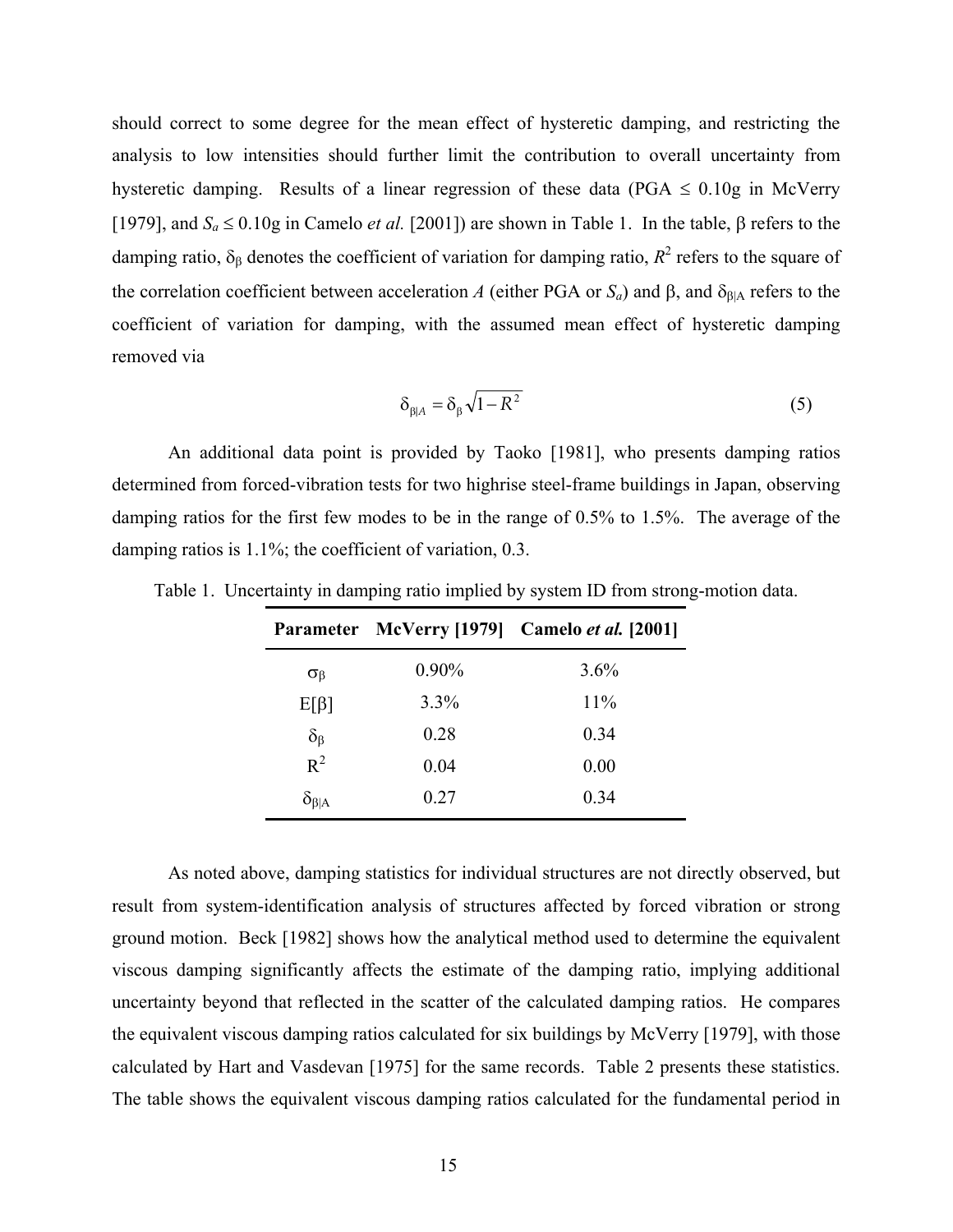<span id="page-21-0"></span>the direction shown, expressed as a percentage of critical. It also shows the average of the two research teams' estimated values. If one takes the average as the best-estimate value of the "true" damping ratio, then the scatter about the average reflects the uncertainty in damping associated with analytical method. The table shows that the sample standard deviation of the natural logarithm of the Hart estimate divided by the average value has a value of 0.27. This is approximately equal to the coefficient of variation for  $\beta_1$  associated with analytical technique. (The value would be the same for the McVerry figures).

| <b>Building, address</b><br>(stories, structural system) | <b>Direction</b>  | $\beta_1$ (%),<br>Hart | $\beta_1$ (%),<br><b>McVerry</b> | $\beta_1$ (%),<br>Avg                            | ln(Hart/Avg) |
|----------------------------------------------------------|-------------------|------------------------|----------------------------------|--------------------------------------------------|--------------|
| 1900 Ave of the Stars                                    | N44E              | 5.2                    | 4.4                              | 4.8                                              | 0.08         |
| (27, SF)                                                 | S46E              | 6.5                    | 2.2                              | 3.8                                              | 0.54         |
| <b>KB Valley Center</b>                                  | S09W              | 11.3                   | 8.6                              | 9.9                                              | 0.14         |
| 15910 Ventura Blvd (18, SF)                              | <b>S81E</b>       | 8.9                    | 6.3                              | 7.5                                              | 0.17         |
| Sheraton-Universal                                       | N <sub>0</sub> 0W | 4.9                    | 7.3                              | 6.0                                              | $-0.20$      |
| 3838 Lankershim (20, RC)                                 | N <sub>90</sub> W | 4.1                    | 6.2                              | 5.0                                              | $-0.21$      |
| Bank of California                                       | N11E              | 10.4                   | 12.9                             | 11.6                                             | $-0.11$      |
| 15250 Ventura Blvd (12, RC)                              | N79W              | 9.0                    | 5.8                              | 7.2                                              | 0.22         |
| Holiday Inn                                              | N <sub>90</sub> W | 16.4                   | 17.3                             | 16.8                                             | $-0.03$      |
| 8244 Orion Blvd (7, RC)                                  | N <sub>0</sub> 0W | 9.7                    | 19.2                             | 13.6                                             | $-0.34$      |
| Holiday Inn                                              | S52W              | 8.8                    | 5.0                              | 6.6                                              | 0.28         |
| 1640 S Marengo Ave (7, RC)                               | M38W              | 9.0                    | 17.8                             | 12.7                                             | $-0.34$      |
|                                                          |                   |                        |                                  | $\sigma[\ln(Hart/Avg)] \approx \delta_{\beta a}$ | 0.27         |

<span id="page-21-1"></span>Table 2. Uncertainty in damping ratio associated with analytical approach.

In light of these observations, we take the coefficient of variation for the damping ratio as the SRSS of the uncertainties associated with the variability between records ( $\delta_{\beta r}$  = 0.3) and the analytical approach ( $\delta_{\beta a}$  = 0.27), for a total uncertainty  $\delta_{\beta}$  = 0.4.

#### **3.5 Uncertainty in Force-Deformation Relationships**

Uncertainty in the hysteretic behavior of structural elements results from a variety of sources: as-built members dimensions vary from construction documents; material properties differ from those assumed in the analysis; true stress-strain behavior at the element-fiber level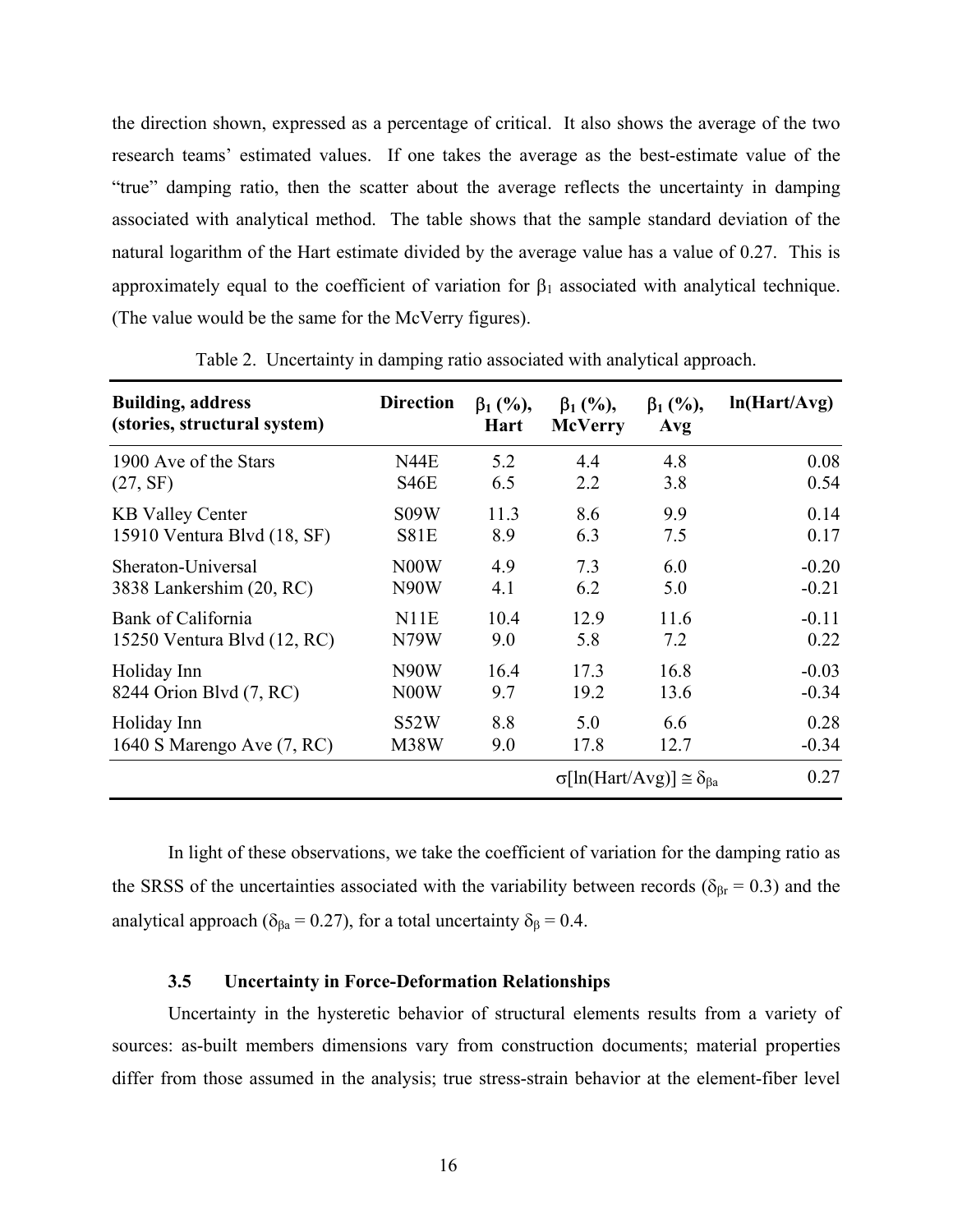differs from engineering idealizations; etc. How should one address these uncertainties as they affect the force-deformation relationships of the structural elements? The force-deformation relationships themselves can be quite complex. Idealizations can involve a dozen or more potentially correlated parameters of which the designer has imperfect knowledge. An initial attempt to capture uncertainty in these parameters can be simple or complex. A simple approach would be to scale every force and deformation value on the force-deformation relationship by a single, random variable (let this approach be called *random strength, constant stiffness*). Slightly more complex would be to scale force values on the force-deformation relationship by one random variable, and deformation values by a second, correlated random variable (*random strength and stiffness*). One could also conceivably treat each parameter in the idealized hysteresis model as a random variable related through a covariance matrix. We reject this last approach here in order to concentrate on the general contribution of force-deformation uncertainty to loss uncertainty and so we further examine the two simpler approaches.

Ellingwood *et al.* [1980] summarize research on variability of member resistance. For example, considering the resistance of reinforced-concrete flexural members, they suggest a coefficient of variation for flexural strength of 0.08. They do not treat uncertainty in stiffness, which is also of interest here. Therefore, we performed a simple study of the moment-curvature relationship for a sample reinforced-concrete beam,  $b = 16$  in.,  $d = 20$  in., 3-#8 top bars, 2-#8 bottom bars. We modeled  $f'_{c}$ , concrete crushing strain  $\varepsilon_c$ , and steel yield stress  $f_y$  as Gaussian random variables with  $E[f'_{c}] = 8.3$  ksi,  $\delta[f'_{c}] = 0.18$ ,  $E[\epsilon_{c}] = 0.0035$ ,  $\delta[\epsilon_{c}] = 0.05$ ,  $E[f_{y}] = 67.5$  ksi, and  $\delta[f_v] = 0.098$ , where E[·] and  $\delta[\cdot]$  refer to the expected value and coefficient of variation, respectively, for the variable inside the brackets. We then used UCFyber [ZEvent, 2000] to find yield and ultimate moments and curvatures. After 20 simulations, we found a coefficient of variation for yield strength  $(M_v)$  and yield curvature  $(\phi_v)$  of 0.084 and 0.080, respectively, with a high correlation coefficient ( $\rho_{My, \phi y} = 0.96$ ). We found coefficients of variation for ultimate strength (*Mu*) and curvature at ultimate of 0.008 and 0.093, respectively, with a correlation coefficient  $\rho_{Mu, \phi u} = 0.76$ . That this experiment produces an overall coefficient of variation for yield strength similar to that of Ellingwood *et al.* [1980], and high correlation between moment and curvature, argues for the random-strength, constant-stiffness approach. The randomstrength, constant-stiffness model overstates by an order of magnitude the coefficient of variation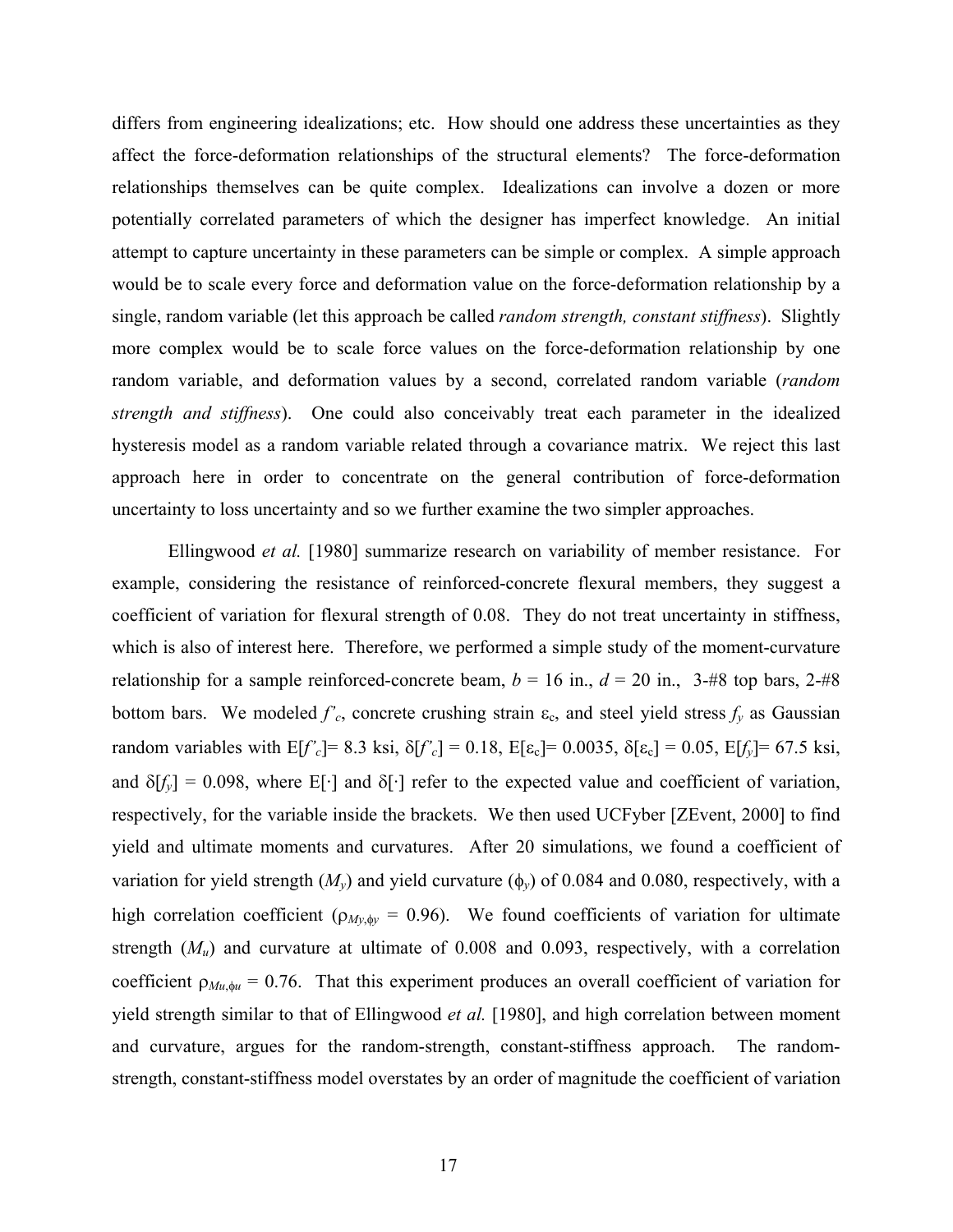<span id="page-23-0"></span>for ultimate strength. Nonetheless, we find the random-strength, constant-stiffness model reasonably approximates the moment-curvature behavior of reinforced-concrete flexural members.

Another issue is how the hysteretic behavior of different elements is correlated. Perfect correlation would mean, for example, that if element *i* were 20% stronger than nominal, so is element *j*. Perfect correlation would tend to produce greater uncertainty in overall structural response, and therefore represents a conservative approach. Zero correlation would mean that knowledge of the strength of element *i* tells one nothing about element *j*. In this study, for simplicity and to be conservative regarding uncertainty, we assume perfect correlation.

The random-strength, constant-stiffness model also appears to be reasonable for steel moment-resisting frames. The elastic modulus (*E*) and dimensions of rolled steel sections (and hence moment of inertia, (*I*) have little uncertainty, and these parameters determine stiffness, whereas steel strength is less certain. Ellingwood *et al.* [1980] suggest coefficients of variation for resistance of steel structural members between 0.1 to 0.3, somewhat greater than the strength uncertainty for reinforced-concrete flexural members.

### **3.6 Uncertainty in Assembly Capacity**

Assembly fragility is defined as the probability of an assembly exceeding some undesirable limit state (e.g., repairable damage to a building component such as a nonstructural partition) conditioned on some demand parameter (e.g., a structural response parameter such as interstory drift ratio). It is often conveniently modeled as a fragility function, which is a cumulative probability distribution whose random variable is the demand parameter. The larger the dispersion in the probability distribution, the greater the uncertainty in the threshold level of demand that leads to the specified damage. One can select lower-bound, best-estimate, and upper-bound values of assembly capacities by selecting a probability level corresponding to each, and inverting the fragility function at that probability level.

Given a probability distribution, it is straightforward to evaluate the  $10^{th}$ ,  $50^{th}$ , and  $90^{th}$ percentiles of the demand-parameter distribution as the lower-bound, best-estimate, and upperbound capacity of the assembly. It is common to use the lognormal distribution to describe the fragility of many assemblies. The *P* fractile of the lognormal is given by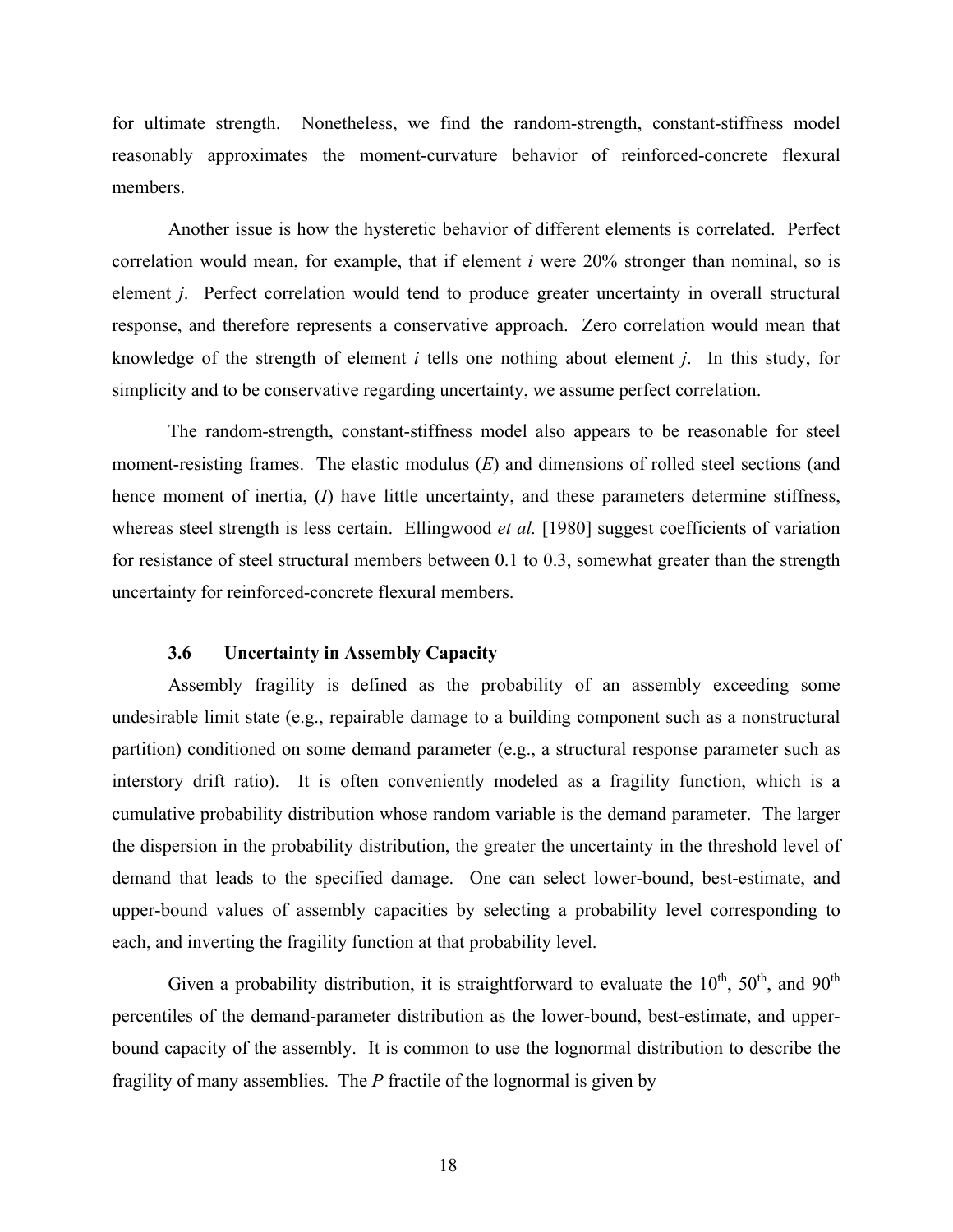$$
X_P = x_m \exp(\beta \Phi^{-1}(P))
$$
\n(6)

<span id="page-24-0"></span>where  $X_P$  is the demand parameter associated with probability  $P$  that the assembly will be damaged, β is the logarithmic standard deviation of the distribution,  $Φ^{-1}(P)$  is the inverse of the standard Gaussian cumulative distribution evaluated at  $P$ , and  $x_m$  is the median of the distribution. The probability *P* is taken as 0.1 for the 10<sup>th</sup> percentile, 0.5 for the 50<sup>th</sup>, etc.

A variety of component fragility functions and their parameters are presented in Beck *et al.* [1999], Porter *et al.* [2001c], and Beck *et al.* [2002]. These are developed using laboratory test data for most assemblies, and theoretical considerations (i.e., reliability methods) for the remainder.

#### **3.7 Uncertainty in Contractor Costs**

Two types of costs are considered here: unit costs and contractor overhead and profit. By *unit costs* we mean the cost to restore a single unit of a damaged assembly to the undamaged state. Construction cost estimators typically compile construction cost estimates by describing the work to be performed in terms of a standard taxonomic system, often by the Uniformat system [American Society for Testing and Materials, 1996]. The work to be performed is then measured in quantities of each taxonomic group. The cost for each task is calculated as the quantity of work times a cost per unit. The sum of the costs for the tasks is the direct cost; to this must be added indirect costs that are not attributable to tasks, such as administration, permits, mobilization, etc., and the contractor's profit. Together, overhead and profit tend to range between 15% and 20% of the direct cost, with larger jobs tending to have a lower factor for overhead and profit.

Unit-cost estimates carry some degree of uncertainty for various reasons: variability in costs of materials and of labor, uncertainty in the productivity of the workers, etc. With some exceptions, empirical data on the magnitude of this uncertainty are largely lacking. RS Means Corp. [1997], which performs extensive surveys of construction costs in the United States, recommends a cost contingency of 20% for the overall cost of a repair project, suggesting a coefficient of variation for total repair costs of approximately the same order of magnitude, perhaps 15 to 20%. Alternatively, construction cost estimators can determine the uncertainty in particular unit costs based on their experience.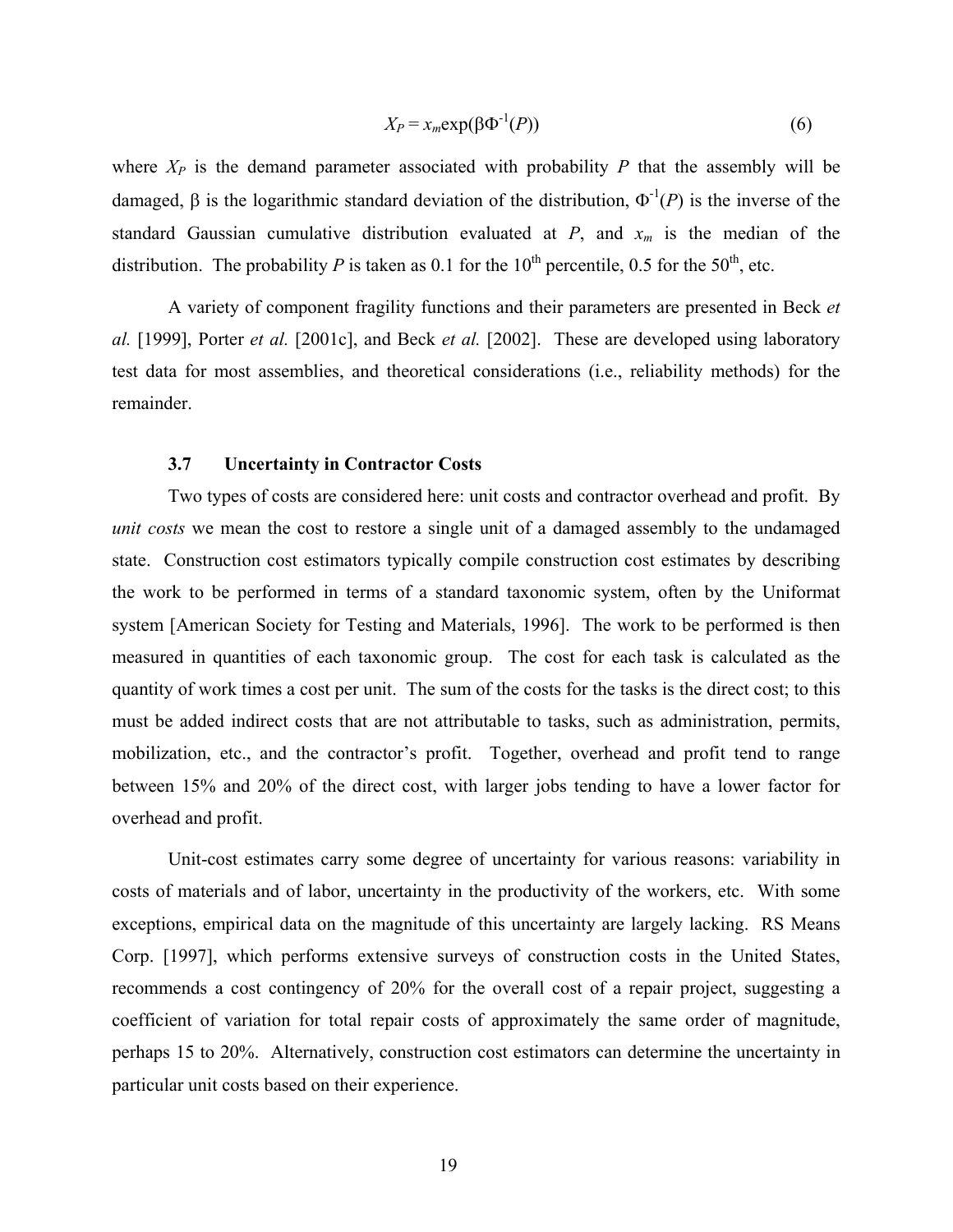## <span id="page-25-0"></span>**4. Case Study: Van Nuys Hotel**

### **4.1 Building Description**

With this overview of the parameters of interest, their sources and magnitudes, we present a demonstration study of the sensitivity of loss to uncertainty in each basic random variable. This is a companion study to a full probabilistic ABV analysis of the same building, presented in Beck *et al.* [2002], which does not include a sensitivity analysis of the uncertainties.

The demonstration building is a 7-story,  $66,000$  sf  $(6,200 \text{ m}^2)$  hotel located at 8244 Orion Ave, Van Nuys, CA, at 34.221° north latitude, 118.471° west longitude, in the San Fernando Valley of Los Angeles County, California. The location is shown in [Fig. 3.](#page-26-0) The building has been studied extensively, e.g., by Jennings [1971], Scholl *et al.* [1982], Islam [1996a, 1996b], Islam *et al.* [1998], Li and Jirsa [1998], and Browning *et al.* [2000]. To date, it appears that no researcher has assessed the seismic vulnerability of the building in terms of repair cost as a function of shaking intensity, or examined the effect of various uncertain variables on overall uncertainty in economic performance.

The hotel was designed by Rissman and Rissman Associates [1965] according to the 1964 Los Angeles City Building Code, and built in 1966. The lateral force-resisting system is a perimeter reinforced-concrete moment frame in both directions. The building was lightly damaged by the M6.6 1971 San Fernando event, approximately 20 km to the northeast, and severely damaged by the M6.7 1994 Northridge earthquake, whose epicenter was approximately 4.5 km to the southwest. After the 1994 earthquake, the building was retrofitted with new reinforced-concrete shearwalls, but we examine the building as it existed just before the earthquake. Floor plans, elevations, and column and beam reinforcement details and schedules can be found in Beck *et al.* [2002].

The column plan (with the designer's column numbers) is shown [Fig. 4.](#page-27-0) In the figure, "C1" through "C36" refer to the designer's column numbering. The plan is regular, with three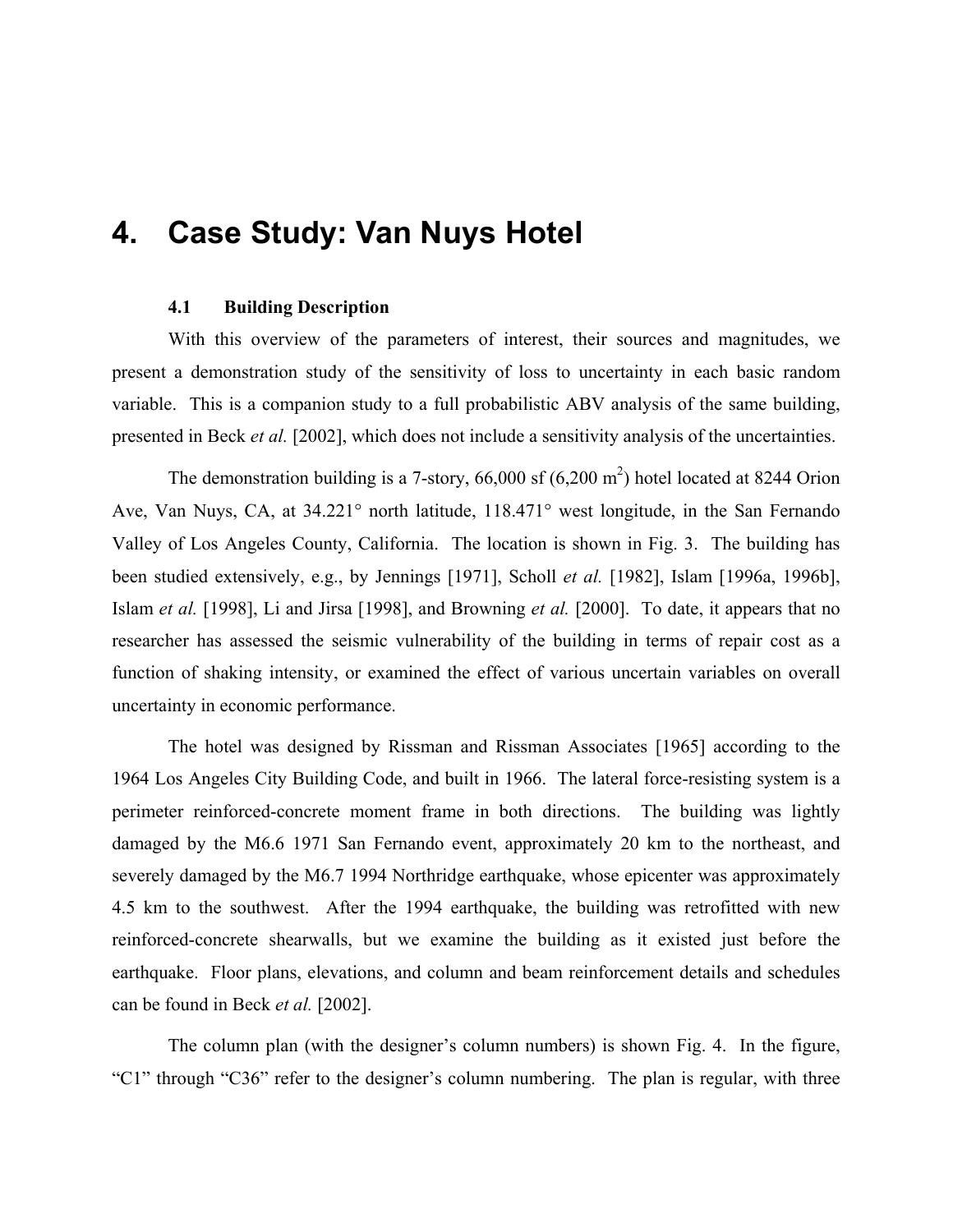bays in the transverse direction, eight in the longitudinal direction. In this analysis, the south frame is analyzed, and the nonstructural components in each story for the south half of the building are modeled using interstory drifts at the south frame. The frame is regular in elevation, as shown in [Fig. 5.](#page-27-1) The figure shows the designer's notation for beam and column numbering. Columns in the south frame are 14 in. wide by 20 in. deep, i.e., oriented to bend in their weak direction when resisting lateral forces in the plane of the frame. Spandrel beams in the south frame are generally 16 in. wide by 30 in. deep at the  $2<sup>nd</sup>$  floor, 16 in. wide by 22- $\frac{1}{2}$  in. deep at the  $3<sup>rd</sup>$  to  $7<sup>th</sup>$  floors, and 16 in. wide by 22 in. deep at the roof.

<span id="page-26-0"></span>

Fig. 3. Location of the demonstration building is at "+" symbol near "405" freeway symbol.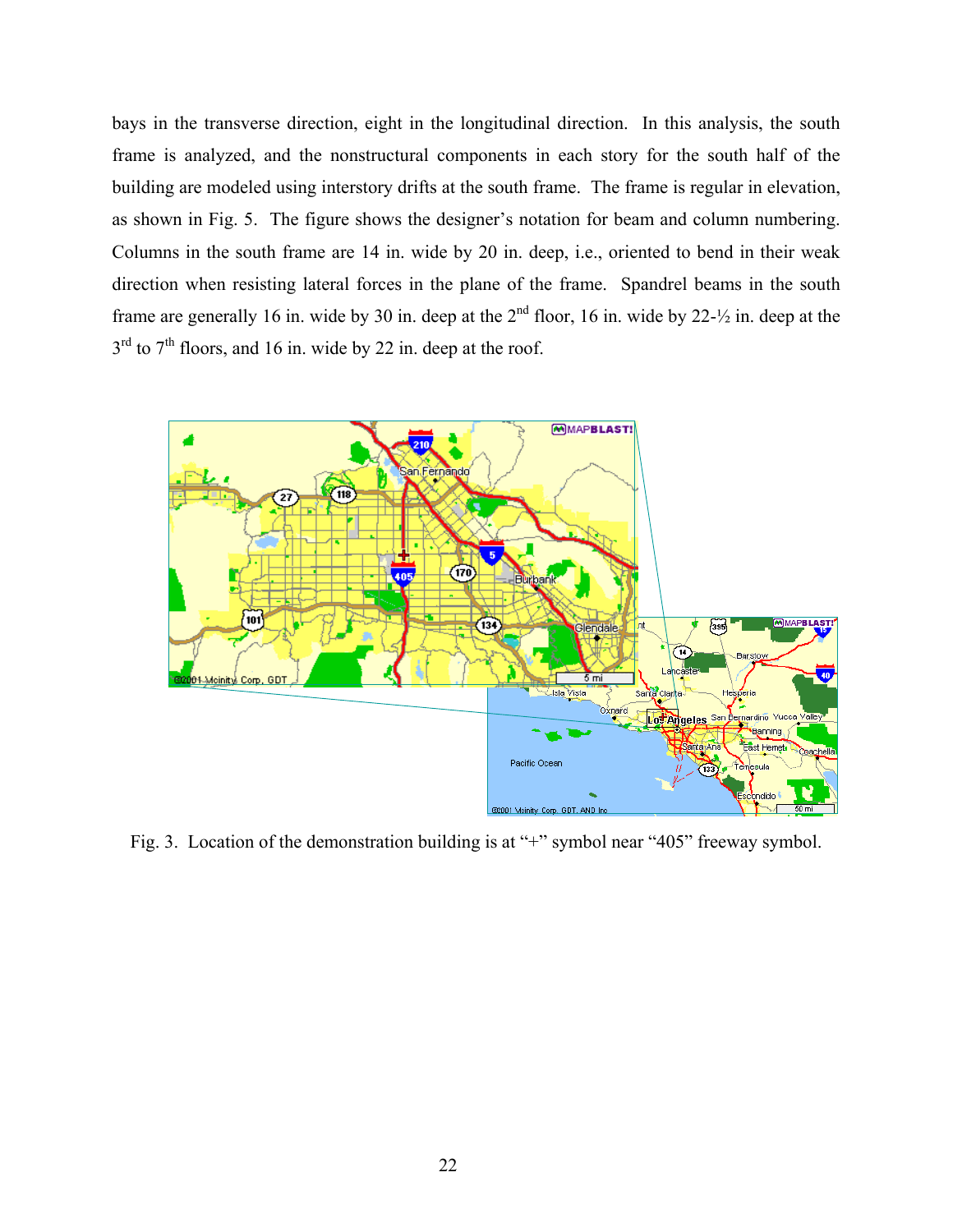<span id="page-27-0"></span>

Fig. 4. Column plan.

<span id="page-27-1"></span>

|                |                        | 2     | 3                | 5                |                  | 6                | 8                 | 9     |             |        |              |
|----------------|------------------------|-------|------------------|------------------|------------------|------------------|-------------------|-------|-------------|--------|--------------|
|                | RSB <sub>9</sub>       | RSB8  | RSB7             | RSB <sub>3</sub> | RSB <sub>3</sub> | RSB <sub>3</sub> | RSB <sub>2</sub>  | RSB1  |             | Roof   |              |
|                | FSB8                   | FSB7  | FSB <sub>3</sub> | FSB <sub>3</sub> | FSB <sub>3</sub> | FSB <sub>3</sub> | FSB <sub>2</sub>  | FSB1  | $8 - 8"$    | 7th FI |              |
|                | FSB8                   | FSB7  | FSB <sub>3</sub> | FSB <sub>3</sub> | FSB <sub>3</sub> | FSB <sub>3</sub> | FSB <sub>2</sub>  | FSB1  | $8' - 8.5"$ | 6th FI |              |
|                | FSB8                   | FSB7  | FSB <sub>3</sub> | FSB <sub>3</sub> | FSB <sub>3</sub> | FSB <sub>3</sub> | FSB <sub>2</sub>  | FSB1  | $8' - 8.5"$ | 5th FI |              |
|                | FSB8                   | FSB7  | FSB <sub>3</sub> | FSB <sub>3</sub> | FSB <sub>3</sub> | FSB <sub>3</sub> | FSB <sub>2</sub>  | FSB1  | $8' - 8.5"$ | 4th FI | $65' - 8.5"$ |
|                | FSB8                   | FSB7  | FSB <sub>3</sub> | FSB <sub>3</sub> | FSB <sub>3</sub> | FSB <sub>3</sub> | FSB <sub>2</sub>  | FSB1  | $8 - 8.5"$  | 3rd FI |              |
|                | 2FSB8                  | 2FSB7 | 2FSB3            | 2FSB3            | 2FSB3            | 2FSB3            | 2FSB <sub>2</sub> | 2FSB1 | $8 - 8.5"$  | 2nd FI |              |
| C <sub>1</sub> | C2                     | C3    | C4               | C5               | C6               | C7_              | C8                | C9    | $13' - 6"$  |        |              |
|                | $8$ @ 18'-9" = 150'-0" |       |                  |                  |                  |                  |                   |       | E           |        |              |

Fig. 5. South frame elevation (omitting stair tower at west end).

Floor slabs are flat plates, 10 in. thick at the  $2<sup>nd</sup>$  floor,  $8\frac{1}{2}$  in. at the  $3<sup>rd</sup>$  through  $7<sup>th</sup>$  floors, and 8 in. at the roof. The roof also has lightweight concrete topping of varying thickness (3-1/4 in. to 8 in.). The tops of the spandrel beams are flush with the top of the floor slab.

Column concrete has nominal strength of  $f'_c = 5$  ksi for the first story, 4 ksi for the second story, and 3 ksi from the third story to the seventh. Beam and slab concrete is nominally  $f'_c = 4$ ksi at the second floor and 3 ksi from the third floor to the roof. Column reinforcement steel is scheduled as A432-62T (Grade 60) for billet bars. Beam and slab reinforcement is scheduled as ASTM A15-62T and A305-56T (Grade 40) for intermediate grade, deformed billet bars.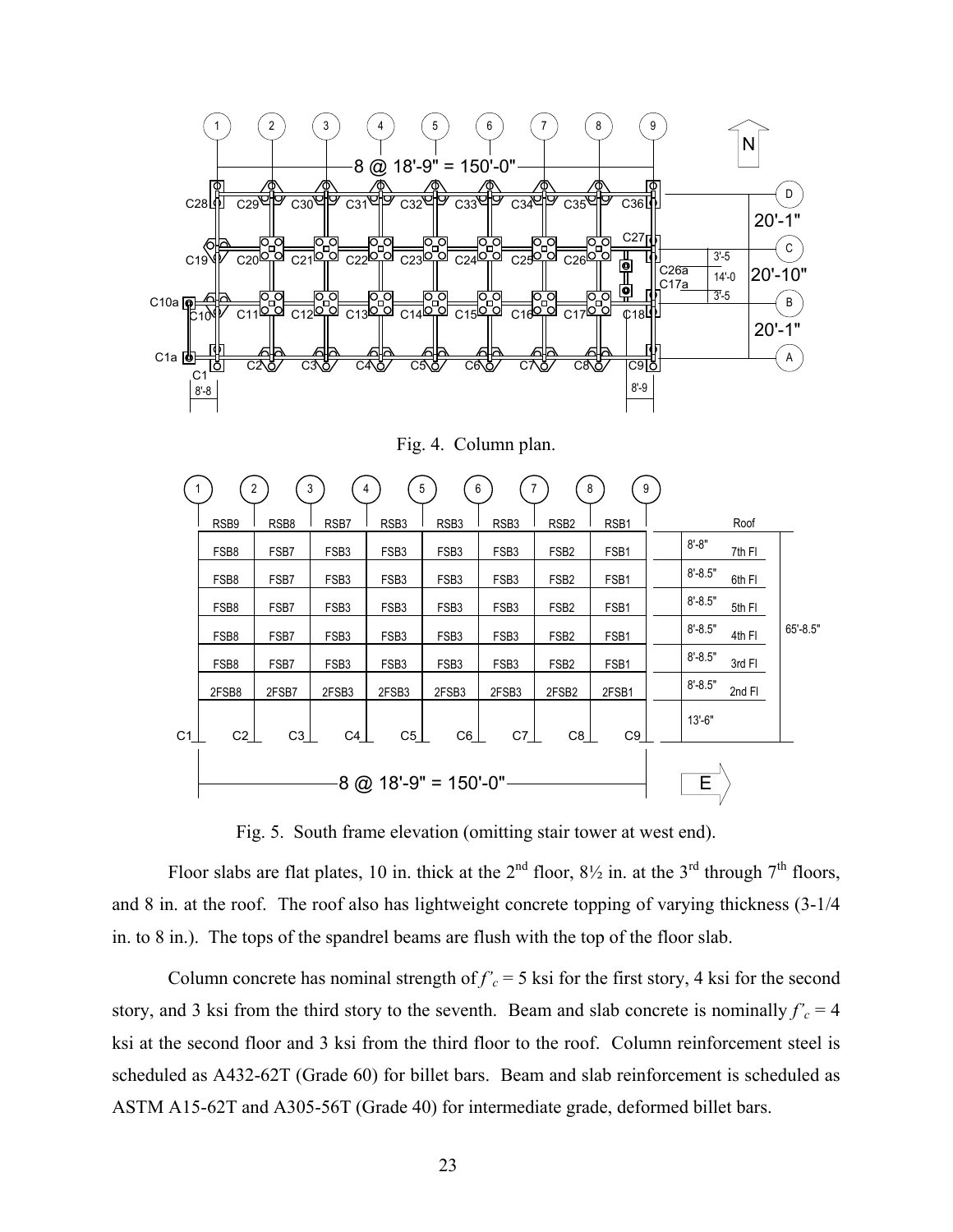<span id="page-28-0"></span>The ground floor, as it existed prior to the 1994 Northridge earthquake, contains a lobby, dining room, tavern, banquet room, and various hotel support services. Upper floors are arranged with 22 hotel suites accessed via a central corridor running the longitudinal axis of the building. The building is clad on the north and south facades with aluminum window wall, comprising 3/16-in. heavy sheet glass in sliding frames, and ¼-in. cement asbestos board panels with an ornamental sight-obscuring mesh of baked enamel or colored vinyl. Interior partitions are constructed of 5/8-in. gypsum wallboard on 3-5/8 in. metal studs at 16-in. centers. Ceilings in the hotel suites in the  $2<sup>nd</sup>$  through  $7<sup>th</sup>$  stories are a textured coating applied to the soffit of the concrete slab above; at the first floor and in the upper-story hallways, ceilings are suspended wallboard or lath and plaster. The east and west endwalls are finished on the inside with gypsum wallboard and on the outside with stucco. (Examination of the structural drawings and a site inspection confirm that these are not reinforced-concrete shearwalls, as they may appear at first glance.)

Through-wall air-conditioning units are mounted in the waist panels below the windows and provide ventilation to the suites. Central heating, ventilation, and air conditioning (HVAC) is provided only for hallway and ground-floor spaces. Central HVAC equipment—fans, cooling towers, and packaged AC units—are located on the roof.

#### **4.2 Site Hazard and Ground-Motion Selection**

Soil conditions at the site are found in Tinsley and Fumal [1985], who map surficial soil deposits in the Los Angeles region using a variety of sources. They describe the site soil as Holocene fine-gained sediment (silt and clay) with a mean shear-wave velocity of 200 m/sec (and a standard deviation of 20 m/sec), corresponding to site class D, stiff soil, as defined by the International Code Council  $[2000]$ , and soil profile type  $S<sub>D</sub>$  according to the Structural Engineers Association of California [1999]. California Geosystems [1994] performed four soil borings at the site, and report that site soils are "mostly brown silty fine sand and sandy silts with some clay binder. The composition of soils is fairly consistent." While soil densification during an earthquake is possible, the geotechnical engineers do not find liquefaction, lateral spreading, or other ground failures to be significant perils. In his study of the same building, Islam [1996b] reaches the conclusion that the "site coefficient factor [is] S2 or greater."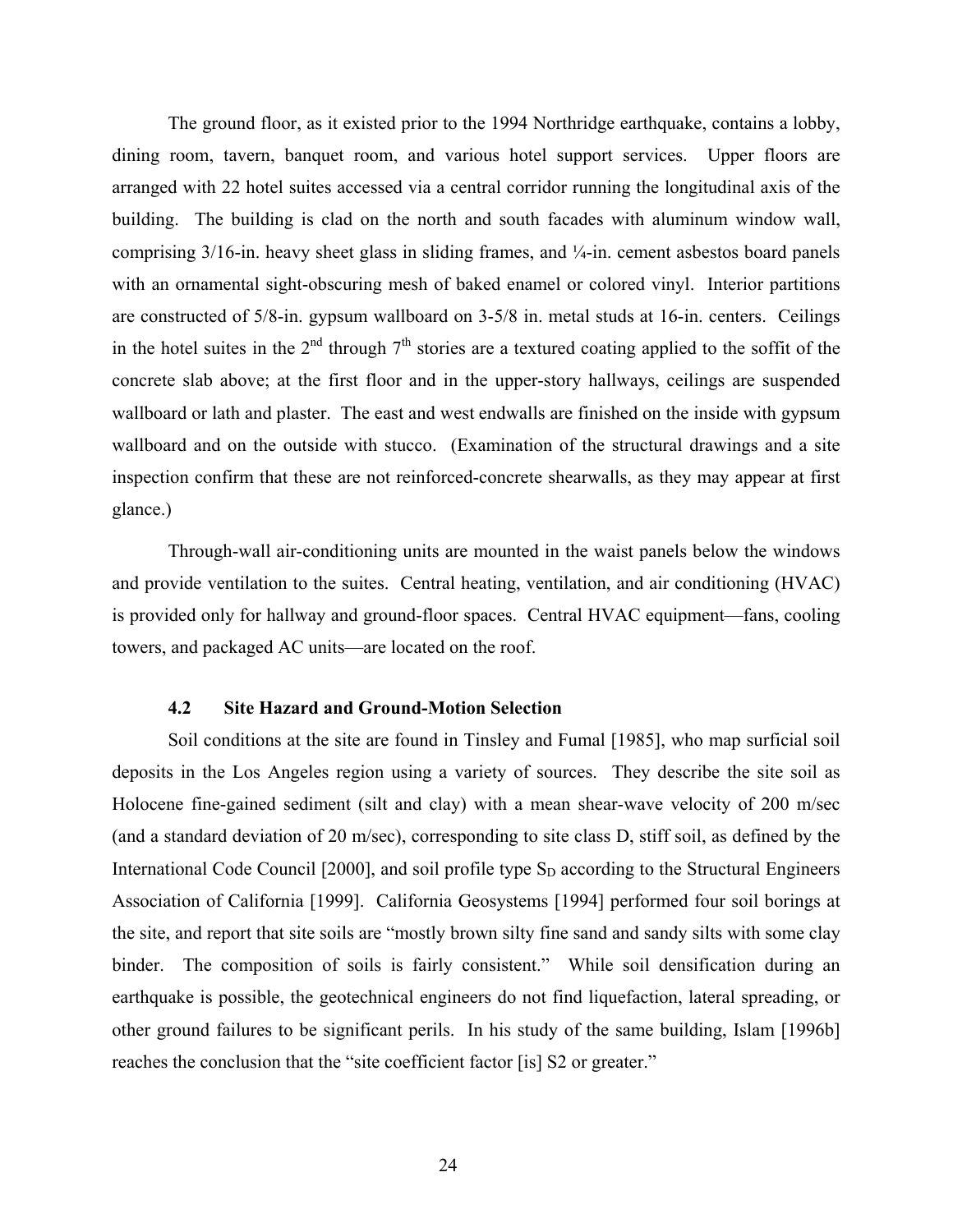The hazard for the latitude and longitude of the site is drawn from Frankel and Leyendecker [2001], who provide mean annual exceedance frequency versus  $S_a$  for periods of 1 sec and 2 sec. Their hazard curves assume soil at the boundary of classes B and C. Linearly interpolating between the two hazard curves for  $T = 1.5$  sec, and adjusting for the site soil conditions (class D) using the site coefficient  $F_V$  from the International Code Council [2000], one obtains the mean site hazard shown in [Fig. 6.](#page-29-0) The figure gives the mean annual exceedance frequency of damped elastic spectral acceleration  $S_a$  at the site, based on soil type D and 1.5 sec period.

<span id="page-29-0"></span>

Fig. 6. Site hazard.

We select as the lower-bound, median, and upper-bound shaking intensity the  $S_a$  with nonexceedance probabilities of  $P_0 = 10\%$ , 50%, and 90% in  $t = 50$  years, respectively. The first  $S_a$  represents an earthquake that the building is highly likely to experience in the next 50 years (10% chance of nonexceedance = 90% chance of exceedance). The last two represent events that might typically be used to test immediate-occupancy and life-safety performance objectives, respectively, for new design. Applying Equation 4 leads to the lower-bound, median, and upperbound shaking intensities of  $S_a = 0.11, 0.27$ , and 0.58g. In fact, this building has already seen more than its fair share of earthquakes: the 1971 and 1994 earthquakes both shook it more strongly than the median event examined here.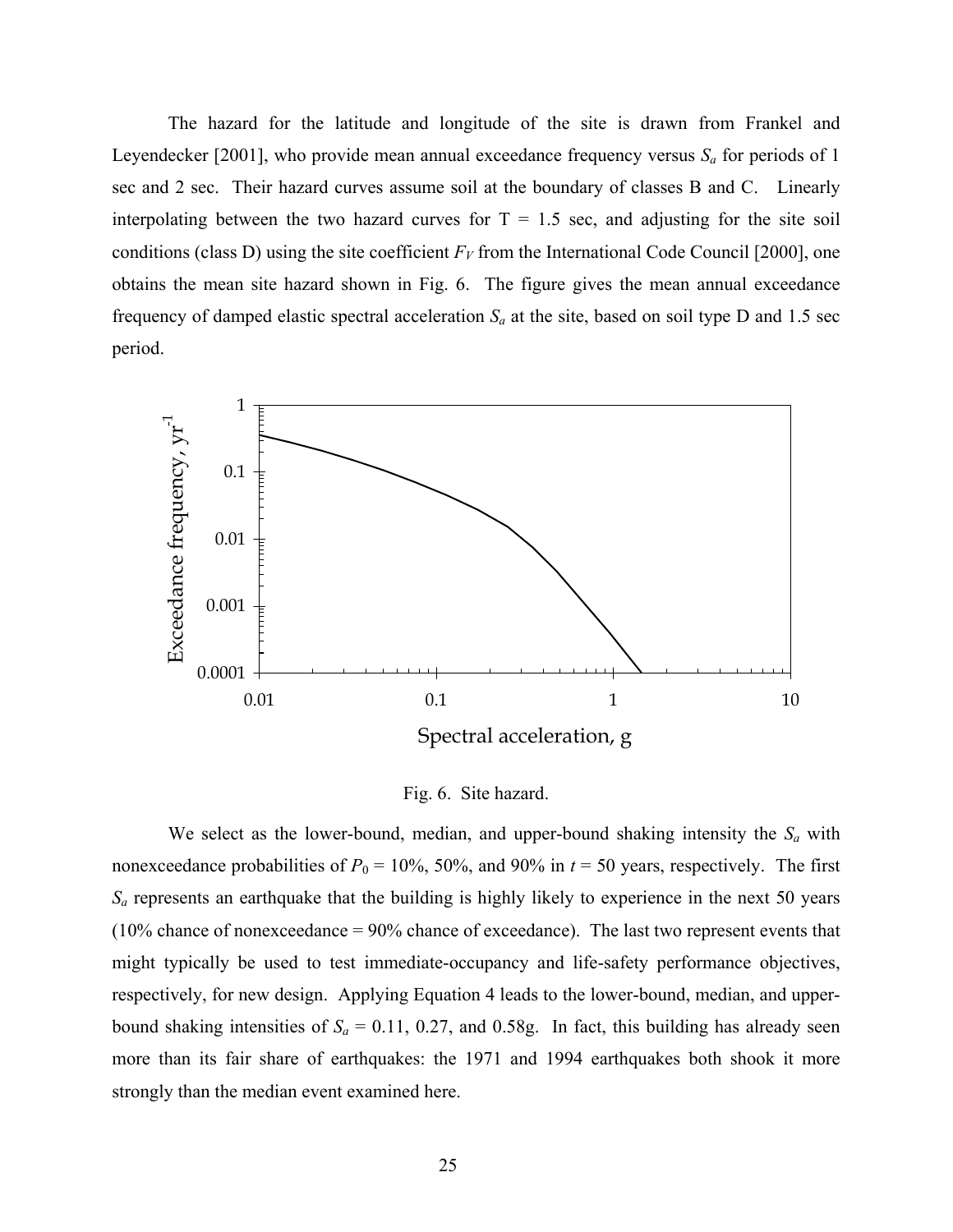Given the desired levels of  $S_a$ , we next select scaled ground motions to represent the  $10^{th}$ , 50<sup>th</sup>, and 90<sup>th</sup> percentile ground-motion time histories. To make this selection, 20 ground motions are selected at random from set of 100 available records [Somerville *et al.*, 1997]. The selection is made so that each record need be scaled in amplitude no more than  $\pm 50\%$  to have  $S_a$  $= 0.27g$  (50% in 50 yr shaking). An ABV loss analysis is then performed with each scaled record, using the best-estimate values of structural characteristics, assembly capacity, unit costs, and overhead and profit.

Each analysis produces an (*Sa*, *DF*) pair. [Table 3](#page-30-0) shows the ground-motion records used, their *Sa* as they appear in Somerville *et al.* [1997], and an amplitude scaling factor required to produce  $S_a = 0.27g$ . The table shows the calculated damage factor at  $S_a = 0.27g$ , and the rank of the simulation by *DF*. We find that the correlation coefficients  $\rho_{M,DF} = 0.4$  and  $\rho_{R,DF} = 0.4$ , both of which are less than the 5% point for the equal-tails test of the hypothesis  $\rho = 0$ , so one cannot reject the hypotheses that no linear relationship exists between either *M* and *DF* or *R* and *DF*, satisfying the sufficiency test proposed by Luco and Cornell [2001] for this level of *Sa*.

| Record      | $\boldsymbol{M}$ | R(km) | $S_a$ , g | Scaling | DF   |                | DF rank Percentile |
|-------------|------------------|-------|-----------|---------|------|----------------|--------------------|
| LA51        | 6.1              | 3.7   | 0.44      | 0.61    | 0.45 | $\mathbf{1}$   |                    |
| LA49        | 6.2              | 15    | 0.34      | 0.79    | 0.36 | $\overline{2}$ | 90 <sup>th</sup>   |
| LA59        | 6.0              | 17    | 0.19      | 1.41    | 0.35 | $\overline{3}$ |                    |
| LA47        | 7.3              | 64    | 0.32      | 0.85    | 0.30 | $\overline{4}$ |                    |
| LA01        | 6.9              | 10    | 0.19      | 1.44    | 0.29 | 5              |                    |
| <b>NF02</b> | 7.4              | 1.2   | 0.17      | 1.61    | 0.28 | 6              |                    |
| LA55        | 6.0              | 9.6   | 0.32      | 0.85    | 0.26 | $\overline{7}$ |                    |
| LA56        | 6.0              | 9.6   | 0.40      | 0.68    | 0.26 | 8              |                    |
| LA02        | 6.9              | 10    | 0.20      | 1.36    | 0.26 | 9              |                    |
| LA19        | 6.0              | 6.7   | 0.25      | 1.08    | 0.24 | 10             | $50^{\text{th}}$   |
| LA54        | 6.1              | 8.0   | 0.34      | 0.79    | 0.23 | 11             |                    |
| LA17        | 6.7              | 6.4   | 0.16      | 1.73    | 0.23 | 12             |                    |
| <b>NF08</b> | 7.1              | 8.5   | 0.15      | 1.77    | 0.22 | 13             |                    |
| LA08        | 7.3              | 36    | 0.21      | 1.28    | 0.22 | 14             |                    |
| LA07        | 7.3              | 36    | 0.23      | 1.20    | 0.21 | 15             |                    |
| LA50        | 6.2              | 15    | 0.34      | 0.78    | 0.21 | 16             |                    |
| LA53        | 6.1              | 8.0   | 0.42      | 0.65    | 0.20 | 17             |                    |
| LA46        | 7.7              | 107   | 0.38      | 0.71    | 0.16 | 18             |                    |
| LA45        | 7.7              | 107   | 0.30      | 0.91    | 0.14 | 19             | $10^{\text{th}}$   |
| LA58        | 6.5              | 1.0   | 0.27      | 1.00    | 0.14 | 20             |                    |

<span id="page-30-0"></span>Table 3. Recordings considered for representing lower-bound, median, and upper-bound ground-motion time histories.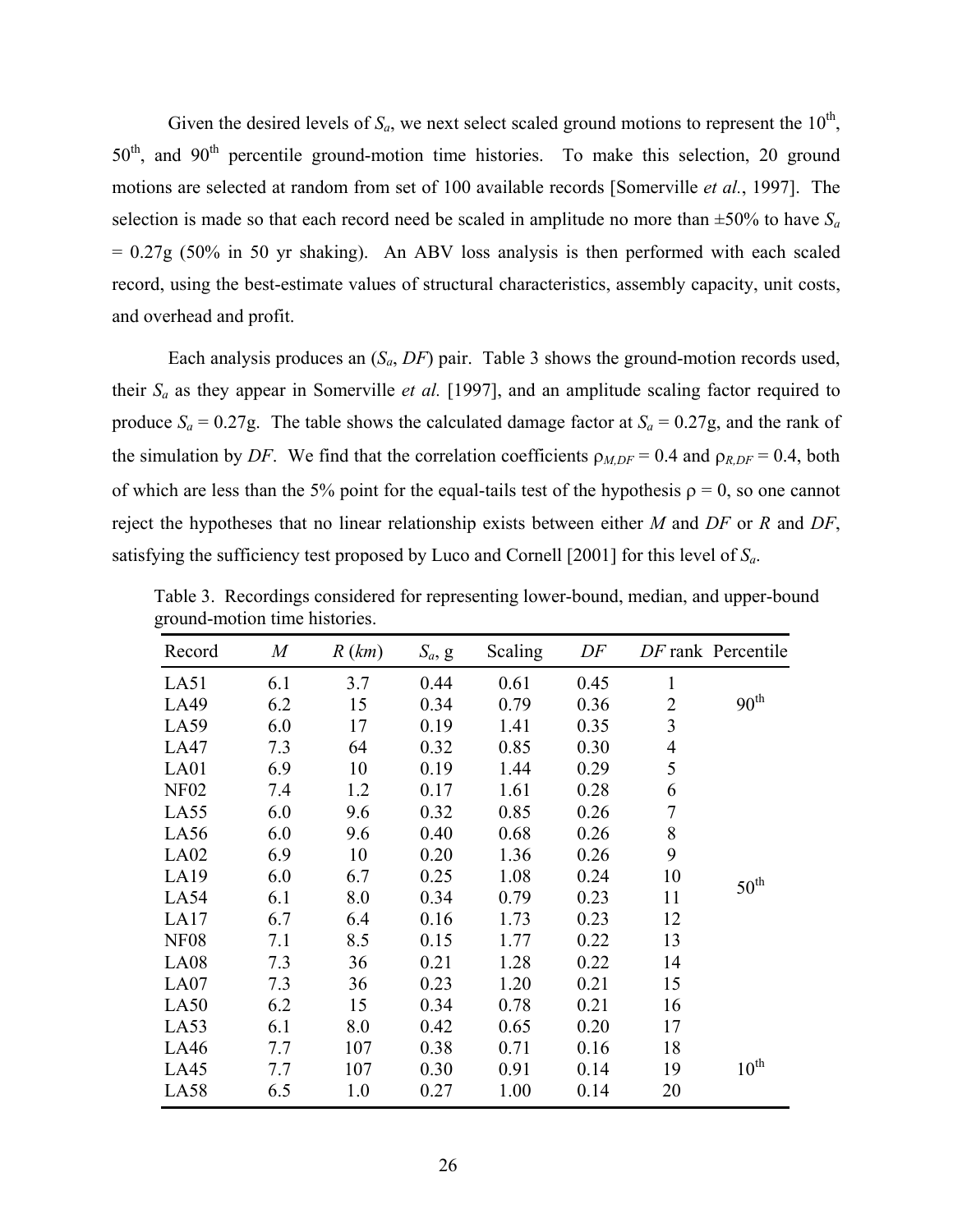<span id="page-31-0"></span>Of the 20 records examined, LA45 produces the 10<sup>th</sup>-percentile *DF*, LA19 and LA54 produce the median values, and LA49, the  $90<sup>th</sup>$  percentile. Either LA19 or LA54 should be taken as the median, but in the analyses presented here, LA50 was erroneously used. Its damage factor is close to the median, so the associated error is likely modest.

#### **4.3 Structural Model**

The building weighs approximately 134 psf, based on structural and architectural quantities and unit weights. This is mostly attributable to the  $8\frac{1}{2}$ -in normal-weight concrete slabs (106 psf), and the columns and spandrel beams (18 psf of deck). The balance (10 psf) is added to account for architectural finishes, and mechanical, electrical, and plumbing components. Bounding values for mass are based on a Gaussian distribution with a coefficient of variation of 0.10. All masses are increased or decreased by the appropriate amount (i.e., masses are taken as perfectly correlated). Rayleigh damping is taken as 5% of critical with Gaussian distribution and coefficient of variation taken to be 0.40.

The design information is used to create a model for structural analysis. The south frame, which was heavily damaged in the 1994 Northridge earthquake, is selected for modeling in a 2-D nonlinear time-history structural analysis. Material nonlinearities are considered, and geometric nonlinearities ignored. The moment-curvature and P-M interaction characteristics of the reinforced-concrete members are assessed using UCFyber [ZEvent, 2000]. The cylinder strength of reinforced concrete is taken as the 28-day nominal value, plus 1.5 standard deviations ( $\sigma$  = 600 psi for  $f'_{c} \ge 4$  ksi) to account for initial overstrength, plus an additional 69% to account for concrete age (+30%) and earthquake strain rate (+30%).

The flexural behavior of the beams and columns is represented by a one-component Giberson beam with plastic hinges at the ends [Sharpe, 1974]. The shear deformation for the beams is assumed to be elastic and is incorporated in the flexural elements. The shear deformation for the columns is modeled by inelastic springs attached to the ends of the flexural elements. Centerline dimensions are used with rigid-block offsets to account for joint stiffness.

Two hysteresis rules are used to model reinforced-concrete members' nonlinear behavior: the SINA tri-linear hysteresis rule [Saiidi and Sozen, 1979] is used to model stiffness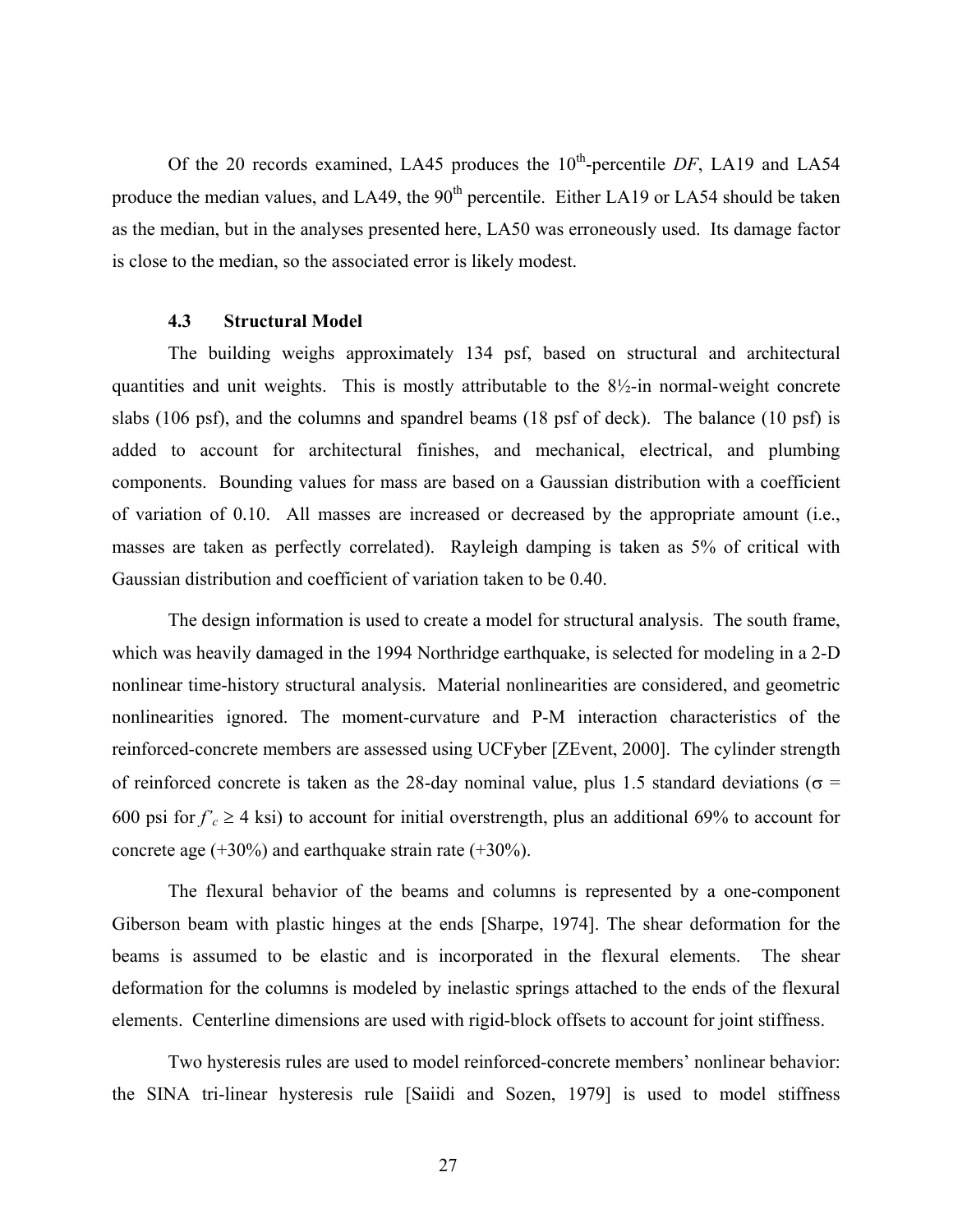<span id="page-32-0"></span>degradation of reinforced-concrete members in flexure. The Q-HYST bi-linear hysteresis [Saiidi and Sozen, 1979] is used to model the stiffness degradation of reinforced-concrete members in shear. Strength degradation using Pincheira *et al.* [1999] is applied to both hysteretic rules. The structural analyses are performed using Ruaumoko [Carr, 2001].

#### **4.4 Assembly Capacity and Repair Costs**

Assembly fragility functions and repair costs have been developed for all of the damageable assemblies in the building (see Porter and Kiremidjian [2001b], Beck *et al.* [1999], and Beck *et al.* [2002]), using laboratory test data for reinforced-concrete beam-columns, drywall, and stucco partitions. Window fragility is based on theoretical considerations for window glazing by comparing theoretical glass strain as a function of drift angle with observed glass fracture strain.

As the application of these fragility functions may be unfamiliar to the reader, it is worthwhile to summarize their use in an ABV analysis. For each assembly, let  $N_D$  denote the number of possible damage states other than undamaged. Let each damage state be denoted by an integer that increases with increasing severity of damage. Thus, each assembly must be in one damage state  $d \in \{0, 1, ..., N_D\}$ , where  $d = 0$  denotes a state of no damage. For a lognormal fragility function, the probability that a particular assembly will reach or exceed a particular damage state *d*, conditioned on the structural response *z* to which it is subjected, is

$$
P_z(d) = P[D \ge d \mid Z = z] = \Phi\left(\frac{\ln(z/x_m(d))}{\beta(d)}\right) \tag{7}
$$

where *D* is the uncertain damage state of a particular assembly, *d* is a possible damage state of that assembly, *Z* is the uncertain structural response to which the assembly is subjected, *z* is the calculated response from a particular simulation, and  $x_m$  and  $\beta$  are parameters of the fragility function, defined for each assembly type and damage state *d*.

In a probabilistic loss analysis, damage is simulated for each assembly and each simulation as follows. The structural analysis produces the structural response *z* to which the assembly is subjected. Equation 7 is evaluated for each possible damage state. A random sample  $u$  is drawn from a uniform probability distribution over  $[0, 1]$ ; this value is compared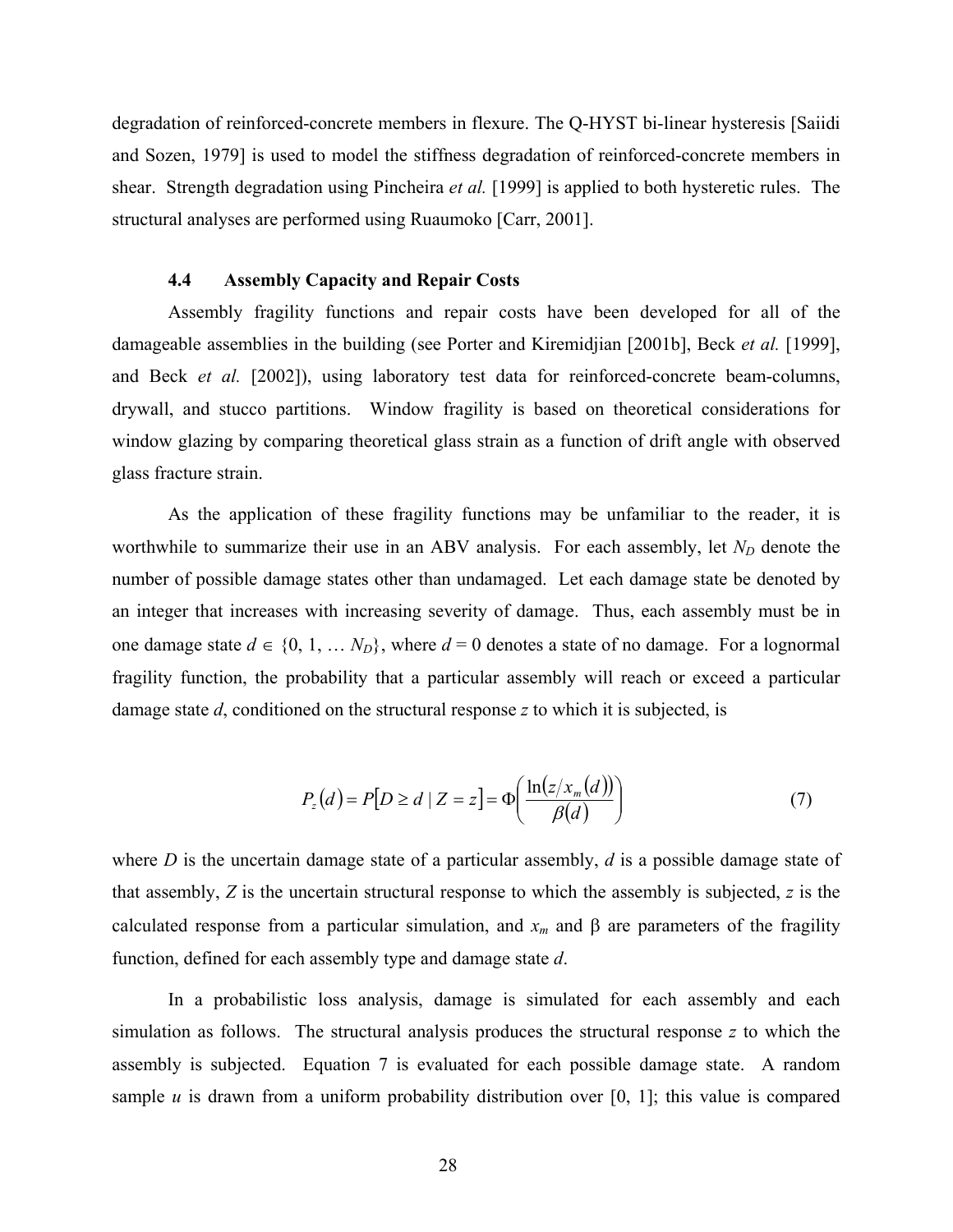with each failure probability  $P_z(d)$  for  $d = 1, 2, \ldots N_D$ . The assembly is said to have reached or exceeded damage state *d* if  $u \leq P_z(d)$ . The maximum damage state  $d_m$  reached or exceeded is the final simulated damage state of the assembly. That is,

$$
d_m = \max d : u \le P_z(d) \tag{8}
$$

Note that the probability that an assembly is in damage state *d*, denoted by *P*[*D=d|Z=z*], is equal to  $1 - P_z(1)$  for  $d = 0$  (the undamaged state), or  $P_z(d) - P_z(d+1)$  for  $1 \le d \le N_D$ , or  $P_z(d)$ for  $d = N_D$  (the most severe damage state).

Fragility functions for assemblies in the demonstration building, derived in Beck *et al.* (2002), are summarized in [Table 4.](#page-34-0) Repair costs, provided by a professional cost estimator, are summarized in [Table 5.](#page-35-0) In this table, the parameters  $x_m$  and  $\beta$  represent the median and logarithmic standard deviation of the cost to restore one unit of the assembly from damage state *d* to the undamaged state. The table shows the nature of the repair. The units by which the assemblies are measured are shown in the column labeled "Unit." Unit costs are in dollars in 2001. For derivation details, see Beck *et al.* [2002].

Contractor overhead and profit is taken as uniformly distributed between 0.15 and 0.20 times the total direct cost. Thus, the total repair cost is given by

$$
C_R = \left(1 + C_{O\&P}\right)\left(\sum_{j=1}^{N_I} \sum_{d=1}^{N_{D,j}} C_{j,d} N_{j,d}\right)
$$
(9)

but economic performance is more often expressed in terms of a damage factor (defined as the ratio of repair cost to replacement cost):

$$
DF = C_R / RCN \tag{10}
$$

where

 $C_R$  = cost to repair the building

 $C<sub>O\&P</sub>$  = contractor overhead-and-profit factor, assumed to be uniformly distributed between 0.15 and 0.20, per the cost estimator.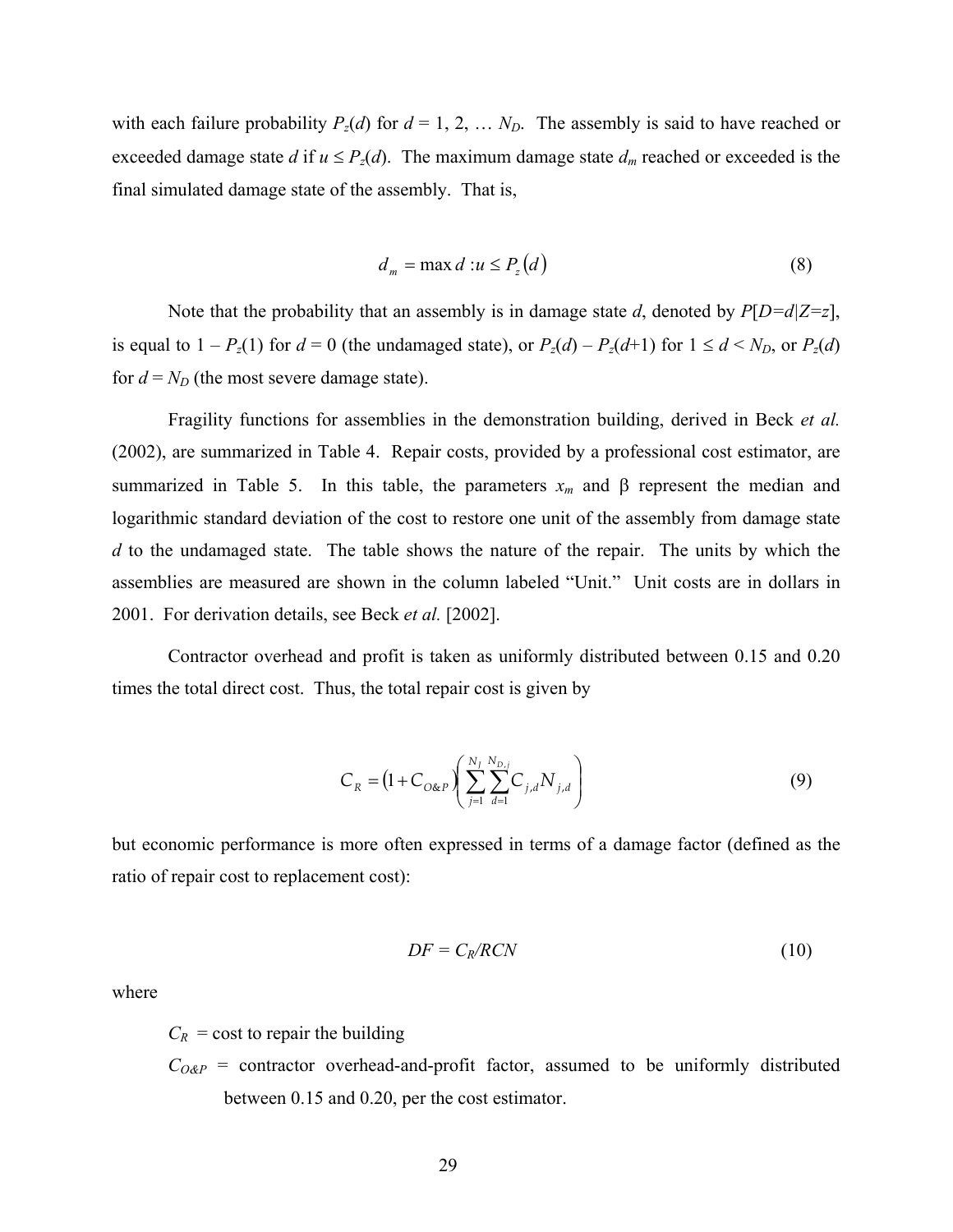$C_{i,d}$  = cost to restore one unit of assembly type *j* from damage state *d* 

*DF* = damage factor

 $N_{D,i}$  = number of possible damage states for assembly type *j* 

 $N_J$  = number of damageable assembly types present in the building

 $N_{i,d}$  = number of assemblies of type *j* in damage state *d* 

*RCN* = replacement cost (new)

To study the effect of uncertain capacity on overall loss uncertainty, we take all the capacity values at their  $10^{th}$ ,  $50^{th}$ , and  $90^{th}$  percentiles, to represent lower-bound, best-estimate, and upper-bound assembly capacity, respectively. This is as opposed to allowing capacity to vary randomly in each assembly (per the normal, probabilistic ABV approach) or varying the capacity of each assembly type sequentially, e.g., varying only the capacity of reinforcedconcrete beam-columns, then only that of wallboard partitions, etc. The latter approach would be more informative of the effect of each individual assembly type, but would tend to emphasize the details rather than the general importance of assembly damageability.

| <b>Assembly type</b> | <b>Description</b>                                                             | d Limit State | Resp        | $x_m$             | B         |
|----------------------|--------------------------------------------------------------------------------|---------------|-------------|-------------------|-----------|
|                      | 6.1.510.1202.02 Stucco finish, $7/8$ ", on $3-5/8$ " mtl stud, $16$ "OC        | 1 Cracking    | <b>PTD</b>  | $0.012 \quad 0.5$ |           |
|                      | $6.1.500.0002.01$ Drywall finish, $5/8$ -in., 1 side, on metal stud, screws    | 1 Visible dmg | <b>PTD</b>  | 0.0039 0.17       |           |
|                      | 6.1.500.0002.01 Drywall finish, 5/8-in., 1 side, on metal stud, screws         | 2 Signif. dmg | <b>PTD</b>  | 0.0085 0.23       |           |
|                      | $6.1.500.0001.01$ Drywall partition, $5/8$ -in., 1 side, on metal stud, screws | 1 Visible dmg | <b>PTD</b>  | 0.0039 0.17       |           |
|                      | 6.1.500.0001.01 Drywall partition, 5/8-in., 1 side, on metal stud, screws      | 2 Signif. dmg | <b>PTD</b>  | 0.0085 0.23       |           |
|                      | 3.5.180.1101.01 Nonductile CIP RC column                                       | 1 Light       | <b>PADI</b> | 0.080 1.36        |           |
|                      | 3.5.180.1101.01 Nonductile CIP RC column                                       | 2 Moderate    | <b>PADI</b> |                   | 0.31 0.89 |
|                      | 3.5.180.1101.01 Nonductile CIP RC column                                       | 3 Severe      | <b>PADI</b> | $0.71 \quad 0.8$  |           |
|                      | 3.5.180.1101.01 Nonductile CIP RC column                                       | 4 Collapse    | <b>PADI</b> |                   | 1.28 0.74 |
|                      | 3.5.190.1102.01 Nonductile CIP RC beam                                         | 1 Light       | <b>PADI</b> | 0.080 1.36        |           |
|                      | 3.5.190.1102.01 Nonductile CIP RC beam                                         | 2 Moderate    | <b>PADI</b> |                   | 0.32 0.89 |
|                      | 3.5.190.1102.01 Nonductile CIP RC beam                                         | 3 Severe      | <b>PADI</b> | 0.71 0.8          |           |
|                      | 3.5.190.1102.01 Nonductile CIP RC beam                                         | 4 Collapse    | <b>PADI</b> |                   | 1.28 0.74 |
|                      | 4.7.110.6700.02 Window, Al frm, sliding, hvy sheet glass, $4'x2'-6''x3/16''$   | 1 Cracking    | <b>PTD</b>  | 0.023 0.28        |           |

<span id="page-34-0"></span>Table 4. Summary of assembly fragility parameters.

Resp = type of structural response used as excitation in the fragility function

PTD = peak transient drift ratio

PADI = Modified Park-Ang damage index (displacement portion):  $(\phi_m - \phi_y)/(\phi_u - \phi_y)$ , where  $\phi_m$ = maximum curvature,  $\phi_y$  = yield curvature,  $\phi_u$  = curvature at maximum moment for the

element in question, considering the element's own material and geometric properties

 $x_m$  = median capacity;  $\beta$  = logarithmic standard deviation of capacity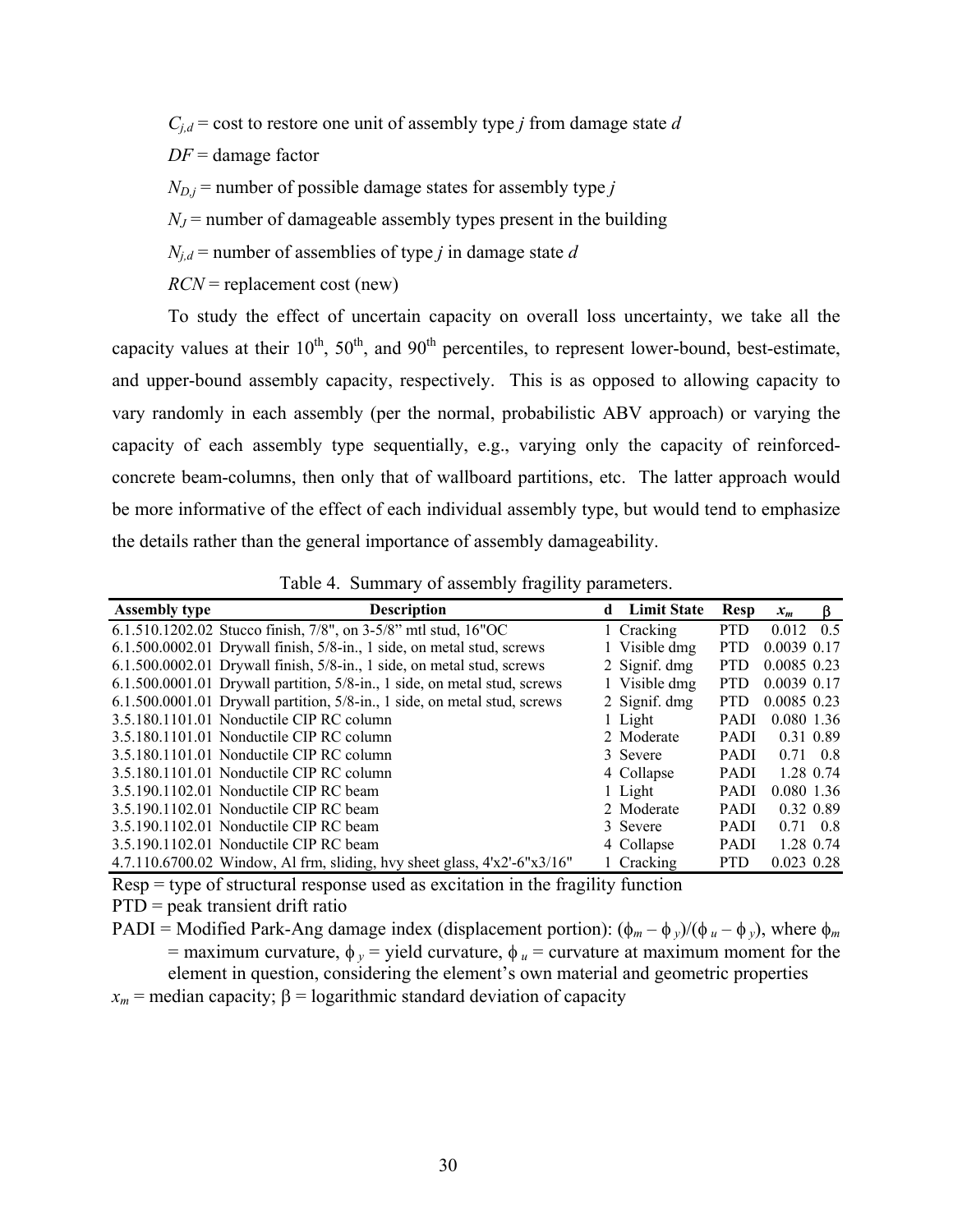| <b>Assembly Type</b> | <b>Description</b>                                                               | d Repair Unit   |         | $x_m$      | β       |
|----------------------|----------------------------------------------------------------------------------|-----------------|---------|------------|---------|
|                      | 6.1.510.1202.02 Stucco finish, $7/8$ ", on 3-5/8" mtl stud, 16"OC                | 1 Patch         | $64$ sf |            | 125 0.2 |
|                      | 6.1.500.0002.01 Drywall finish, 5/8-in., 1 side, on metal stud, screws           | Patch           | $64$ sf | 88         | 0.2     |
|                      | $6.1.500.0002.01$ Drywall finish, $5/8$ -in., 1 side, on metal stud, screws      | 2 Replace 64 sf |         |            | 253 0.2 |
|                      | $6.1.500.0001.01$ Drywall partition, $5/8$ -in., 1 side, on metal stud, screws   | Patch           | $64$ sf | 88         | 0.2     |
|                      | 6.1.500.0001.01 Drywall partition, 5/8-in., 1 side, on metal stud, screws        | 2 Replace 64 sf |         |            | 525 0.2 |
|                      | 3.5.180.1101.01 Nonductile CIP R/C column                                        | Epoxy           | ea      | 8000 0.42  |         |
|                      | 3.5.180.1101.01 Nonductile CIP R/C column                                        | 2 Jacket        | ea      | 20500 0.4  |         |
|                      | 3.5.180.1101.01 Nonductile CIP R/C column                                        | 3,4 Replace ea  |         | 34300 0.37 |         |
|                      | $3.5.190.1102.01$ Nonductile CIP R/C beam                                        | Epoxy           | ea      | 8000 0.42  |         |
|                      | 3.5.190.1102.01 Nonductile CIP R/C beam                                          | 2 Jacket        | ea      | 20500 0.4  |         |
|                      | 3.5.190.1102.01 Nonductile CIP R/C beam                                          | 3.4 Replace ea  |         | 34300 0.37 |         |
|                      | 4.7.110.6700.02 Window, Al frame, sliding, hvy sheet glass, $4'-0x2'-6''x3/16''$ | Replace ea      |         | 180        | 0.2     |
|                      | 09910.700.1400 Paint on exterior stucco or concrete                              | Paint           | sf      | 1.45       | 0.2     |
|                      | 09910.920.0840 Paint on interior concrete, drywall, or plaster                   | Paint           | sf      | 1.52       | 0.2     |

<span id="page-35-0"></span>Table 5. Summary of unit repair costs.

Likewise, to study the effect of uncertainty in contractor costs, we take all the unit-cost values at their  $10^{th}$ ,  $50^{th}$ , and  $90^{th}$  percentiles simultaneously to represent lower-bound, bestestimate, and upper-bound of direct costs to the contractor. We employ mean values and uncertainties in unit costs provided by professional cost estimators [Young, 2001, and Machin, 2001]. In cases where the estimator judged the coefficient of variation for unit costs to be less than 0.20, we applied 0.20 as a minimum value, in light of RS Means Corp.'s [1997] cost contingency for repair. It would be highly desirable to collect empirical data on unit-cost uncertainty, in order to avoid this conscious and somewhat arbitrary application of judgment.

Finally, we take the lower bound (0.15), median, and upper-bound (0.20) values of *CO&P* to determine the effect of uncertainty in the overhead and profit costs charged by the contractor.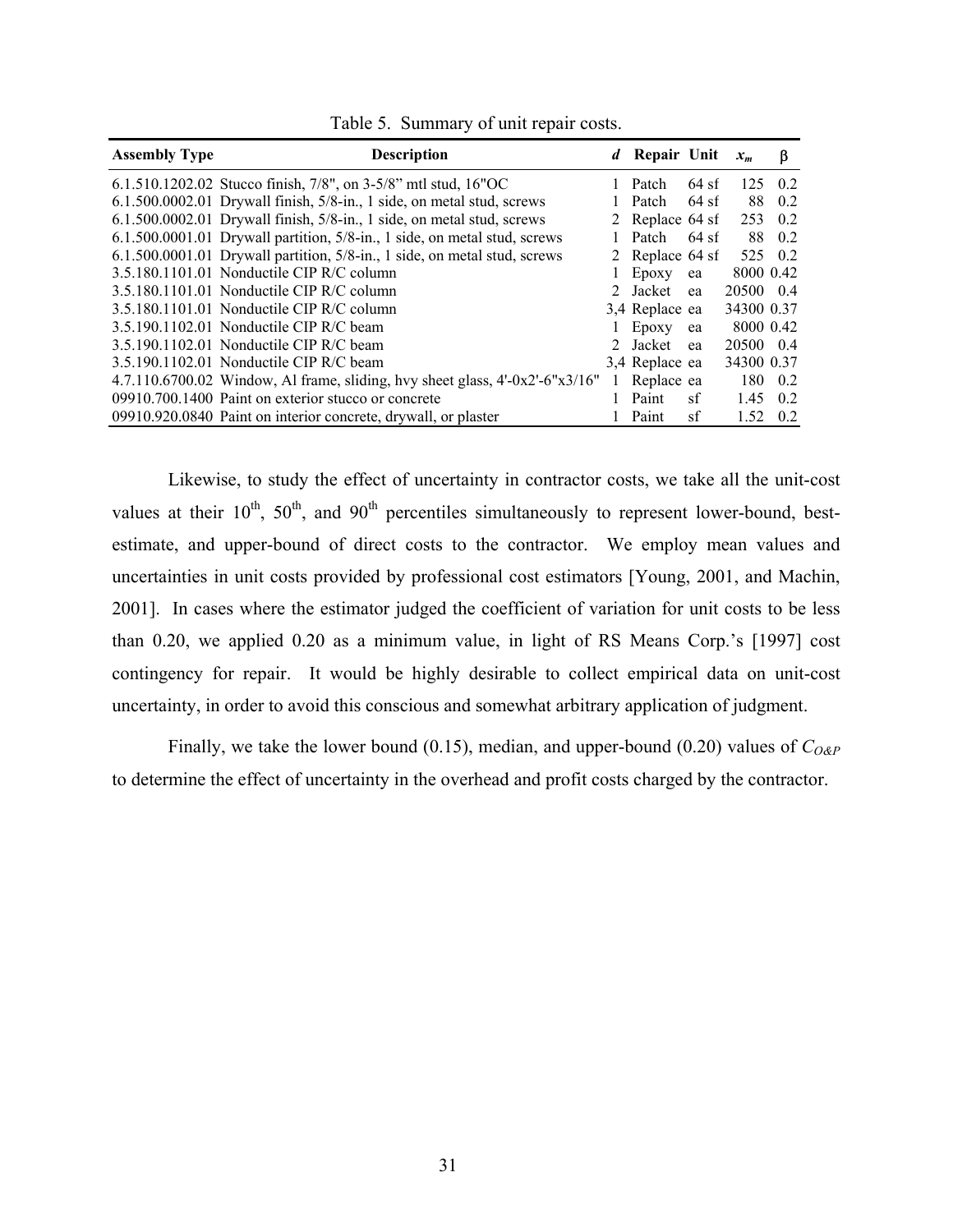## <span id="page-36-0"></span>**5. Study Results**

[Table 6](#page-36-1) summarizes the input parameters used in the sensitivity study. Results of the sensitivity study are shown in [Table 7,](#page-37-0) and depicted graphically in the tornado diagram of [Fig. 7.](#page-37-1) The table shows the damage factor (repair cost divided by replacement cost) that results when all parameters are set to their best-estimate value, except for one parameter, set to its low or high value. The ends of each bar in the tornado diagram indicate the outcome using the low and high values of that parameter. The length of the bar indicates the absolute difference ("swing") between the damage factors from the low and high values of the changed parameter, i.e., the deterministic sensitivity of the damage factor to that parameter.

The baseline damage factor (i.e., the damage factor that was calculated using bestestimate values of all parameters) is  $DF = 0.21$ , at  $S_a = 0.27g$ . This is approximately equal to the shaking intensity experienced by the building during the 1971 San Fernando earthquake (0.34g), which resulted in a damage factor of approximately 0.11, which is reasonably within the range of uncertainty reflected in [Fig. 7.](#page-37-1)

| <b>Parameter</b>  |                            |              | Lower bound Best estimate Upper bound Comment |                                |
|-------------------|----------------------------|--------------|-----------------------------------------------|--------------------------------|
| $S_a(g)$          | 011                        | 0.27         | 0.58                                          | acceleration<br>Spectral       |
|                   | (LA50, 0.52)               | (LA50, 1.28) | (LA50, 2.74)                                  | (Record, scaling factor)       |
| Ground motion     | LA45, 1.10                 | LA50, 1.28   | LA49, 1.26                                    | Record, scaling factor         |
| <b>Mass</b>       | $0.872M_n$                 | $M_n$        | $1.128M_n$                                    | $M_n$ : nominal mass           |
| Damping           | 2.4%                       | $5.0\%$      | 7.6%                                          | Percent of critical            |
| Force-deformation | 0.90                       | 1.00         | 1 10                                          | Factor applied to $F \& d$     |
| multiplier        |                            |              |                                               | in $F-d$ relationships         |
| Assembly capacity | $e^{\ln(x_m)-1.28\beta}$   | $x_m$        | $\rho^{ln(x_m)+1.28\beta}$                    | $x_m$ and $\beta$ from Table 4 |
| Costs: unit cost  | $\rho^{ln(x_m)-1.28\beta}$ | $x_m$        | $\rho^{ln(x_m)+1.28\beta}$                    | $x_m$ and $\beta$ from Table 5 |
| $O\&P$            | 0.15                       | 0.175        | 020                                           | $C_{O\&P}$ of Equation 11      |

<span id="page-36-1"></span>Table 6. Parameters of the sensitivity study.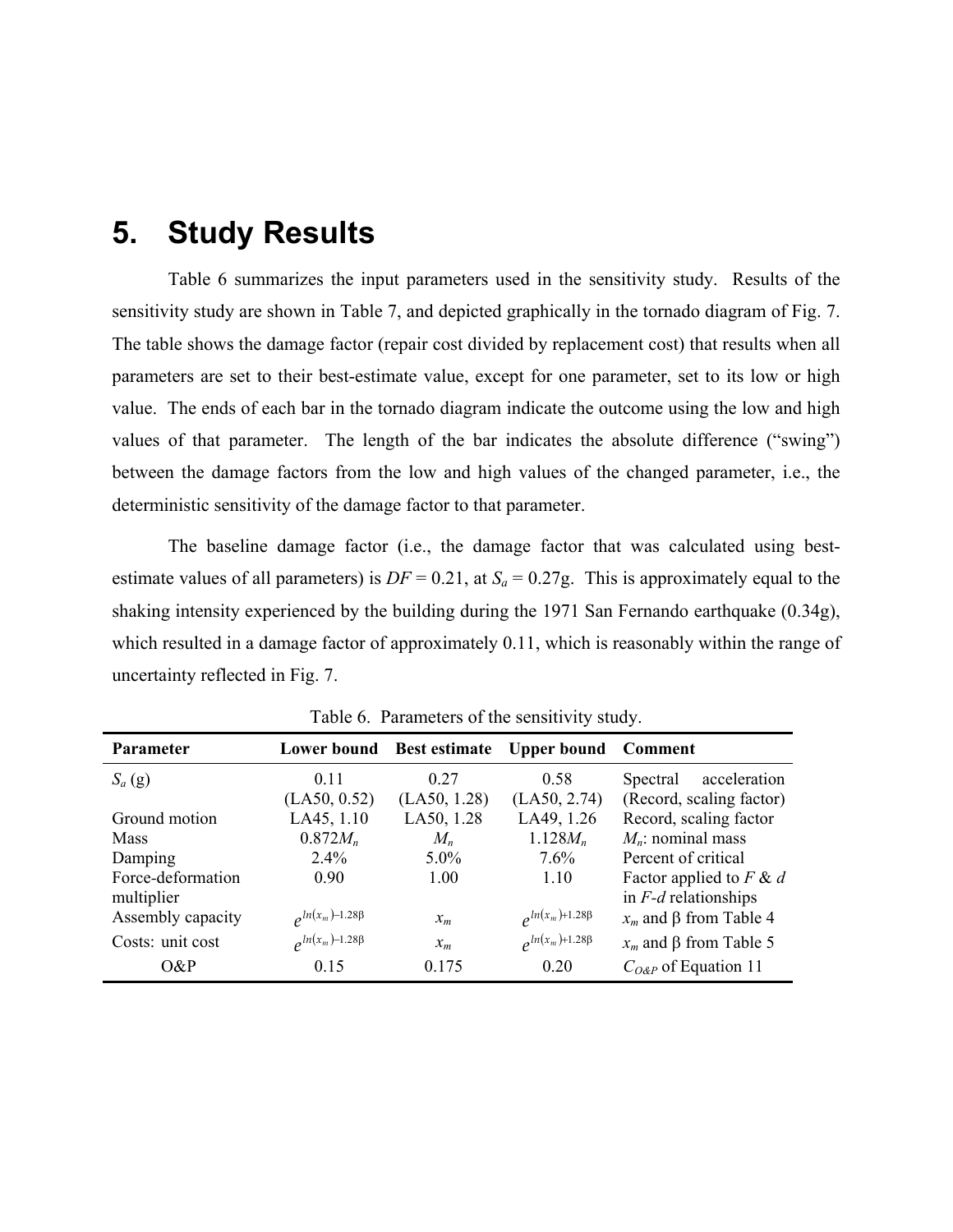|                      | Damage factor (DF) |                |            |  |  |  |  |
|----------------------|--------------------|----------------|------------|--|--|--|--|
| Parameter $X$        | DF (low X)         | DF (high $X$ ) | Swing      |  |  |  |  |
| Assembly capacity    | 0.94               | 0.06           | 0.87       |  |  |  |  |
| $S_a$                | 0.03               | 0.66           | 0.63       |  |  |  |  |
| Ground motion record | 0.14               | 0.36           | 0.22       |  |  |  |  |
| Unit cost            | 0.13               | 0.33           | 0.20       |  |  |  |  |
| Damping              | 0.29               | 0.15           | 0.14       |  |  |  |  |
| F-d multiplier       | 0.23               | 0.17           | 0.07       |  |  |  |  |
| Mass                 | 0.20               | 0.22           | 0.02       |  |  |  |  |
| O&P                  | 0.20               | 0.21           | $\rm 0.01$ |  |  |  |  |

<span id="page-37-0"></span>Table 7. Summary of results.

<span id="page-37-1"></span>

Fig. 7. Results of the sensitivity study.

[Fig. 7](#page-37-1) reflects only the 7-story nonductile reinforced-concrete building structure in Van Nuys, but it offers some intriguing implications:

1. First, the greatest part of performance uncertainty is due to the uncertainty in the capacity of building assemblies to resist damage. This may be more readily reduced with additional knowledge than is the uncertainty in the shaking intensity of future earthquakes.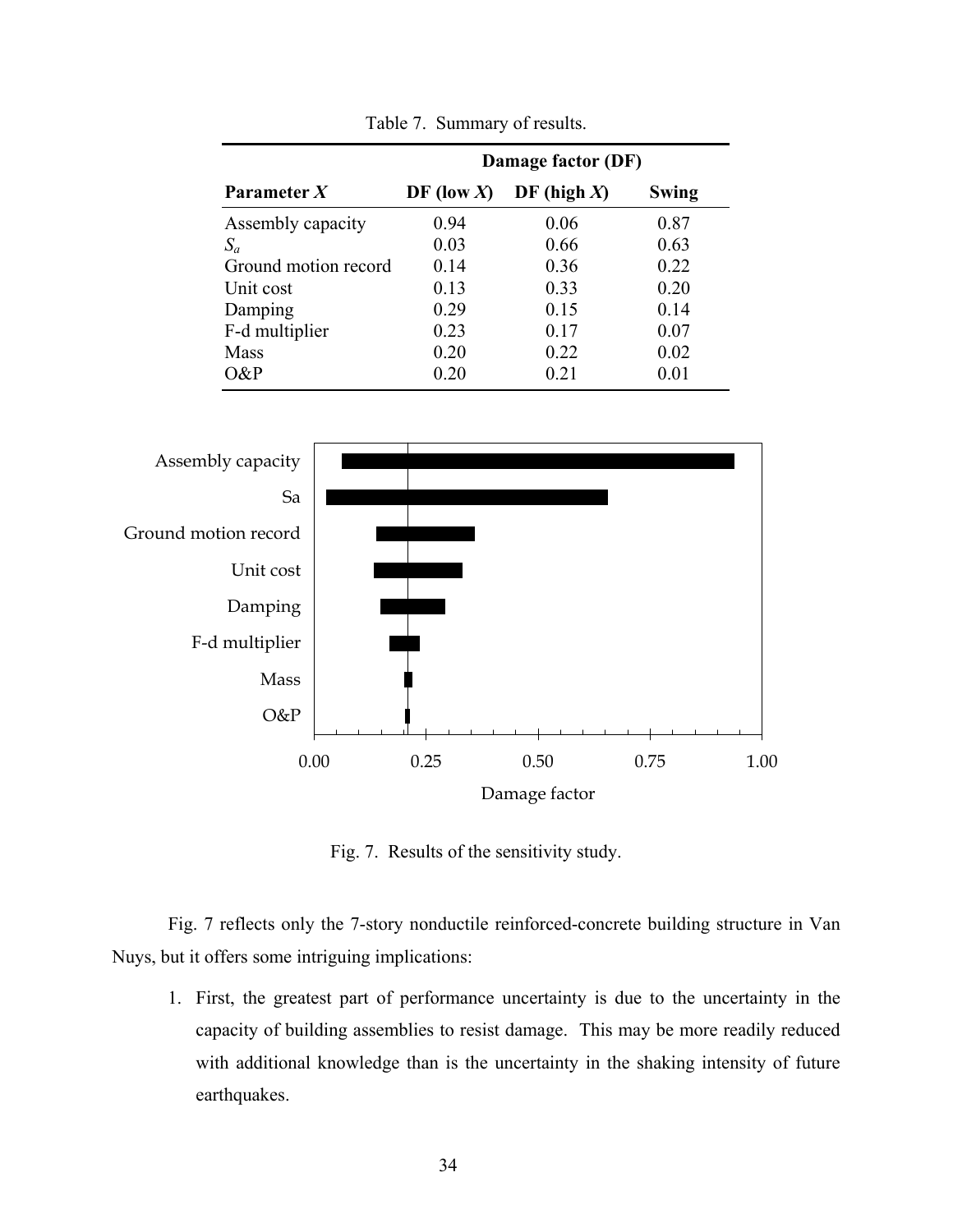- 2. The figure suggests that uncertainty in the features that affect structural response (mass, damping, and the hysteretic behavior of the structural elements) are relatively minor contributors to overall performance uncertainty. That is, uncertainty in the structural analysis is significantly less important than uncertainty in the damage analysis. (By *damage analysis*, we mean the portion of the performance analysis that estimates physical damage, given structural response.)
- 3. There is modest swing associated with the ground motion record after conditioning on *Sa*. This implies that *Sa* alone is a fairly good intensity measure at the 50%/50 yr hazard level. The swing associated with the ground-motion record is comparable with that of the contractor's unit costs. This implies that a better intensity measure than *Sa* could produce only a modest reduction in overall uncertainty.

Another data point is the study by Porter and Kiremidjian [2001b] of a hypothetical pre-Northridge welded-steel moment-frame building. That study neglects uncertainties in structural characteristics, but it does produce a similarly large swing associated with the capacity of building components, most notably the capacity of pre-Northridge steel moment-frame connections.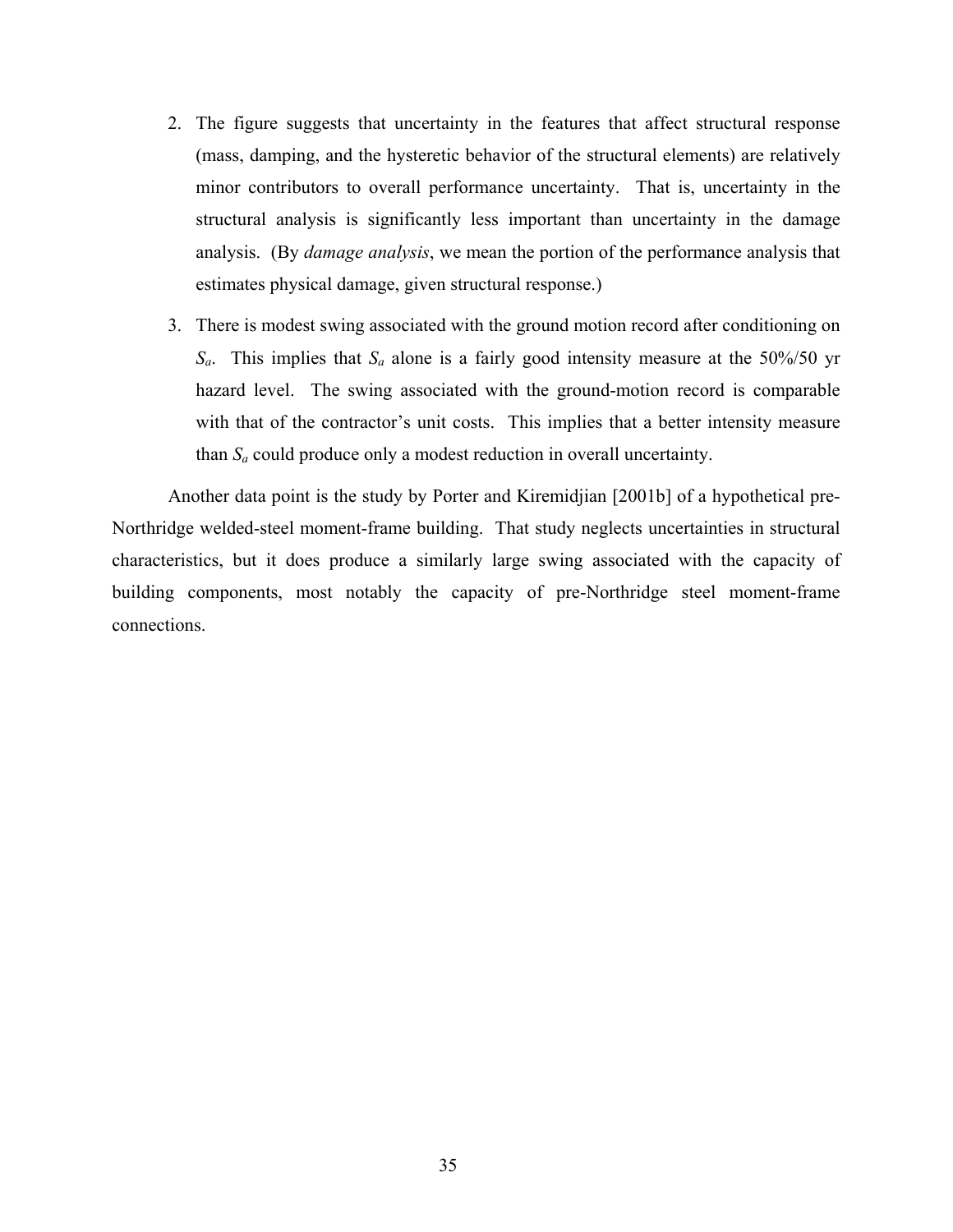## <span id="page-39-0"></span>**6. Conclusions**

This report summarizes a deterministic sensitivity study for a highrise nonductile reinforced-concrete moment-frame building in Van Nuys, California. The study examines the sensitivity of the building's future economic performance (repair cost) to a number of basic uncertain variables, including shaking intensity, ground motion, structural characteristics, assembly damageability, and repair costs.

For this building, the overall economic performance, as measured in terms of damage factor conditioned on the (uncertain) largest  $S_a$  for the site in the next 50 years, is primarily sensitive to uncertainty in assembly capacity and shaking intensity (parameterized via spectral acceleration response at the building's small-amplitude fundamental period and 5% damping). Loss is moderately sensitive to details of the ground motion (reflected in the variability of the repair cost for the best-estimate model, subjected to 20 different ground motions of the same shaking intensity  $S_a$ ), and to the contractor's unit costs. Uncertainty in structural characteristics (mass, damping, and hysteretic behavior) also have a modest effect on performance, although they individually account for less uncertainty than the contactor's unit repair costs.

While these results consider only the demonstration building, they suggest the possibility that uncertainty in performance can be best reduced via better understanding of damageability of building components. They also suggest that a deterministic (best-estimate) structural model may be adequate for performance evaluation of buildings, and that better intensity measures might not substantially reduce uncertainty in economic performance. Such suggestions should be examined by similar studies of additional buildings.

Several potentially important sources of uncertainty are not examined here, e.g., seismic hazard parameters, union vs. nonunion labor; demand surge; building-code changes that would require additional strengthening beyond mere repair; the potential for the actual future repair method to differ from that assumed here; the potential that needed repairs will not be performed;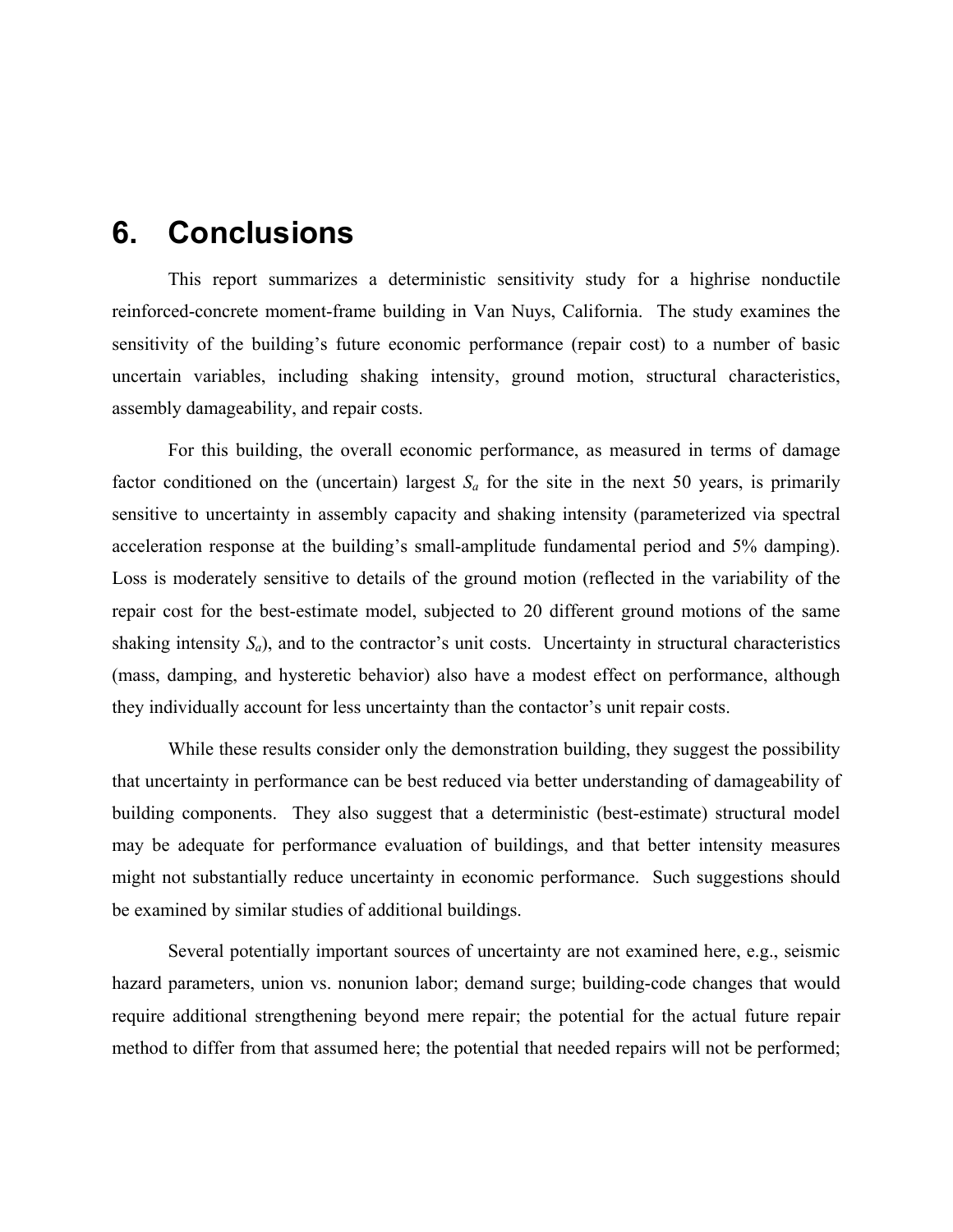and the possibility that preexisting damage will be imputed to the earthquake. Each of these topics is worthy of additional study.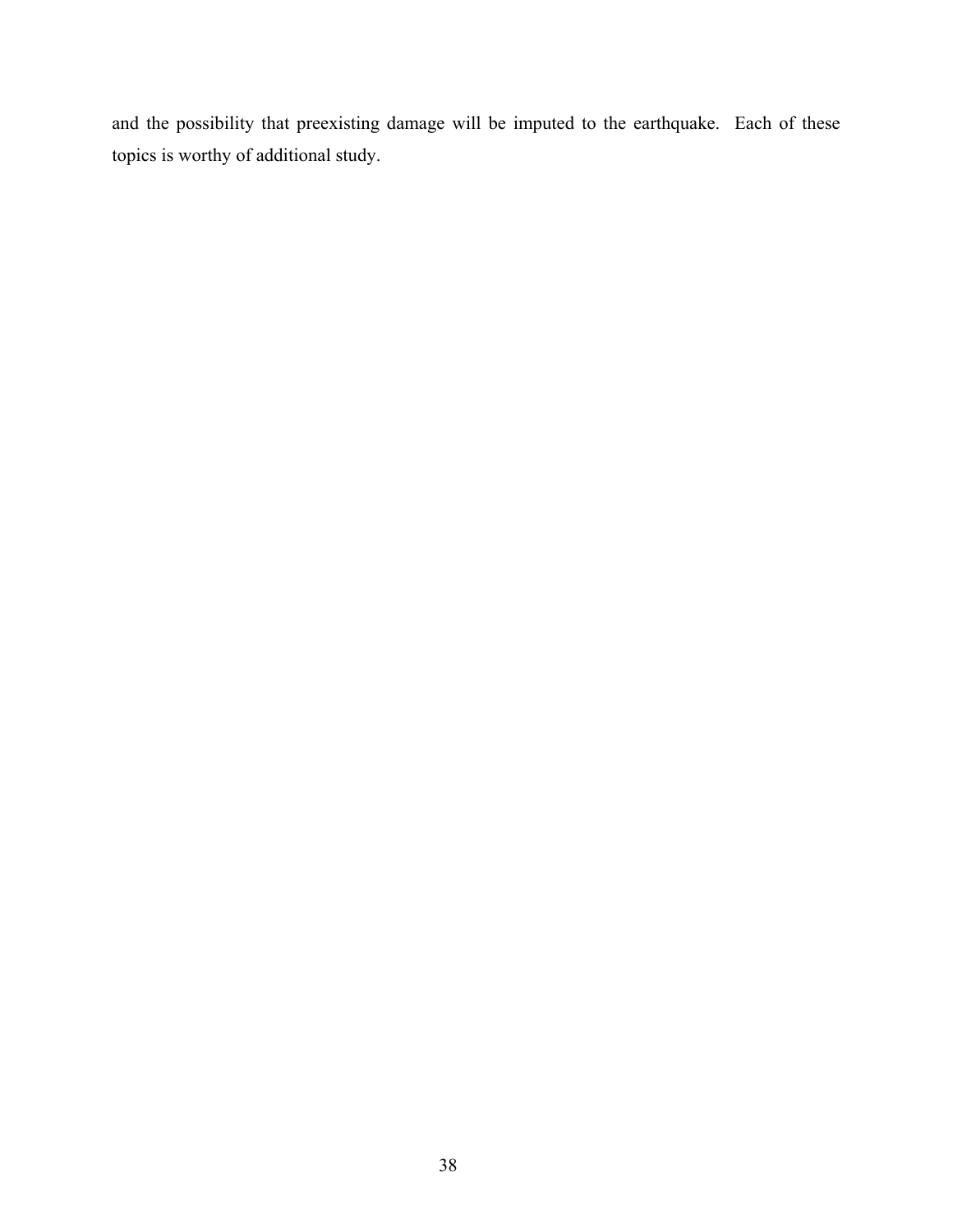# <span id="page-41-0"></span>**References**

- American Society for Testing and Materials (ASTM), 1996, E1557-96 Standard classification for building elements and related sitework – UNIFORMAT II, *1997 Annual Book of ASTM Standards, Section 4, Construction, Volume 04.11 Building Constructions,* West Conshohocken, PA, 630-639.
- Applied Technology Council, 1985, *ATC-13, Earthquake Damage Evaluation Data for California,* Redwood City, CA, 492 pp.
- Beck, J.L., 1982, System identification applied to strong motion records from structures, *Earthquake Ground Motion and its Effects on Structures,* S.K. Datta, ed., American Society of Mechanical Engineers, New York, 109-134.
- Beck, J.L., Kiremidjian, A., Wilkie, S., Mason, A., Salmon, T., Goltz, J., Olson, R., Workman, J., Irfanoglu, A., and Porter, K., 1999, *Decision Support Tools for Earthquake Recovery of Businesses,* Final Report, CUREe-Kajima Joint Research Program Phase III, Consortium of Universities for Earthquake Engineering Research, Richmond, CA.
- Beck, J.L., Porter, K.A., Shaikhutdinov, R., Moroi, T., Tsukada, Y., and Masuda, M., 2002 (in press), *Impact of Seismic Risk on Lifetime Property Values, Final Report, CUREE-Kajima Joint Research Program Phase IV,* Consortium of Universities for Earthquake Engineering Research, Richmond, CA.
- Browning, J., Li, Y., Lynn, A., and Moehle, J.P., 2000, Performance assessment for a reinforced concrete frame building, *Earthquake Spectra,* **16** (3), Earthquake Engineering Research Institute, Oakland, CA, 541-555.
- California Geosystems, 1994, *Foundation Soils Investigation, Existing Holiday Inn Building, Roscoe Blvd and Orion Ave, Van Nuys, CA,* Glendale, CA, 26 pp.
- Camelo, V.S., Beck, J.L., and Hall, J.F., 2001, *Dynamic Characteristics of Woodframe Structures,* Richmond, CA: Consortium of Universities for Research in Earthquake Engineering, 68 pp.
- Carr, A.J., 2001, *Ruaumoko 2-D*, University of Canterbury, Christchurch, New Zealand.
- Cordova, P.P., Deierlein, G.G., Mehanny, S.S.F., and Cornell, C.A., 2001, Development of a twoparameter seismic intensity measure and probabilistic assessment procedure, *2nd U.S.-Japan Workshop on Performance-Based Earthquake Engineering for Reinforced Concrete Building Structures 11–13 September 2000 in Sapporo, Japan,* Pacific Earthquake Engineering Research Center, Richmond, CA.
- Ellingwood, B., Galambos, T.V., MacGregor, J.G., and Cornell, C.A., 1980, *Development of a Probability-Based Load Criterion for American National Standard A58,* National Bureau of Standards, Washington, DC, 222 pp.
- Federal Emergency Management Agency, 1997, *FEMA-273: NEHRP Guidelines for the Seismic Rehabilitation of Buildings,* Washington, DC, 386 pp.
- Federal Emergency Management Agency, 2000, *FEMA-356: Prestandard and Commentary for the Seismic Rehabilitation of Buildings,* Washington, DC.
- Frankel, A., and Leyendecker, E.V., 2001, *Uniform Hazard Response Spectra and Seismic Hazard Curves for the United States,* US Geological Survey, Menlo Park, CA.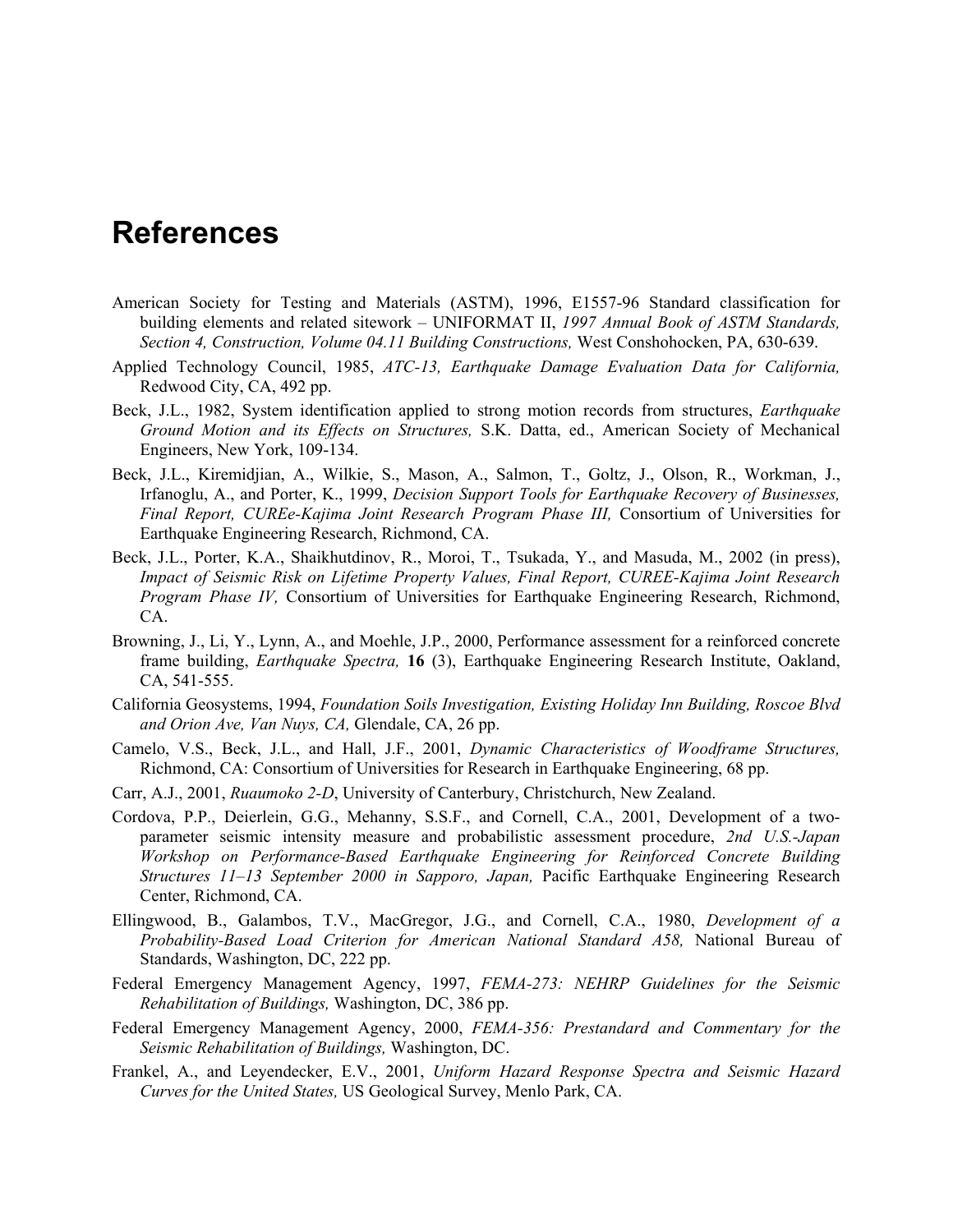- Hart, G.C., and Vasdevan, R., 1975, Earthquake Design of Buildings: Damping, *Journal of the Structural Division,* 101 (ST1), Jan 1975, American Society of Civil Engineers, 11-29.
- International Code Council, 2000, *International Building Code 2000,* International Conference of Building Officials, Whittier, CA, 756 pp.
- Islam, M.S., 1996a, Analysis of the response of an instrumented 7-story nonductile concrete frame building damaged during the Northridge Earthquake, *Proceedings of the 1996 Annual Meeting of the Los Angeles Tall Buildings Structural Council, May 10, 1996, Los Angeles, CA.*
- Islam, M.S., 1996b, Holiday Inn, *1994 Northridge Earthquake Buildings Case Study Project Proposition 122: Product 3.2,* Seismic Safety Commission, Sacramento CA, 189-233.
- Islam, M.S., Gupta, M., and Kunnath, B., 1998, Critical review of the state-of-the-art analytical tools and acceptance criterion in light of observed response of an instrumented nonductile concrete frame building, *Proceedings, Sixth US National Conference on Earthquake Engineering, Seattle, Washington, May 31-June 4, 1998,* Earthquake Engineering Research Institute, Oakland CA, 11 pp.
- Jennings, P.C., 1971, *Engineering Features of the San Fernando Earthquake of February 9, 1971, Report EERL 71 – 02,* California Institute of Technology, Pasadena, CA.
- Li, Y.R., and Jirsa, J.O., 1998, Nonlinear analyses of an instrumented structure damaged in the 1994 Northridge Earthquake, *Earthquake Spectra,* **14** (2)*,* Earthquake Engineering Research Institute, Oakland, CA, 245-264.
- Luco, N., and Cornell, C.A., in press, Structure-specific scalar intensity measures for near-source and ordinary earthquake ground motions, Submitted for publication, April, 2001, *Earthquake Spectra*, http://pitch.stanford.edu/rmsweb/RMS\_Papers/pdf/nico/EQ\_Spectra01.pdf.
- Machin, J., 2001, personal communication.
- McVerry, G.H., 1979, *Frequency Domain Identification of Structural Models for Earthquake Records, Report No. EERL 79-02,* California Institute of Technology, Pasadena, CA, [http://caltecheerl.library.caltech.edu/documents/disk0/00/00/02/23/00000223-00/7902.pdf,](http://caltecheerl.library.caltech.edu/documents/disk0/00/00/02/23/00000223-00/7902.pdf) 221 pp.
- Pincheira, J.A., Dotiwala, F.S., and D'Souza, J.T., 1999, Seismic analysis of older reinforced concrete columns, *Earthquake Spectra,* **15** (2), Earthquake Engineering Research Institute, Oakland, CA, 245- 272.
- Porter, K.A., and Kiremidjian, A.S., 2001b, *Assembly-based Vulnerability and its Uses in Seismic Performance Evaluation and Risk-Management Decision-Making,* John A. Blume Earthquake Engineering Center, Stanford, CA, 214 pp.
- Porter, K.A., Beck, J.L., Seligson, H.A., Scawthorn, C.R., Tobin, L.T., Young, R., and Boyd, T., 2001c, *Improving Loss Estimation for Woodframe Buildings, Draft Final Report, Vol. 2,* Consortium of Universities for Research in Earthquake Engineering, Richmond, CA, [http://www.curee.org/projects/woodframe\\_project/element4/task\\_4\\_1.html](http://www.curee.org/projects/woodframe_project/element4/task_4_1.html).
- Porter, K.A., Kiremidjian, A.S., and LeGrue, J.S., 2001a, Assembly-based vulnerability of buildings and its use in performance evaluation, *Earthquake Spectra,* **17** (2), Earthquake Engineering Research Institute, Oakland, CA, 291-312.
- Rissman and Rissman Associates, 1965, *Holiday Inn Van Nuys Structural Drawings,* Pacific Palisades, CA.
- RS Means Co., Inc., 1997, *Means Assemblies Cost Data,* Kingston, MA.
- Saiidi, M., and Sozen, M.A., 1979, *Simple and Complex Models for Nonlinear Seismic Response of Reinforced Concrete Structures, Report UILU-ENG-79-2031,* Department of Civil Engineering, University of Illinois, Urbana, IL.
- Scholl, R.E., Kustu, O., Perry, C.L., and Zanetti, J.M., 1982, *Seismic Damage Assessment for High-Rise Buildings, URS/JAB 8020,* URS/John A. Blume & Associates, Engineers, San Francisco, CA, 321 pp.